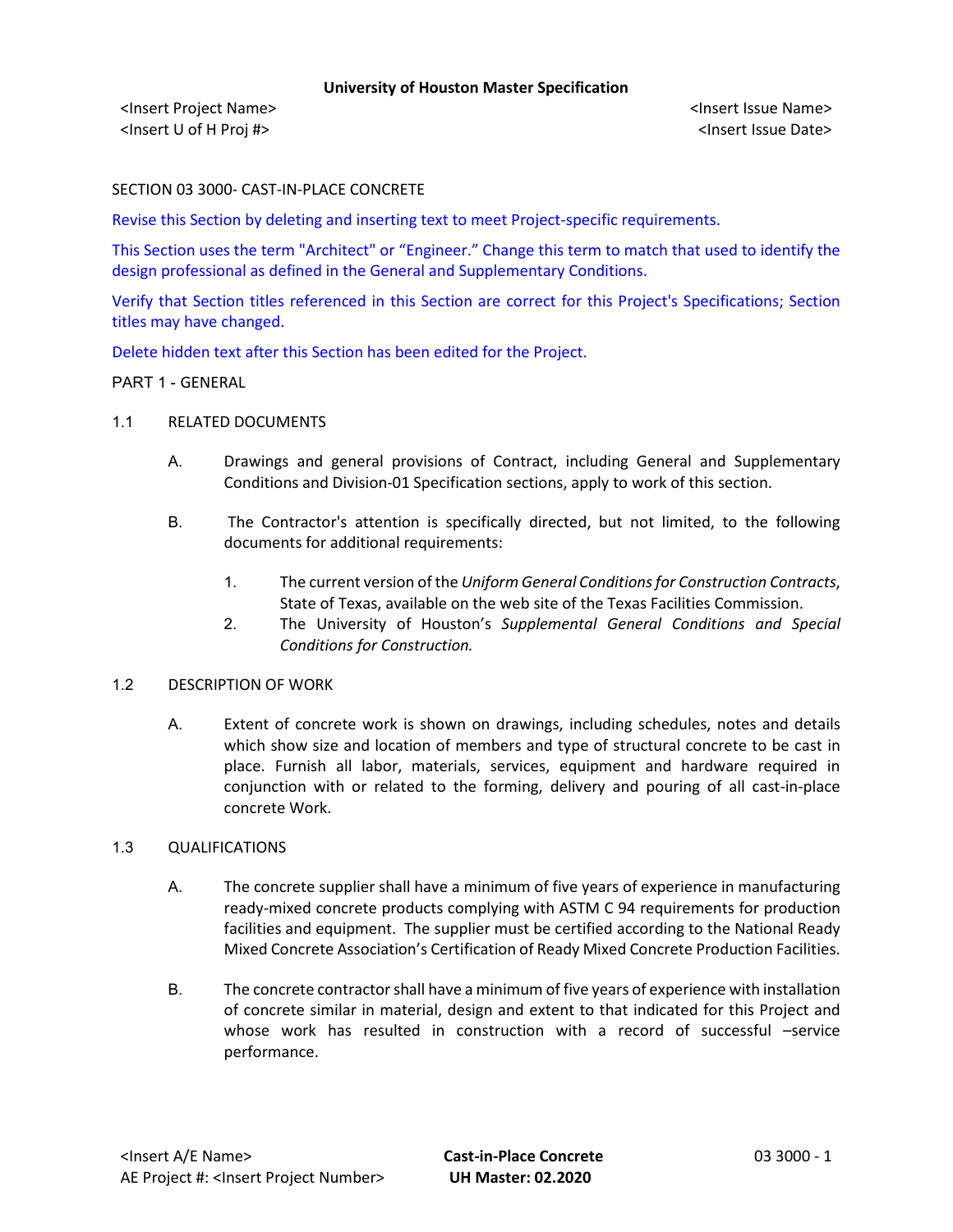<Insert Project Name> <Insert Issue Name> <Insert U of H Proj #> <Insert Issue Date>

C. Any testing laboratory retained by the Contractor or Subcontractor to run tests required by this specification but not performed by the Owner's testing laboratory shall meet the basic requirements of ASTM E 329.

# 1.4 QUALITY CONTROL

- A. The Contractor is responsible for control of quality, including workmanship and materials furnished by his subcontractors and suppliers.
- B. Codes and Standards: Comply with provisions of following codes, specifications and standards, except where more stringent requirements are shown or specified:
	- 1. ACI 301 "Specifications for Structural Concrete for Buildings".
	- 2. ACI 117 'Specifications for Tolerancesfor Concrete Construction and Materials."
	- 3. ACI 318 "Building Code Requirements for Reinforced Concrete".
	- 4. ACI 311 "Guide for Concrete Inspection."
	- 5. ACI 347 "Guide to Formwork for Concrete."
	- 6. ACI 304 "Guide for Measuring, Mixing, Transporting, and Placing Concrete."
	- 7. Concrete Reinforcing Steel Institute (CRSI), "Manual of Standard Practice".
	- 8. Steel Construction Manual, 14<sup>th</sup> edition, American Institute of Steel Construction
- C. Document Conflict and Precedence: In case of conflict among Contract Documents and Contract Specifications, request clarification from the Architect/Engineer through "Request for Information" (RFI) process before proceeding with the Work. In case of a conflict between and/or among the structural drawings and specifications, the strictest interpretation shall govern, unless specified otherwise in writing by the Architect/Engineer.
- D. Inspection and Testing of the Work: Materials and installed work may require testing and retesting, as directed by the governing building code, the Architect/Engineer, or the Owner at any time during progress of work.
	- 1. The Contractor shall provide forty-eight (48) hours notification to the Owner's Testing Laboratory of construction operations including the project schedule to allow the Testing Laboratory to schedule inspections. Failure to sufficiently notify may result in additional costs incurred by the Testing Laboratory that may be back-charged to the Contractor by the Owner.
	- 2. The Contractor shall cooperate with laboratory personnel and provide access to the work.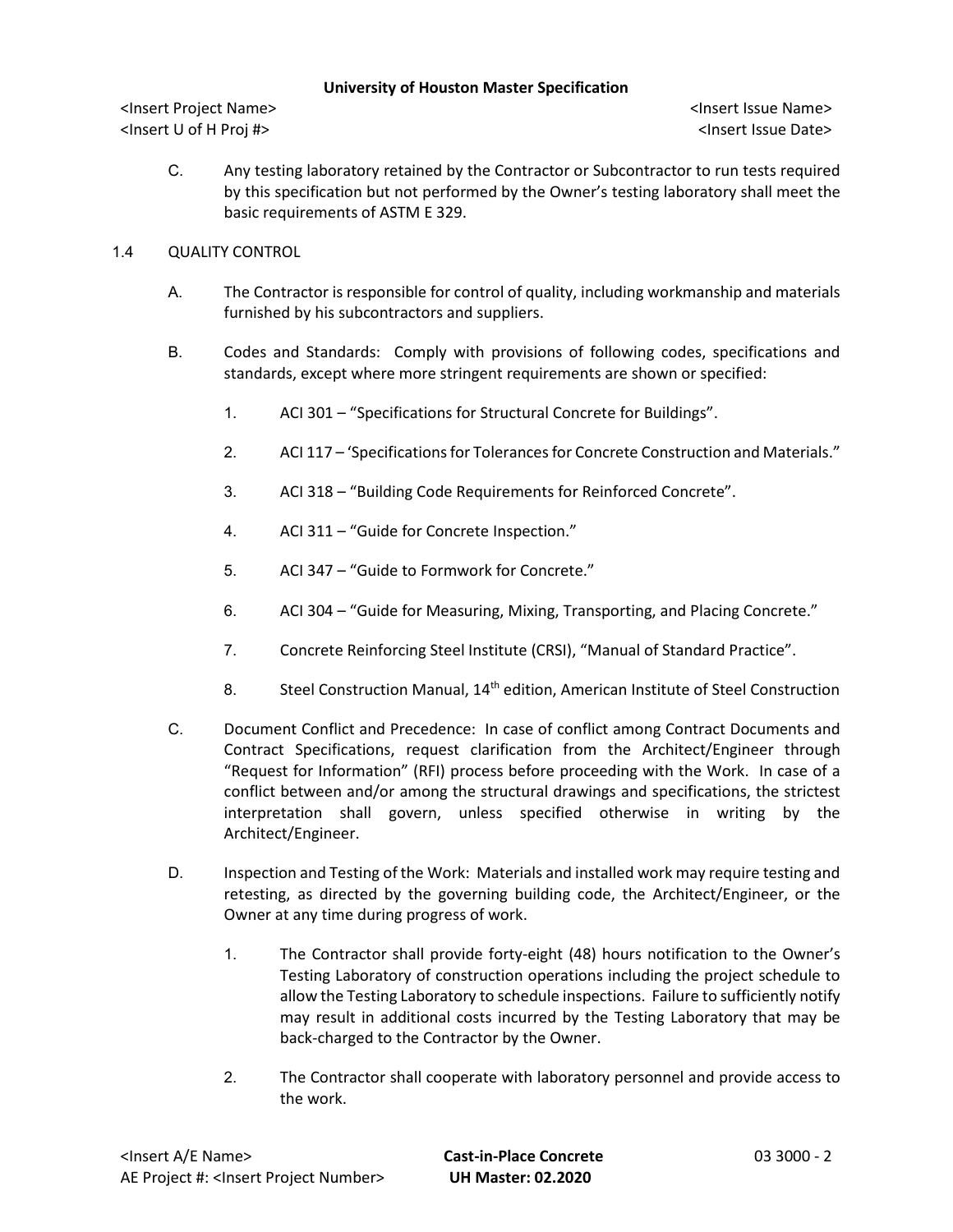- 3. The Contractor shall make arrangements with and for the Owner's Testing Laboratory for off-site inspection of material stockpiles, concrete delivery vehicles, concrete material storage facilities, and concrete-batching facilities.
- 4. If required, the Contractor shall furnish casual labor, equipment, and facilities as required for sampling and testing by the laboratory and otherwise facilitate the required inspections and tests.
- 5. Inspection or testing by the Owner does not relieve the Contractor of his responsibility to perform the Work in accordance with the Contract Documents. Tests not specifically indicated to be done at the Owner's expense, including retesting of rejected materials and installed work, shall be done at the Contractor's expense. See Division 01 Section "Structural Testing Laboratory Services.
- E. Acceptance Criteria for Concrete Strength: A strength test is defined as the average strength of at least two 6" x 12" cylinder breaks or at least three 4" x 8" cylinder breaks tested at the strength age indicated on the drawings for that class of concrete. The strength level of an individual class of concrete shall be considered satisfactory when both of the following requirements are met:
	- 1. The average of all sets of three consecutive strength tests equal or exceed the required f'c.
	- 2. No individual strength test falls below the required f'c by more than 0.1 f'c or 500 psi, whichever is greater.
- F. Responsibility for Selection and use of concrete admixtures and chemical treatments: The Contractor shall be responsible for selecting admixtures and surface treatments that are compatible with the intended use of the concrete including all final surface treatments called for within this or other specifications or on the Contract Drawings. The Contractor is responsible for following the manufacturer's instructions for the use of their product including abiding by any limitations placed by the manufacturer on the use of any of its products.
- G. Survey for Anchor Rods and Reinforcing Steel Dowels: The Contractor shall use a qualified and experienced filed engineer (construction surveyor), having a minimum of three years of experience as "lead" field engineer on projects of similar type, lay out the proper location of all embedded anchor rods, embedded connection plates for structural steel columns and beams, tension rods for structural precast, and correct location and elevation of concrete column dowels before they are encased in concrete.
- H. Manufacturer Representative Presence:
	- 1. Post-installed anchors: The manufacturer's representative for each post-installed anchor product (adhesive, expansion, undercut, screw, or insert anchor) shall be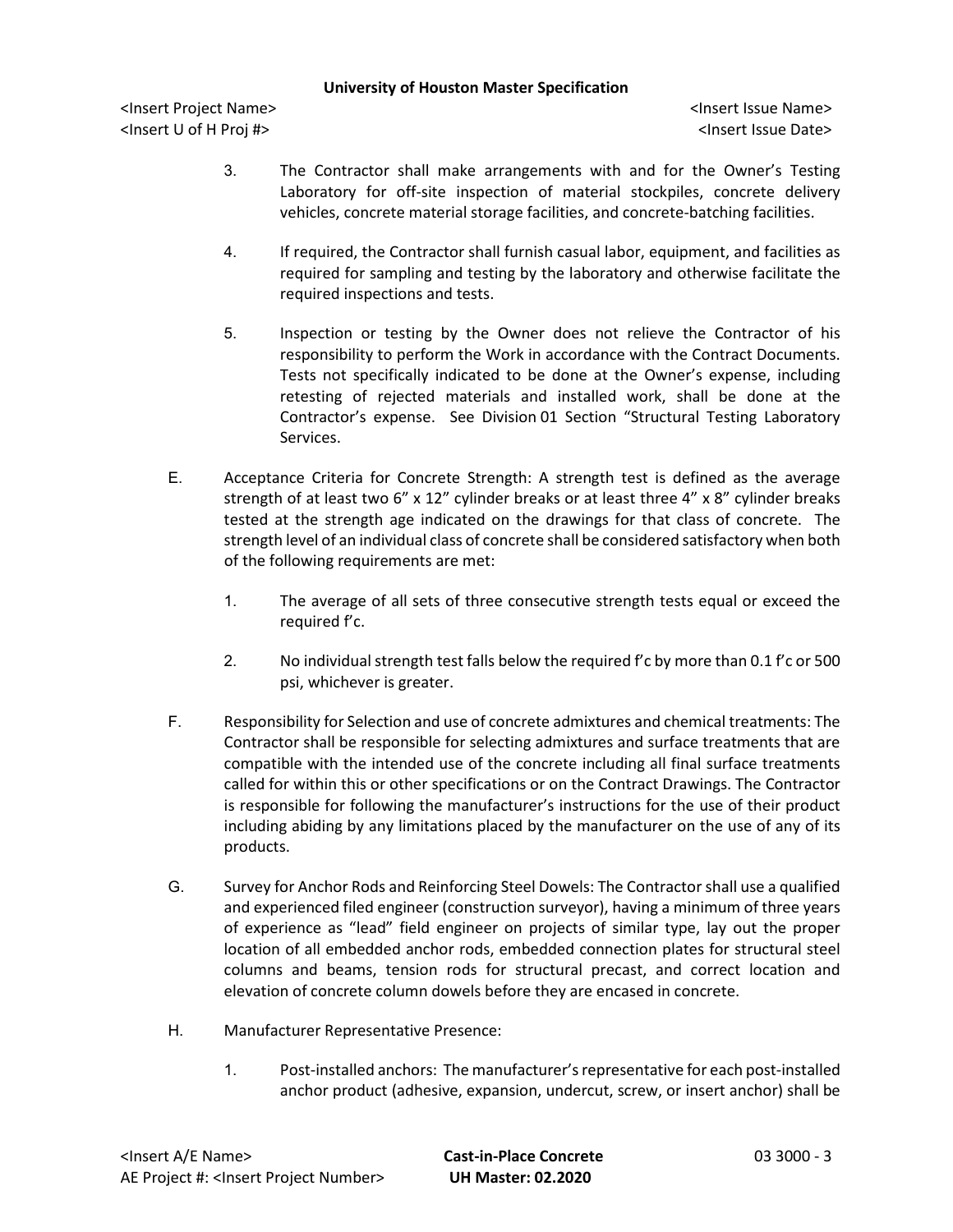<Insert Project Name> <Insert Issue Name> <Insert U of H Proj #> <Insert Issue Date>

present during the first day's installation of the product to observe whether the anchors are installed according to manufacturer's instructions.

2. Fiber-reinforced concrete: The manufacturer's representative for each fiber type shall be present during the first pour in which the fiber is used to observe whether the dosage rate and placing and finishing method is in accordance with the specifications and the manufacturer's instruction.

### 1.5 PREINSTALLATION CONFERENCES

- A. Mix Design Conference: At least 30 days prior to submittal of concrete design mixes, the Contractor shall hold a meeting or telephone conference to review the detailed requirements for preparing the concrete mix designs. Participants shall include representatives from the Contractor, UH Facilities Project Inspector, Owner's Testing Laboratory, Concrete Supplier, Architect, and Engineer.
- B. Pre-Concrete Conference:
	- 1. At least 7 days prior to beginning concrete work, the Contractor shall conduct a meeting to review the proposed mix designs and to discuss required methods and procedures to produce concrete construction of the required quality. Also review requirements for submittals, status of coordinating work and availability of materials. Establish work progress schedule and procedures for materials inspection, testing and certifications. The contractor shall send a pre-concrete conference agenda to all attendees 7 days prior to the scheduled date of the conference.
	- 2. The Contractor shall require responsible representatives of every party who is concerned with the concrete work to attend the conference, including but not limited to the following:

Contractor's Superintendent Laboratory responsible for field quality control and batch plant quality control Concrete Subcontractor Ready-Mix Concrete Producer Concrete Pumping Contractor Fiber Reinforcement Representative Owner's and Architect's/Engineer's Representative

3. Minutes of the meeting shall be recorded, typed and printed by the Contractor and distributed by him to all parties concerned within 5 days of the meeting. One copy of the minutes shall be transmitted to the following for information purposes:

Owner's Representative UH Facilities Project Inspector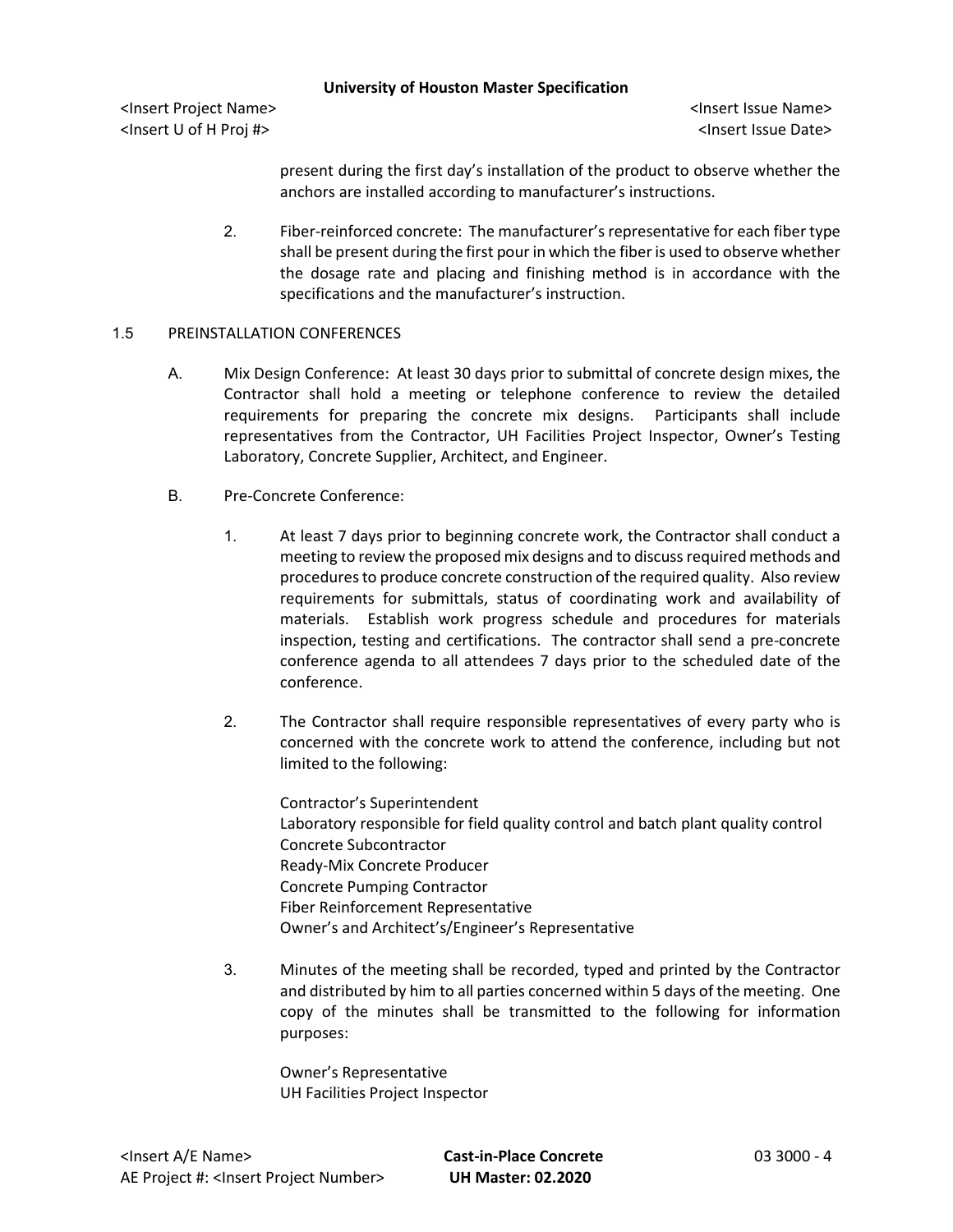<Insert Project Name> <Insert Issue Name> <Insert U of H Proj #> <Insert Issue Date>

Architect Engineer-of-Record

4. The Engineer shall be present at the conference. The Contractor shall notify the Engineer at least 7 days prior to the scheduled date of the conference.

### 1.6 ACTION SUBMITTALS

- A. Product Data: Submit manufacturer's product data with application and installation instructions for proprietary materials and items, including admixtures, patching compounds, epoxies, grouts, waterstops, joint systems, fiber reinforcement, curing compounds, dry-shake finish materials, hardeners, sealers mechanical splices, hooked anchorage systems, dowel bar substitute systems, dowel bar sleeves, joint fillers, and others as requested by Architect/Engineer.
- B. Samples: Submit samples of materials specified if requested by Architect/Engineer, including names, sources and descriptions.
- C. Mix Designs: Submit mix designs as specified herein.
- D. Material and Mill Certificates: Provide material and mill certificates as specified herein and in Division 01 Section "Structural Testing Laboratory Services. The Manufacturer and Contractor shall sign the material and mill certificates certifying that each material item complies with specified requirements. Provide certification from admixture manufacturers that chloride ion content complies with specified requirements.
- E. Construction Joints: Submit drawing of proposed construction joint locations in concrete for slab on grade, mat foundations, structural floors, roofs and walls. Submit any additional or changed reinforcing that is required at construction joints that differs from that shown on the drawings.
- F. Pour Sequence for Mat Foundation: Submit proposed pour sequence for mat foundations.
- G. Industrial Slabs: Submit proposed pour sequence and procedure for protecting concrete during placement, finishing, and curing.
- H. Minutes of preconstruction conference.
- I. Surveys: Submit report certifying that all anchor rods and reinforcing dowels into columns above are in their proper location prior to placing of concrete.

Retain paragraph and associated subparagraphs below if Project is to be LEED v4 certified.

- J. LEED Action Submittals (Projects authorized for LEED certification only)
	- 1. Building Product Disclosure and Optimization Sourcing of Raw Materials: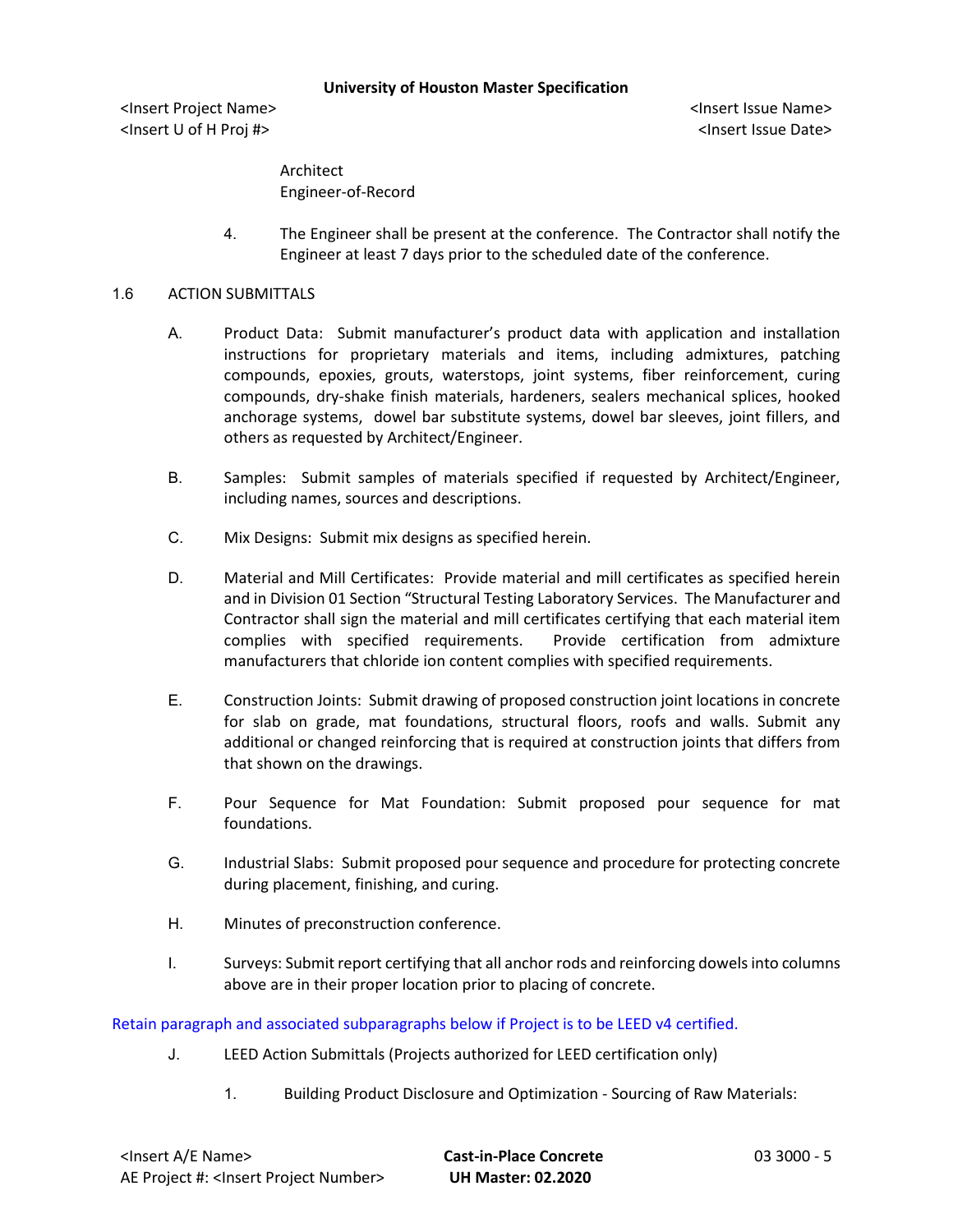- a. Leadership Extraction Practices
	- (1) Extended Producer Responsibility (EPR): Submit documentation indicating that manufacturers have a take back or recycling program for the product purchased.
	- (2) Recycled Content: For products having recycled content, indicate percentages by weight of post-consumer and pre-consumer recycled content.
		- (a) Include statement indicating costs for each product having recycled content.
- b. Sourcing of Raw Materials: For products that are required to comply with requirements for regional materials, indicating location of material manufacturer and point of extraction, harvest, or recovery for each raw material.
	- (1) Include statement indicating distance to Project, cost for each regional material and the fraction by weight that is considered regional.
		- (2) Product Certificates: For materials manufactured within 100 miles of Project, indicating location of material manufacturer and point of extraction, harvest, or recovery for each raw material. Include distance to Project and cost for each raw material.
- 2. Indoor Environmental Quality, Low Emitting Materials: Building Products must be tested and compliant with the California Department of Public-Health (CDPH) Standard Method V1.1-2010, using the applicable exposure scenario.
	- a. For paints, and coatings, wet applied, include printed statement of VOC content, showing compliance with the applicable VOC limits of the California Air Resources Board (CARB) 2007, Suggested Control Measure for Architectural Coatings or the South Coast Air Quality Management District (SCAQMD) Rule 113-2011.
	- b. Adhesives and Sealants: For wet applied on site products, submit printed statement showing compliance with the applicable chemical content requirements of SCAQMD Rule 1168, effective July 1, 2005 and rule amendment date of January 7, 2005.
		- (1) Product Data: For installation adhesives, indicating VOC content.
	- c. Alternative tests for VOC include ASTM D 2369-10, ISO 11890, ASTM D 6886-03; or ISO 11890-2.
	- d. Methylene Chloride and perchloroethylene may not be added to paints, coating, adhesive or sealants.
	- e. Provide General Emissions Evaluation certificates for adhesives, sealants showing compliance with California Department of Public Health v1.1 emissions testing or equivalent.
- 3. Laboratory Test Reports: For installation adhesives indicating compliance with requirements for low-emitting materials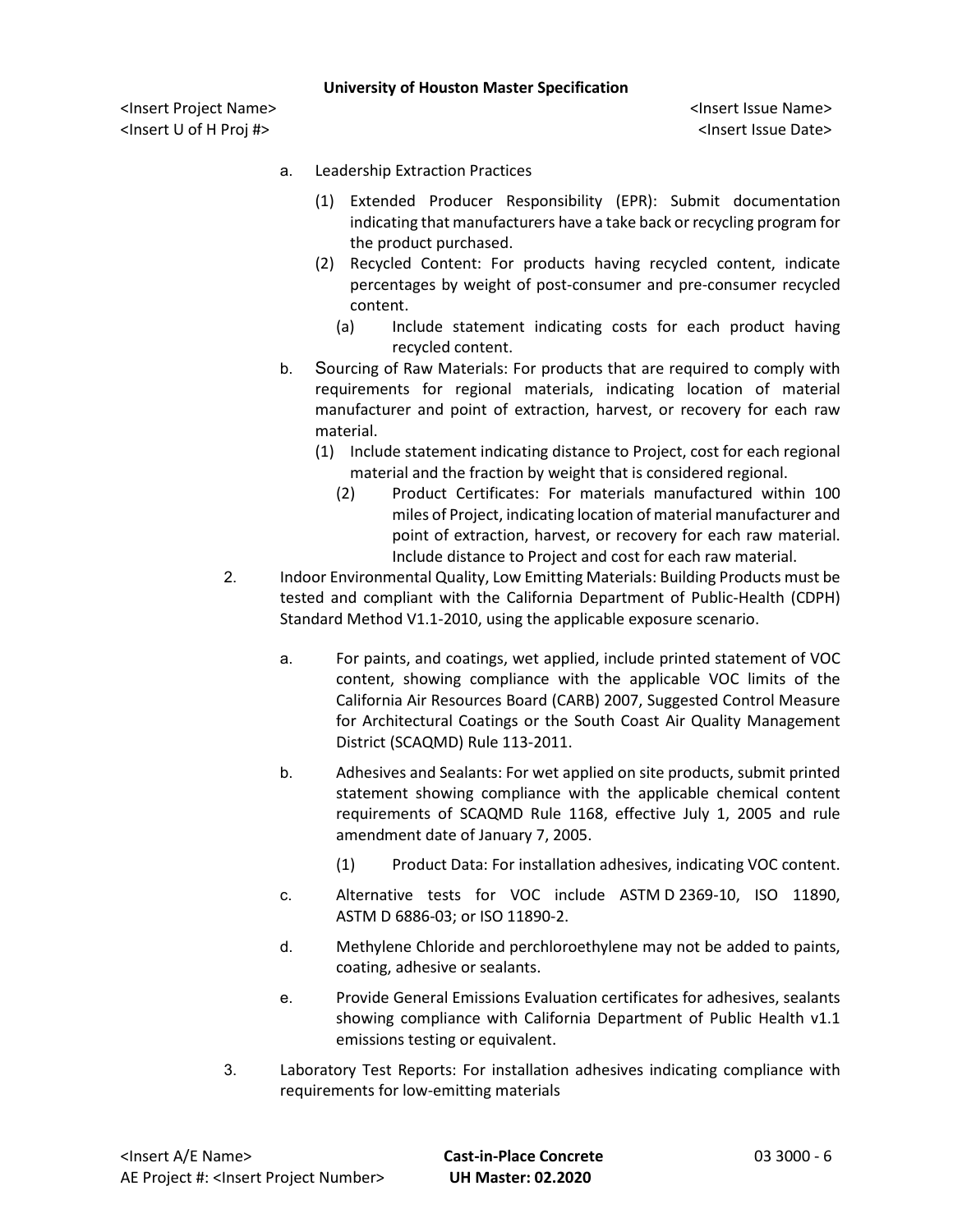<Insert Project Name> <Insert Issue Name> <Insert U of H Proj #> <Insert Issue Date>

### 1.7 INFORMATIONAL SUBMITTALS

Retain paragraph and associated subparagraphs below if Project is to be LEED v4 certified.

- A. LEED Informational Submittals:
	- 1. Building Product Disclosure and Optimization Sourcing of Raw Materials:
		- a. Raw Material Sources and Extraction Reporting: Submit Raw materials supplier corporate Sustainability Reports (CSRs); documenting responsible extraction; including extraction locations, long term ecologically responsible land use, commitment to reducing environmental harms from extraction and manufacturing processes, and a commitment to meeting applicable standards or programs that address responsible sourcing criteria.
			- (1) Submit manufacturers' self-declared reports.
			- (2) Submit third party verified corporate sustainability reports (CSR) using one of the following frameworks:
				- (a) Global Reporting Initiative (GRI) Sustainability Report
				- (b) Organization for Economic Co-operation and Development (OECD) Guidelines for Multinational Enterprises
				- (c) UN Global Compact
				- (d) ISO 26000
				- (e) USGBC approved program.
	- 2. Building Product Disclosure and Optimization Material Ingredients
		- a. Material Ingredient Optimization: Submit manufacturer's Environmental Product Declaration (EPD) or at least one of the following:
			- (1) GreenScreen V1.2 Benchmark: Third party report prepared by a licensed GreenScreen List Translator, or a full GreenScreen Assessment.
			- (2) Cradle to Cradle: Manufacturer's published literature for the product bearing the Cradle to Cradle logo.
			- (3) International Alternative Compliance Path REACH Optimization
			- (4) Declare: Manufacturer's completed Product Declaration Form
			- (5) Other programs approved by USGBC
		- b. Product Manufacturer Supply Chain Optimization: Submit documentation from manufacturers for products that go beyond material ingredient optimization as follows:
			- (1) Are sourced from product manufacturers who engage in validated and robust safety, health, hazard, and risk programs which at a minimum document at least 99 percent (by weight) of the ingredients used to make the building product or building material, and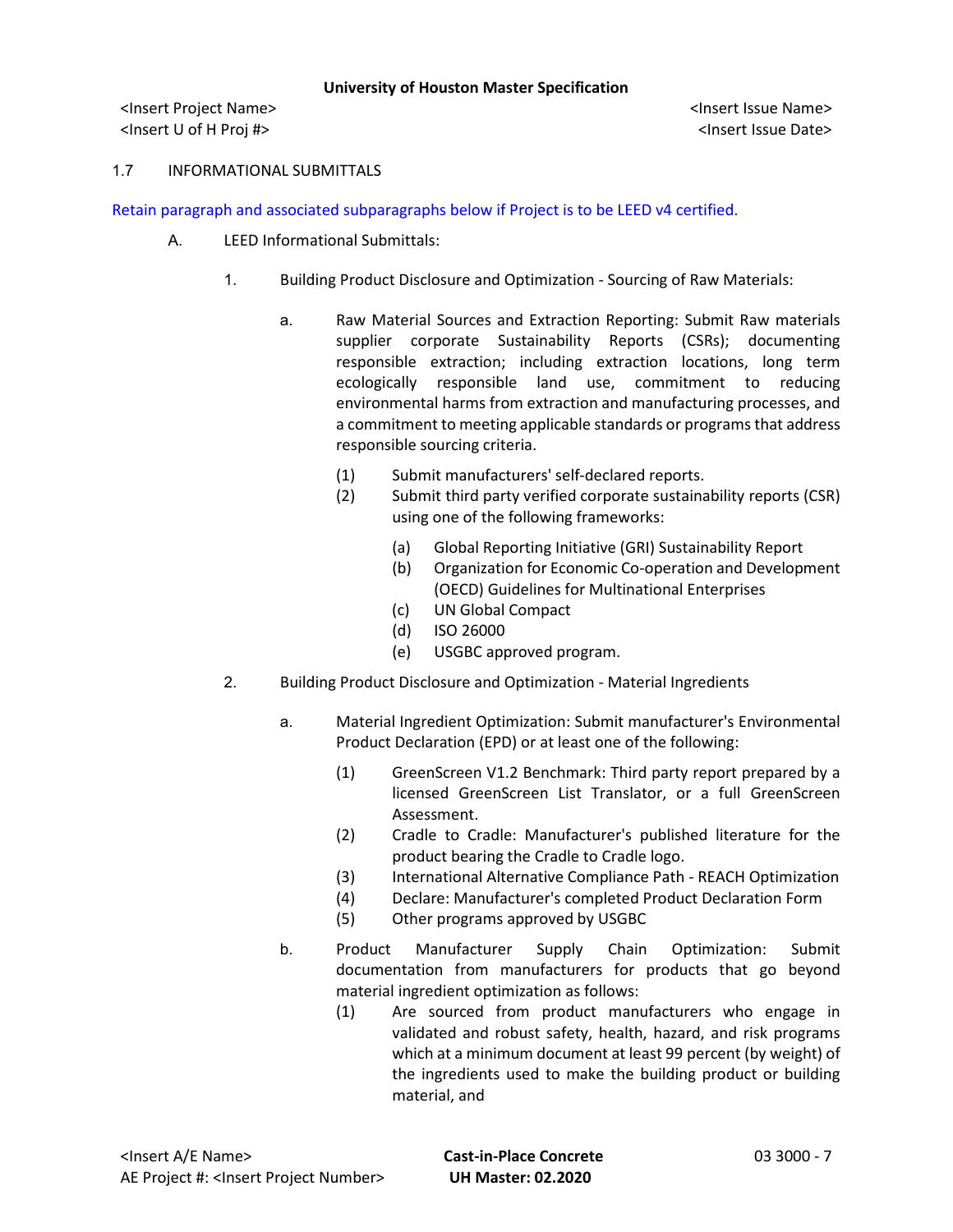<Insert Project Name> <Insert Issue Name> <Insert U of H Proj #> <Insert Issue Date>

- (2) Are sourced from product manufacturers with independent third party verification of their supply chain that at a minimum verifies:
	- (a) Processes are in place to communicate and transparently prioritize chemical ingredients along the supply chain according to available hazard, exposure and use information to identify those that require more detailed evaluation
	- (b) Processes are in place to identify, document, and communicate information on health, safety and environmental characteristics of chemical ingredients
	- (c) Processes are in place to implement measures to manage the health, safety and environmental hazard and risk of chemical ingredients
	- (d) Processes are in place to optimize health, safety and environmental impacts when designing and improving chemical ingredients
	- (e) Processes are in place to communicate, receive and evaluate chemical ingredient safety and stewardship information along the supply chain
	- (f) Safety and stewardship information about the chemical ingredients is publicly available from all points along the supply chain.

## 1.8 PROVISION FOR OTHER WORK

- A. Provide for installation of inserts, hangers, metal ties, anchors, bolts, angle guards, dowels, thimbles, slots, nailing strips, blocking, grounds and other fastening devices required for attachment of work. Properly locate in cooperation with other trades and secure in position before concrete is poured. Do not install sleeves or block-outs in any concrete slabs, beams or columns except where shown on the drawings or upon written approval of the Architect/Engineer.
- B. Protect adjacent finish materials against damage and spatter during concrete placement.
- C. To maintain location accuracy, the General Contractor's field engineer shall furnish building control lines and elevation bench marks for the use of all trades.

## PART 2 - PRODUCTS

- 2.1 CONCRETE MATERIALS
	- A. Refer to the drawings for classes and strengths of concrete required.
	- B. Hydraulic Cement: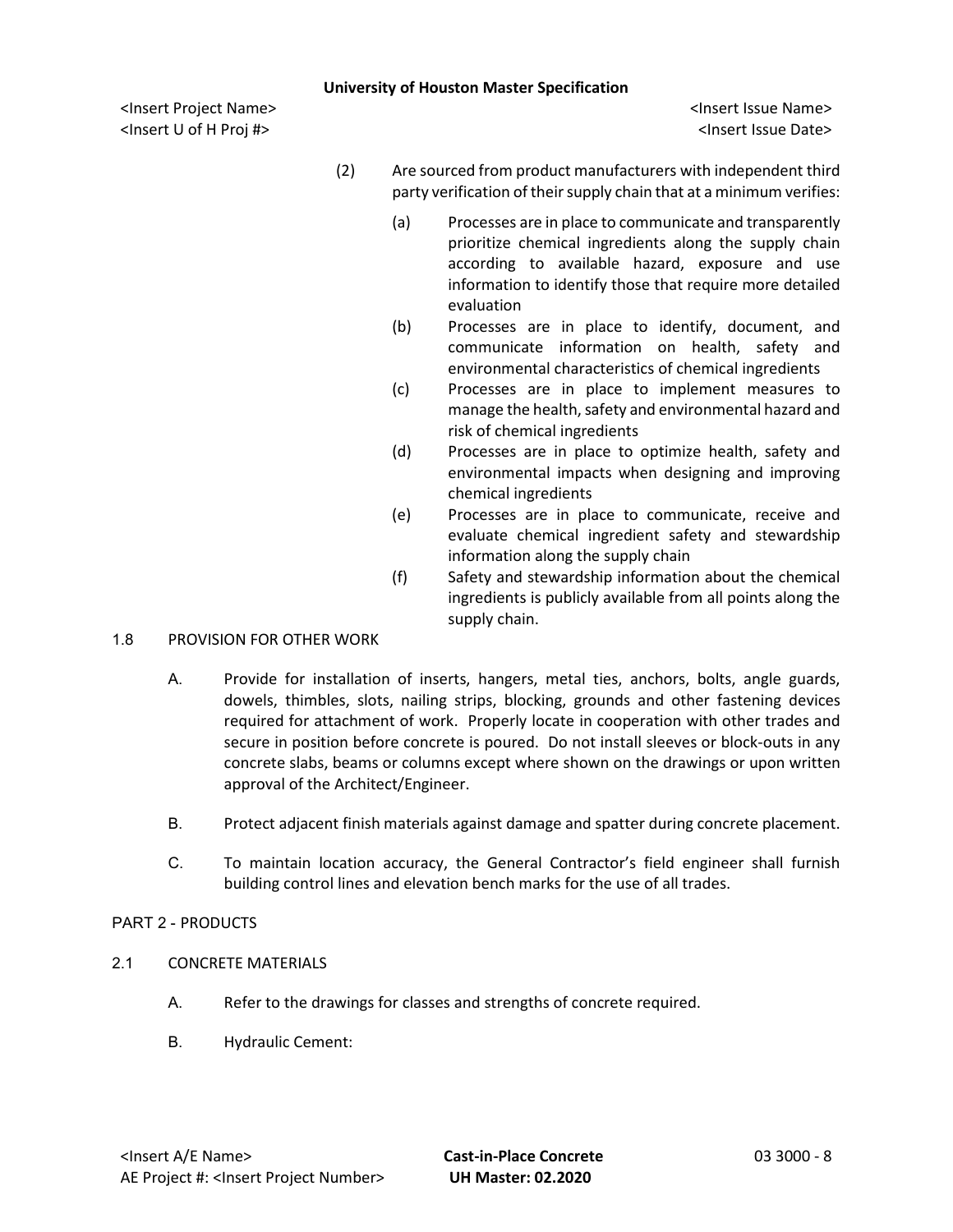- 1. Use ASTM C 150, Type I or Type III, or ASTM C 1157, Type GU or HE unless otherwise specified. Do not use Type III cement in slabs on grade unless approved in advance by the Engineer.
- 2. Concrete exposed to sulfates in soil or water
	- a. Exposure class S1: For areas designated on the drawings as exposure class S1, use ASTM C 150, Type II or ASTM C 1157, Type MS.
	- b. Exposure class S2: For areas designated on the drawings as exposure class S2, use ASTM C 150, Type V or ASTM C 1157, Type HS.
	- c. Alternate cement types for exposure classes and S2: ASTM C 150, Type I or III cement may be used for concrete exposed to exposure S1 or S2 if the tricalcium aluminate (C3A) content is less than 8 percent for S1 exposure or 5 percent for S2 exposure ASTM C 150, Type I or III cement may be used for exposure to seawater if the tricalcium aluminate content does not exceed 10 percent and the w/cm ratio of the concrete mix does not exceed 0.40.
	- d. Exposure class S3: For areas designated on the drawings as exposure class S3, use ASTM C 150, Type V plus pozzolan or slag or ASTM C 1157, Type HS plus pozzolan or slag or ASTM C 595, Type IP (HS) or Type IS (HS). The amount of pozzolan or slag added or in a blended mix shall be such that has been determined by service record to improve sulfate resistance when used with Type V cement or the amount that when tested according to ASTM C 1012 meets the criteria of table 4.5.1 in ACI 318-08.
- 3. Use one brand of cement, for each class of concrete, throughout the project, unless approved otherwise by the Architect/Engineer and the Owner's Testing Laboratory. Submit mill certificates certifying conformance to this specification for each brand and type of cement. Documentation of design mix strength history must match the cement brand used.
- 4. Testing of cement in lieu of mill certificate submittal will be required if:
	- a. The cement has been in storage at the mixing site for over 30 days
	- b. It is suspected by the Owner, Architect, Engineer or Owner's Testing Laboratory that the cement has been damaged in storage or in transit or is in any way defective.
- C. Low-alkali cement: Cement that has the additional requirement that equivalent alkalis  $(Na<sub>2</sub>O + 0.658K<sub>2</sub>O)$  do not exceed 0.60% according to ASTM C 150-00, Table 2.
- D. Expansive Cement: ASTM C 845, Type K.
- E. Fly Ash: ASTM C 618, Class C or F.
- F. Silica Fume: ASTM C 1240, Amorphous Silica.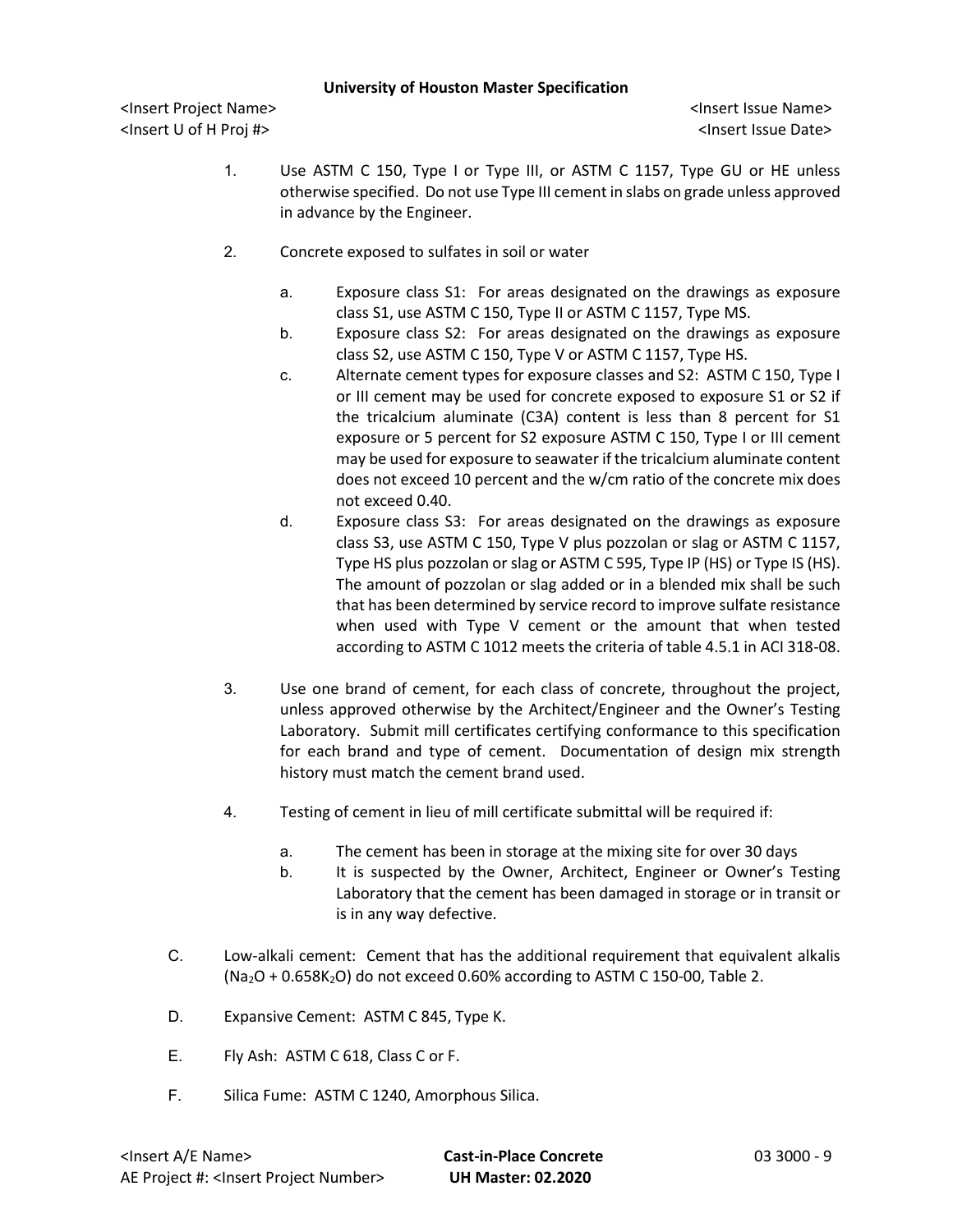<Insert Project Name> <Insert Issue Name> <Insert U of H Proj #> <Insert Issue Date>

- G. Slag Cement: ASTM C 989, Grade 100 or 120 or ASTM C 595, Type IS or Type S.
- H. Normal weight Aggregates: ASTM C 33, and as herein specified. Submit material certificates from aggregate supplier or test results from an independent testing Labratory certifying conformance to this specification for each source of aggregate.
	- 1. For concrete identified on the drawings as exposed to exposure classes C1 and C2,submit certification that aggregate does not contain any deleterious materials that react with alkalis in the concrete mix to cause excessive expansion of the concrete for concrete that is exposed to wetting, has extended exposure to humid atmosphere, or is in contact with moist ground unless low-alkali cement is used.
- I. Lightweight Aggregates: ASTM C 330. Submit material certificates from aggregate supplier or test results from an independent testing Labratory certifying conformance to this specification for each source of aggregate.
- J. Water: Comply with the requirements of ASTM C 1602
- K. Cementitious materials, aggregate, and water must be extracted or recovered as well as manufactured within 500 miles of the project site.
- L. Air-Entraining Admixture: ASTM C 260.

Subject to compliance with requirements, provide one of the following products and manufacturers:

"Darex" or "Daravair" series; W. R. Grace & Co. "MB-VR", "MB-AE90" or "Micro-Air"; BASF Admixtures, Inc "Sika AER"; Sika Corporation "Air Mix" or "AEA-92"; the Euclid Chemical Company "Eucon Air 30" or "Eucon Air 40", the Euclid Chemical Company.

Submit manufacturer's certification that product conforms to the requirements specified and is compatible with all other admixtures to be used.

M. Water-Reducing Admixture: ASTM C 494, Type A. See maximum permissible chloride ion content in concrete specified below.

Subject to compliance with requirements, provide one of the following products and manufacturers:

"Pozzolith" series; BASF Construction Chemicals "Plastocrete 161"; Sika Chemical Corp. "Eucon WR-75 or WR-91"; the Euclid Chemical Company. "WRDA "; series W.R. Grace & Co. "Eucon NW" or "Eucon LW", the Euclid Chemical Company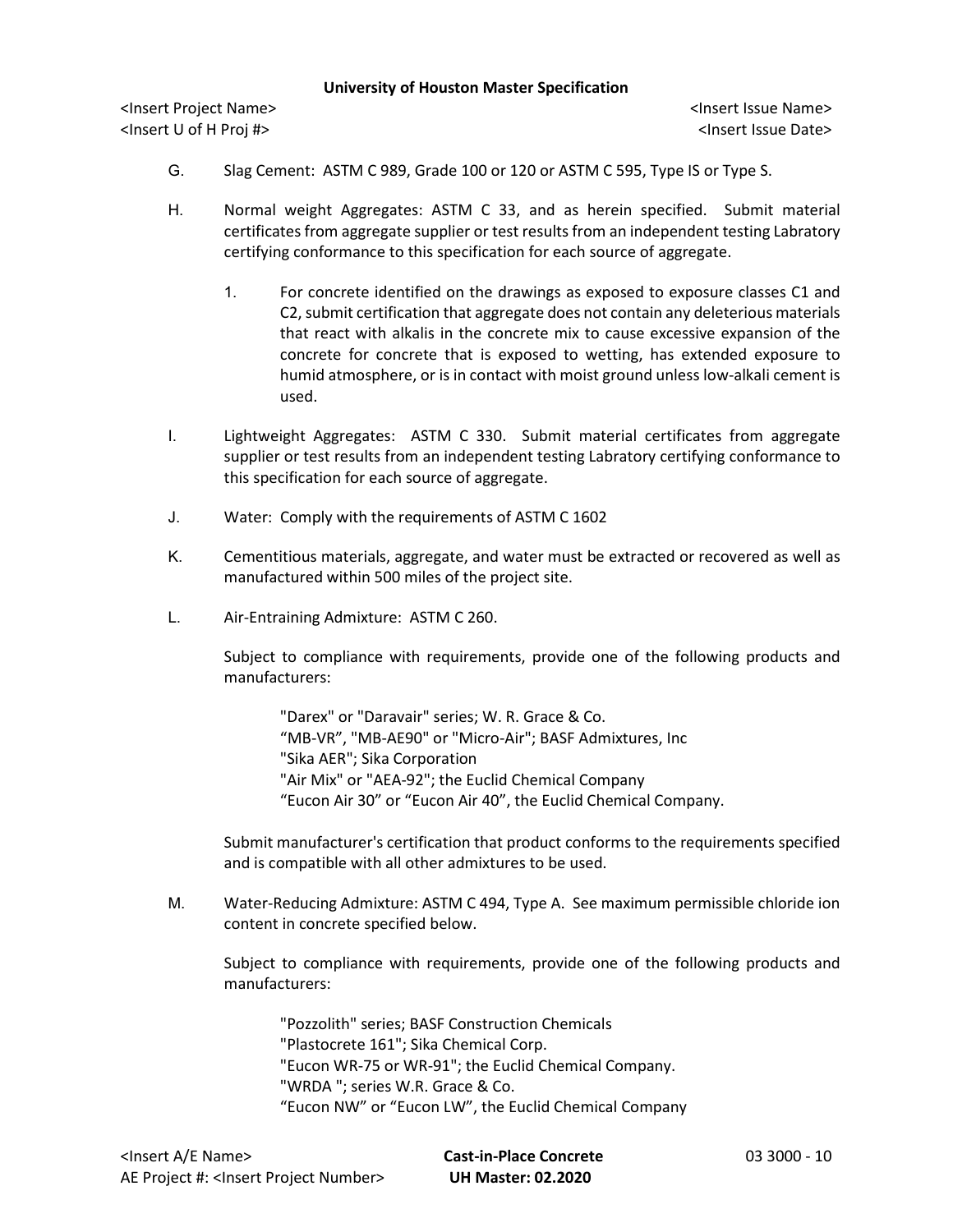<Insert Project Name> <Insert Issue Name> <Insert U of H Proj #> <Insert Issue Date>

Submit manufacturer's certification that product conforms to the requirements specified and is compatible with all other admixtures to be used.

N. Mid-Range Water-Reducing Admixture: ASTM C 494, Type A and Type F. See maximum permissible chloride ion content in concrete specified below.

Subject to compliance with requirements, provide one of the following products and manufacturers:

"Polyheed" series, BASF Construction Chemicals "Eucon MR", the Euclid Chemical Company "Sikament HP", Sika Chemical Corp. "Daracem" or "Mira" series, W.R. Grace & Co. "Eucon X15" or "Eucon X20", the Euclid Chemical Company

Submit manufacturer's certification that product conforms to the requirements specified and is compatible with all other admixtures to be used.

O. High-Range Water-Reducing Admixture (superplasticizer): ASTM C 494, Type F or Type G. See maximum permissible chloride ion content in concrete specified below.

Subject to compliance with requirements, provide one of the following products and manufacturers:

"ADVA" or "Daracem" Series; W.R. Grace & Co. "Rheobuild 1000" or "Glenium" series; BASF Construction Chemicals "Sikament"; Sika Chemical Corp. "Eucon 37/1037" or "Plastol" series; the Euclid Chemical Company "Euconl SP" or "Eucon RD", the Euclid Chemical Company

Submit manufacturer's certification that product conforms to the requirements specified and is compatible with all other admixtures to be used.

P. Water-Reducing, Accelerator Admixture (Non-Corrosive, Non-Chloride): ASTM C 494, Type C or E. See maximum permissible chloride ion content in concrete specified below.

Subject to compliance with requirements, provide one of the following products and manufacturers:

"Polarset";"Gilco", "Lubricon NCA" or "DCI", W.R. Grace & Co. "Pozzutec 20+"; BASF Construction Chemicals "Accelguard 80/90"; "NCA", or "AcN", the Euclid Chemical Company "Plastocrete 161FL", Sika Chemical Co. "Eucon AcN", the Euclid Chemical Company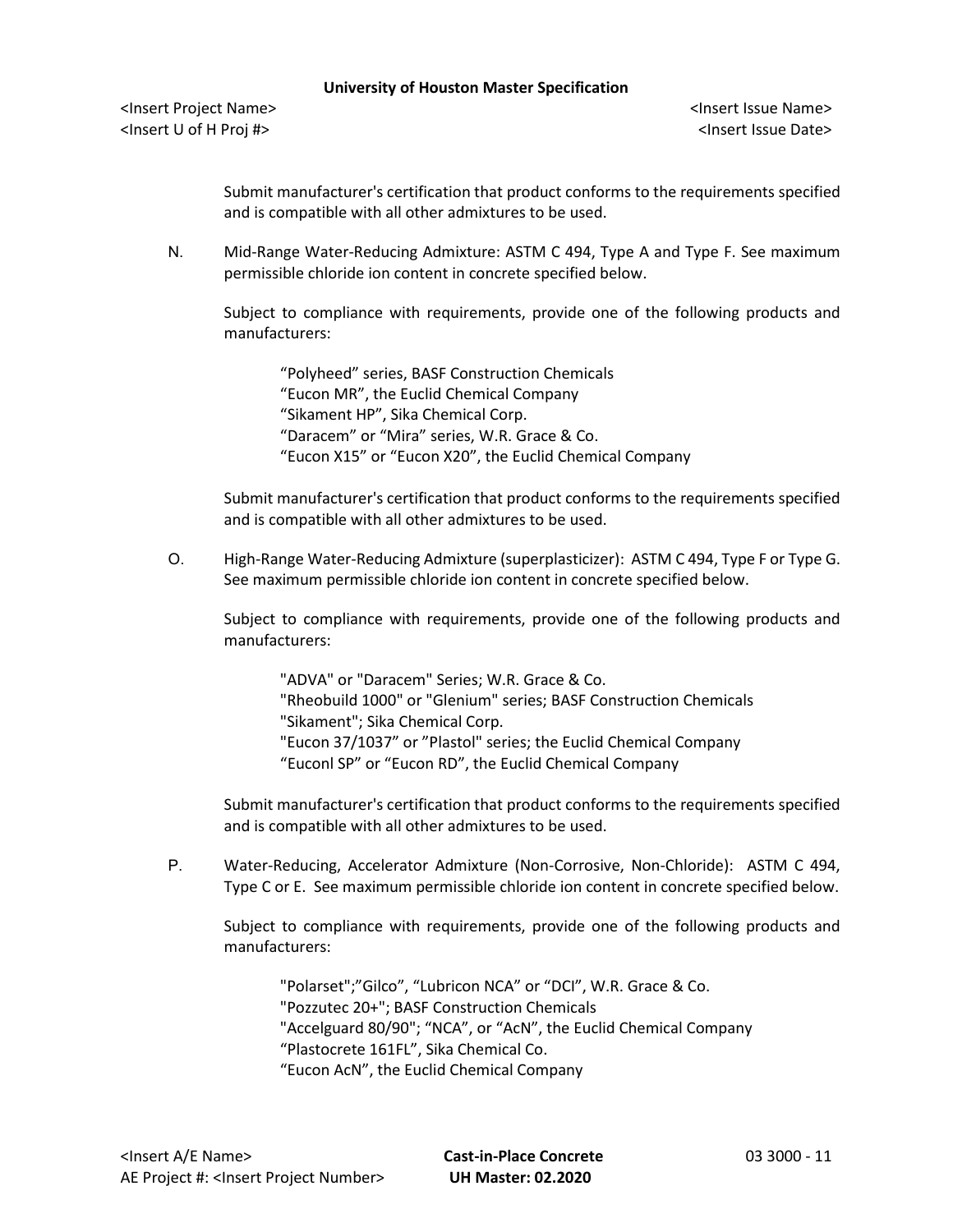<Insert Project Name> <Insert Issue Name> <Insert U of H Proj #> <Insert Issue Date>

Submit manufacturer's certification that product conforms to the requirements specified and is compatible with all other admixtures to be used.

Q. Water-Reducing, Retarding Admixture: ASTM C 494, Type D. See maximum permissible chloride ion content in concrete specified below.

Subject to compliance with requirements, provide one of the following products and manufacturers:

"Daratard" series, W.R. Grace & Co. "Pozzolith" series or "DELVO" series; BASF Construction Chemicals "Plastiment"; Sika Chemical Co. "Eucon Retarder", Series, the Euclid Chemical Company

Submit manufacturer's certification that product conforms to the requirements specified and is compatible with all other admixtures to be used.

R. Viscosity Modifying Admixture: Used to enhance plastic concrete properties such as workability, pumpability, and stability for "self-consolidating concrete".

> "Rheomac VMA" series, BASF Construction Chemicals "Eucon SL" or "Visctrol", the Euclid Chemical Company "VisoCrete" series, Sika Chemical Co. "VMAR" series, W.R. Grace & Co.

S. Shrinkage Reducing Admixture: An admixture that reduces drying shrinkage by reducing the capillary tension of pore water.

Subject to compliance with requirements, provide one of the following products and manufacturers:

For Air-Entrained Concrete:

"Eclipse Plus"'; Grace Construction Products "Eucon SRA"; the Euclid Chemical Company

For Non Air-Entrained Concrete

"Eclipse Floor", Grace Construction Products "Tetraguard AS20", BASF Construction Chemicals

T. Corrosion Inhibitor: 30% calcium nitrite

Products: Subject to compliance with requirements, provide the following at dosage rates per Engineer of Record from manufacturer's recommendation based on design life, application, clear cover and other products in concrete mix:

"Eucon CIA" or "Eucon BCN", the Euclid Chemical Company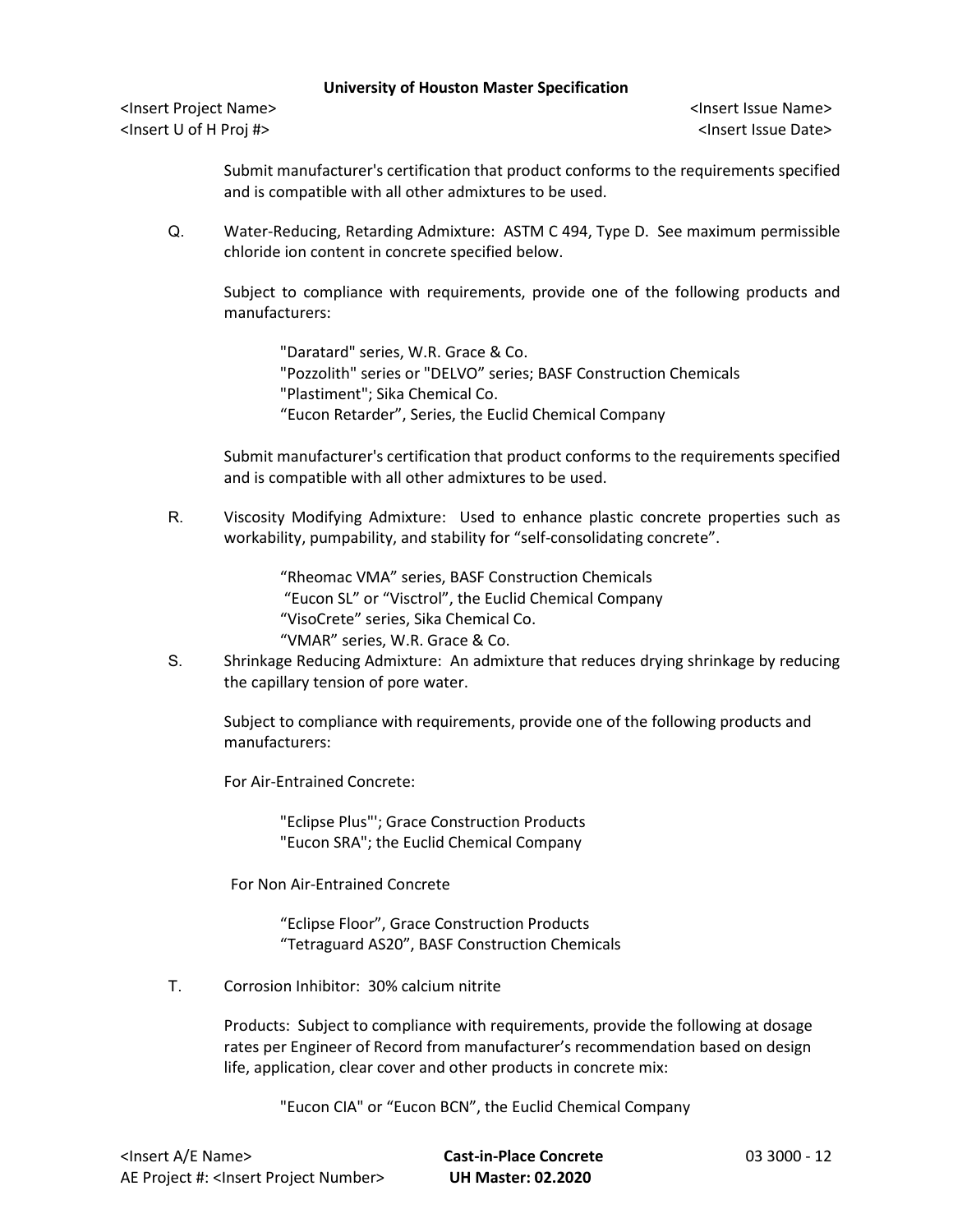<Insert Project Name> <Insert Issue Name> <Insert U of H Proj #> <Insert Issue Date>

"DCI" or "DCI-S", W.R. Grace & Co. "Rheocrete CNI", BASF Construction Chemicals "Sika CNI", Sika Chemical Co.

U. Corrosion Inhibitor: Amine-Ester type

Products: Subject to compliance with requirements, provide the following at dosage rates per manufacturer's recommendation:

"Rheocrete 222+", BASF Construction Chemicals

V. Crystalline-forming Waterproofing Admixture: An powder admixture capable of producing concrete that is water tight under hydrostatic pressure up to 7 atmospheres when tested in accordance with Corps of Engineers test CRD-C48 and capable of sealing cracks up to 0.4mm.

Products: Subject to compliance with requirements, provide the following at dosage rates per manufacturer's recommendation:

"Penetron Admix", ICS/Penetron International/Ltd. "Krystol Internal Membrane", Kryton International, Inc. "Xypex C series", Xypex Chemical Corporation "Rheomac 300D", BASF Construction Chemicals

- W. Calcium Chloride and Chloride Ion Content: Calcium chloride or admixtures containing more than 0.5% chloride ions by weight of the admixture are not permitted. For concrete exposed to sulfate exposure class S2 or S3 as noted on the drawings, admixtures must be completely free of chloride ions.
- X. Certification: Written conformance to all the above mentioned requirements and the chloride ion content of the admixture as tested by an accredited laboratory will be required from the admixture manufacturer at the time of mix design review by the Engineer.

### 2.2 RELATED MATERIALS

- A. Waterstops: Provide waterstops at all construction joints and other joints in all foundation walls below grade and where shown on the drawings. Size to suit joints. Provide flat, dumbbell type or center bulb type where shown on drawings.
	- 1. ADCOR ES waterstops: W.R. Grace & Co.
	- 2. Polyvinyl chloride (PVC) waterstops: Corps of Engineers CRD-C 572.
	- 3. Preformed Plastic Waterstops: Federal Specifications SS-S-210A "Sealing Compound for Expansion Joints".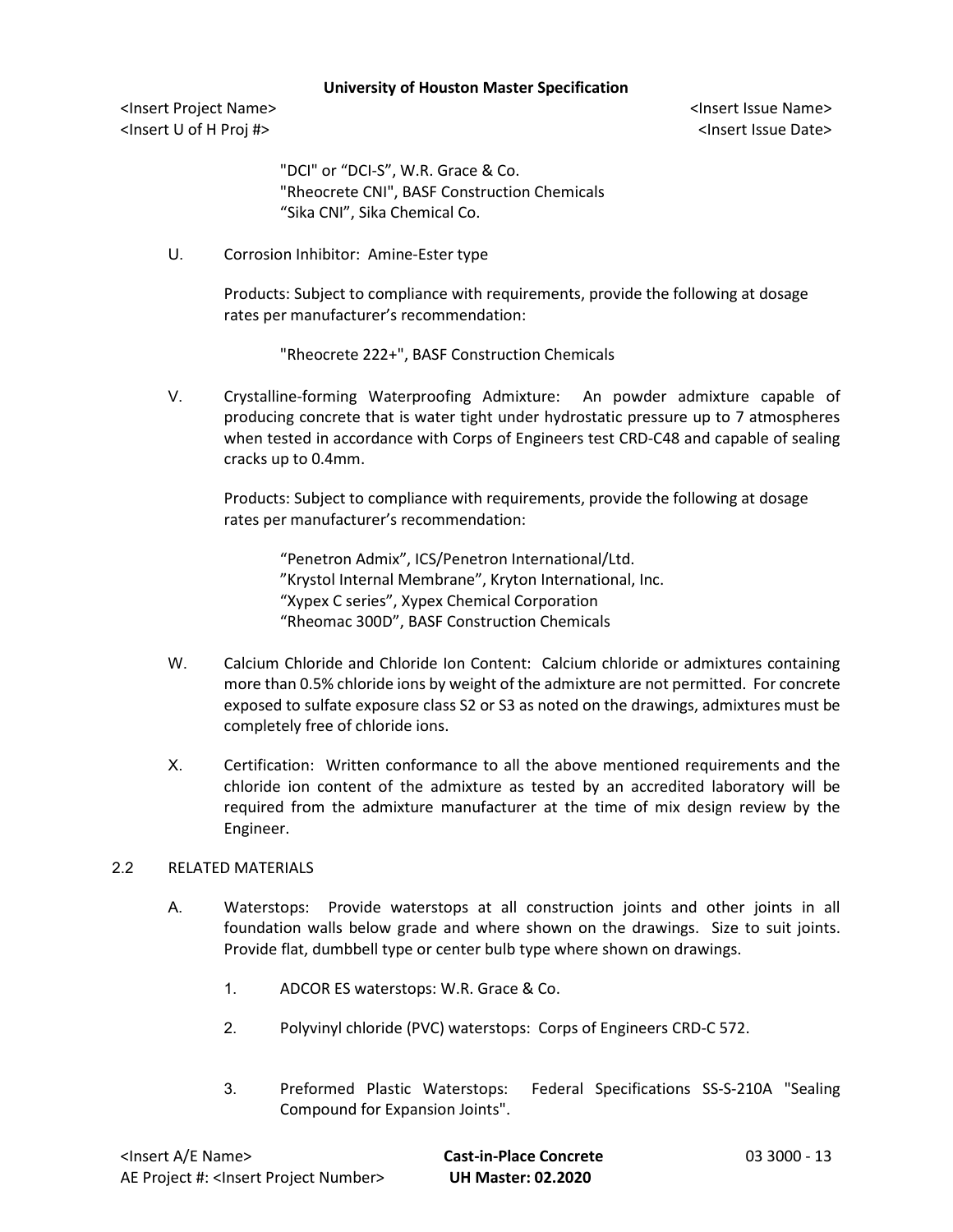<Insert Project Name> <Insert Issue Name> <Insert U of H Proj #> <Insert Issue Date>

Manufacturers: Synko-Flex Products, Inc.

- 4. Bentonite Waterstop RX manufactured by American Volclay Products.
- B. Vapor Retarder: Provide vapor retarder cover chosen from products specified below over prepared base material where indicated.
	- 1. Plastic Vapor Retarder Provide a flexible preformed sheet membrane conforming to ASTM E 1745 with the following properties.
		- a. Class A material
		- b. Minimum of 15 mils thick
		- c. Maximum water vapor permeance rating of 0.01 Perms after mandatory conditioning as tested by ASTM E 96
		- d. Acceptable products include the following:
			- (1) Stego Industries, LLC Stego Wrap Vapor Barrier (15 mil)"
			- (2) EPRO "Ecoshield E-15"
			- (3) Reef Industries, Griffolyn Type-65
	- 2. Tape for Plastic Vapor Retarders: High-density polyethylene tape with pressure sensitive adhesive having a minimum width of 4 inches having a maximum water vapor transmission rate of .3 perms.
- C. Absorptive Cover: Burlap cloth made from jute or kenaf, weighing approximately 9 oz. per sq. yd., complying with AASHTO M 182, Class 2.
- D. Moisture-Retaining Cover: One of the following, complying with ANSI/ASTM C 171:
	- 1. Waterproof paper.
	- 2. Polyethylene film.
	- 3. Polyethylene-coated burlap.
	- 4. Polyethylene-coated natural cellulose fabric such as "Aquacure" by Greenstreak Group, Inc.
	- 5. Cover for Industrial Slab: Provide a low permeance moisture-retaining cover that allows a moisture loss of no more than 1 lb/sq. yd. in 72 h when tested in accordance with ATSM C 156 for industrial slabs. The material shall be nonstaining with a tensile strength meeting ASTM D 882 and a minimum retention capacity of 6.5 g.
- E. Slip-resistive Emery Aggregate or Aluminum Granule Finish: Provide fused aluminumoxide granules, or crushed emery, as abrasive aggregate for slip-resistive finish. The emery aggregate shall contain not less than 50% aluminum oxide and not less than 20% ferric oxide. The aluminum aggregate material shall contain not less than 95% fused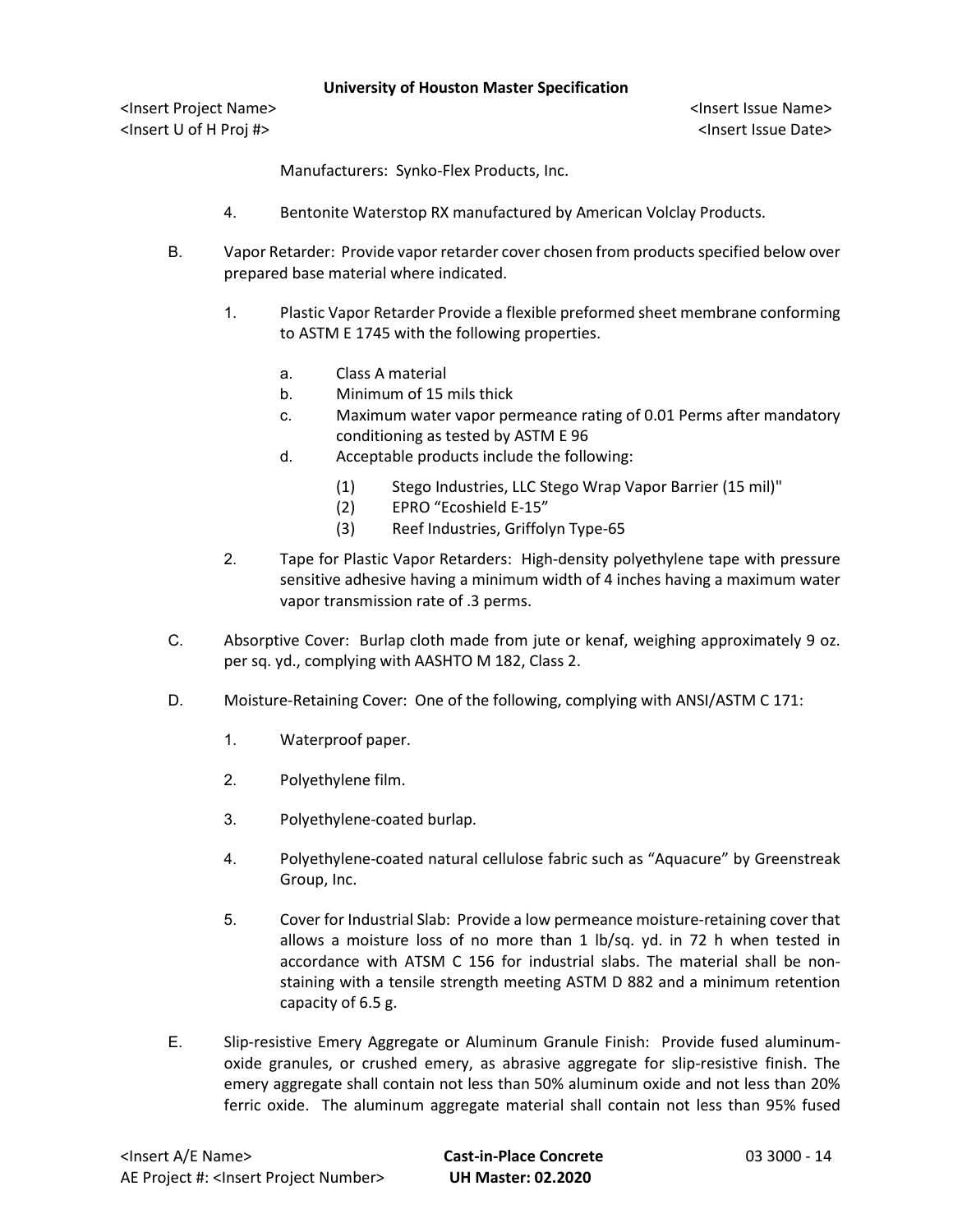<Insert Project Name> <Insert Issue Name> <Insert U of H Proj #> <Insert Issue Date>

aluminum-oxide granules. Use material that is factory-graded, packaged, rust-proof and non-glazing, and is unaffected by freezing, moisture and cleaning materials.

Subject to compliance with requirements, provide one of the following:

"Emery Tuff Non-Slip", Dayton-Superior "Grip-It" or "Grip-It AO", L&M Construction Chemicals, Inc "Frictex NS", Sonneborn-ChemRex

F. Colored, Mineral Aggregate, Dry Shake Surface Hardener: Packaged, dry, combination of materials, consisting of portland cement, graded quartz aggregate, coloring pigments (if required) and plasticizing admixtures. Use coloring pigments that are finely ground, nonfading mineral oxides, inter-ground with cement. Color, as selected by Architect, unless otherwise indicated.

Products: Subject to compliance with requirements, provide one of the following:

"Surflex"; the Euclid Chemical Company "Quartz Plate"; L & M Const. Chemical Co. "Lithochrome", LM Scofield Construction Chemical Co. "Mastercron"; BASF Building Systems "Quartz-Tuff", Dayton Superior "US Spec Dense Top", US Mix Co.

Submit manufacturer's certification that product conforms to the requirements specified.

G. Metallic Aggregate Hardener Finish: Packaged dry, combination of materials consisting of Portland Cement, specially processed and graded iron aggregate, coloring pigments (if required) and plasticizing admixtures. The hardener shall be formulated, processed and packaged under stringent quality control. Use coloring pigments that are finely ground, non-fading mineral oxides inter-ground with cement. Color as selected by Architect unless otherwise indicated.

> "Euco-Plate HD"; the Euclid Chemical Company "Masterplate 200"; BASF Building Systems "Ferro Tuff," Dayton-Superior

H. Non-Oxidizing Metallic Floor Hardener: Packaged dry, combination of materials consisting of portland cement, non-rusting aggregate and plasticizing admixtures.

> "Diamond Plate," the Euclid Chemical Company "Lumiplate," BASF Building Systems

I. Liquid Membrane-Forming Curing and Curing and Sealing Compounds: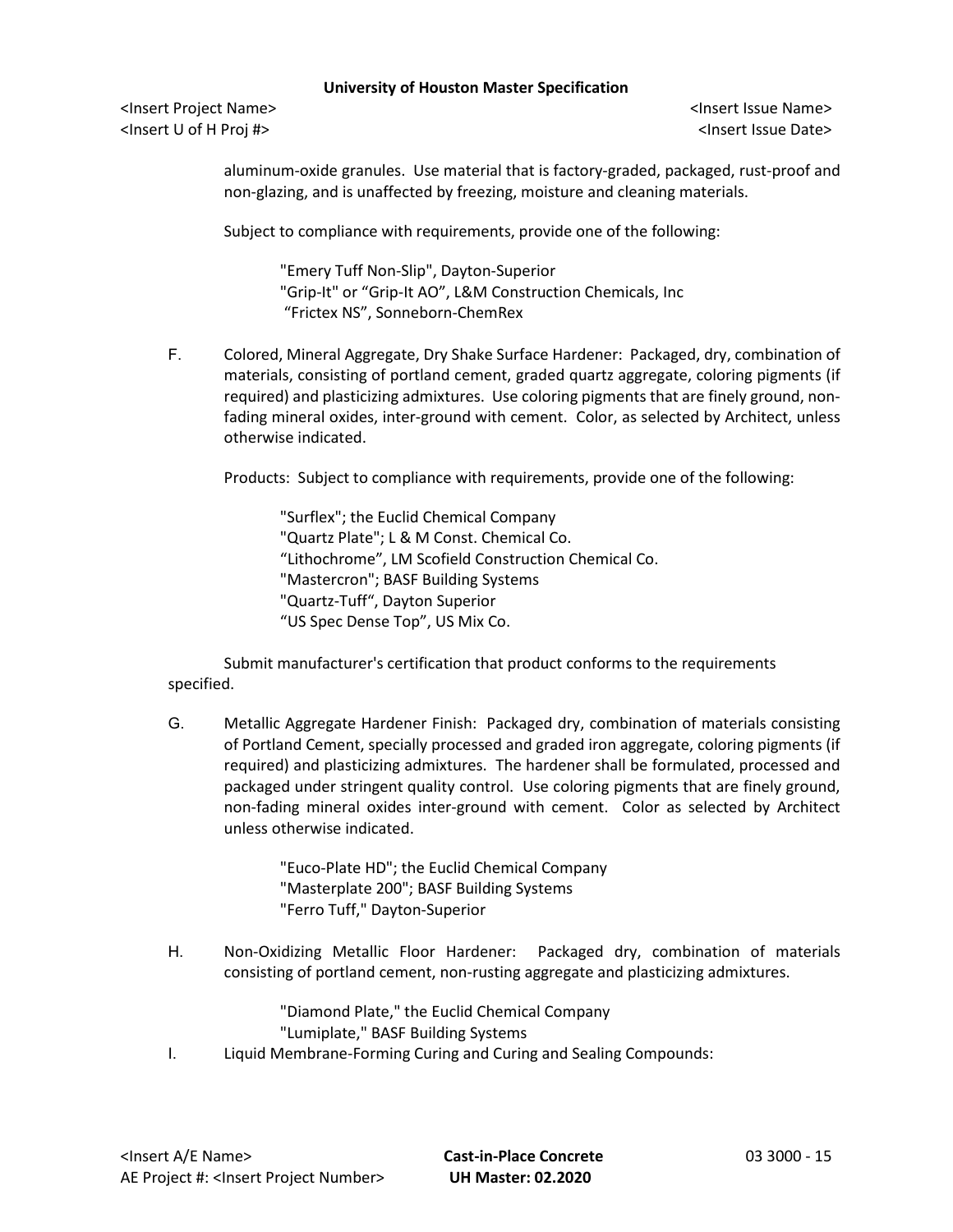<Insert Project Name> <Insert Issue Name> <Insert U of H Proj #> <Insert Issue Date>

1. Water-Based Dissipating Resin Type Curing Compound: Curing Compound shall be a dissipating resin type, which chemically breaks down after approximately 4 weeks. Membrane forming compound shall meet ASTM C 309, Types 1 or 1D, Class B with VOC content less than 350 g/L.

Products: Subject to compliance with requirements, provide one of the following:

"Kurez DR Vox", the Euclid Chemical Company "L&M Cure R", L&M Construction Chemicals "Hydro Cure 309", Unitex "Sealtight 1100-Clear", W. R. Meadows "US Spec Maxcure Resin Clear", US Mix Co.

Submit manufacturer's certification that product conforms to the requirements specified and is compatible with any covering or surface treatments to be applied. Submit any instructions that must be followed prior to any subsequent surface treatments and floor coverings.

2. High Solids, Water-Based Acrylic Curing and Sealing Compound with Moderate Yellowing Characteristics: Water-Based membrane-forming curing and sealing compound conforming to ASTM C 1315, Type 1, Class B, classified as low odor with a VOC content less than 350 g/L. Product shall provide a maximum moisture loss of 0.030 Kg/m<sup>2</sup> in 72 hours when applied at a coverage rate of 300 sf/gallon. Do not apply to surfaces that are to receive subsequent cementitious toppings, sealers, hardeners, ceramic tile, resilient flooring, vinyl-backed carpet, wood, or terrazzo, epoxy overlays or adhesives, or other coating or finishing products.

Products: Subject to compliance with above requirements, provide one of the following products or equivalent products:

"Safe Cure and Seal (J-19)"; Dayton Superior Corp. "Super Aqua-Cure VOX"; the Euclid Chemical Company "Dress & Seal, 30 WB"; L & M Construction Chemicals, Inc. "Masterkure 200W"; BASF Building Systems "Hydro 18", Unitex

Submit manufacturer's certification that product conforms to the requirements specified and is compatible with any covering or surface treatments to be applied. Submit any instructions that must be followed prior to any subsequent surface treatments.

3. High Solids, Water-Based, Non-Yellowing Curing and Sealing Compound: Water based membrane-forming curing and sealing compound, acrylic type, complying with ASTM C 1315, Type 1, Class A classified as low odor with a VOC content less than 350 g/L. Do not apply to surfaces that are to receive subsequent cementitious toppings, sealers, hardeners, ceramic tile resilient flooring, vinyl-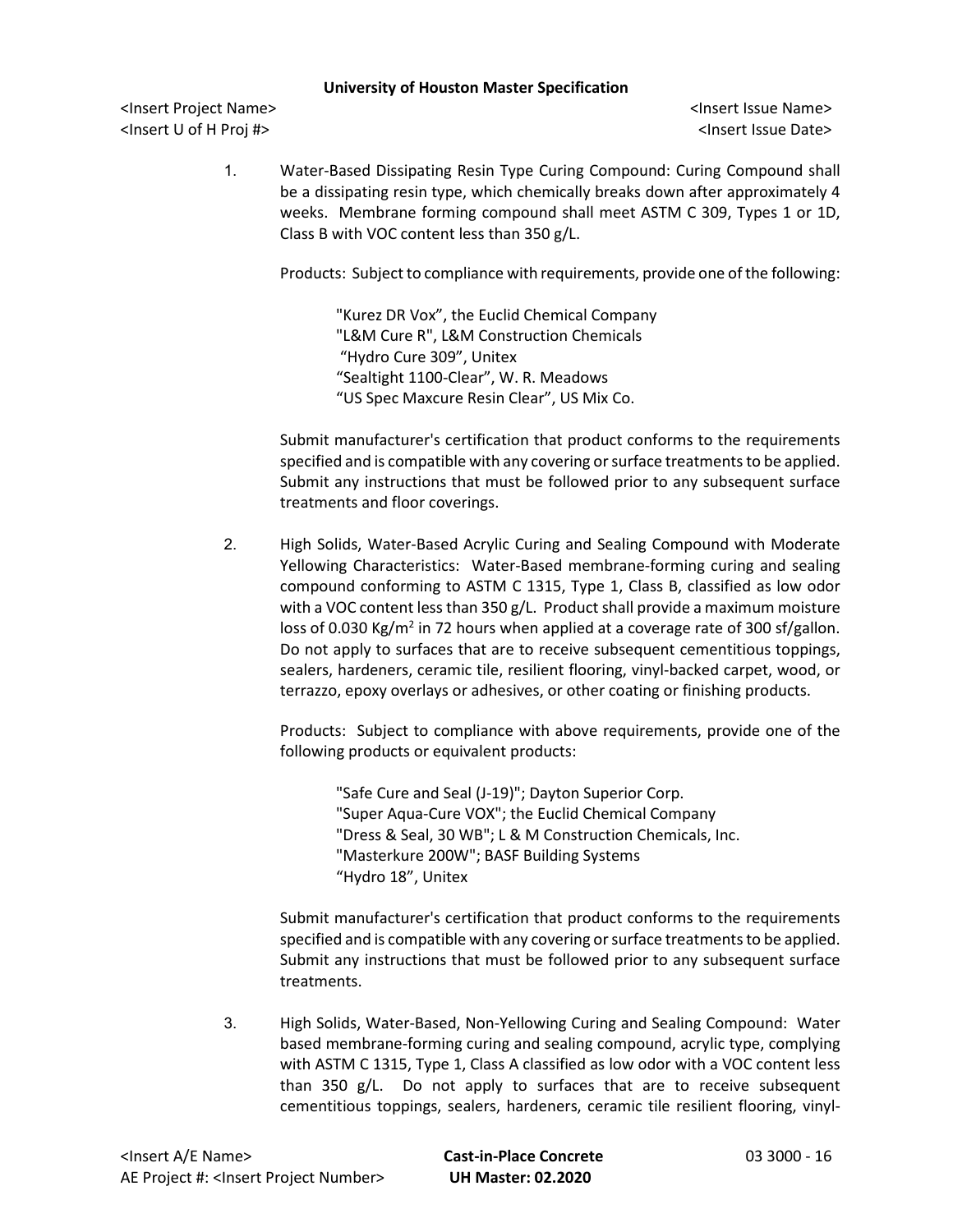<Insert Project Name> <Insert Issue Name> <Insert U of H Proj #> <Insert Issue Date>

backed carpet, wood, terrazzo, epoxy overlays or adhesives, or other coating or finishing products.

Products: Subject to compliance with requirements, provide one of the following:

"Super Diamond Clear Vox", the Euclid Chemical Company "Lumiseal 30 WB", L&M Construction Chemicals "Kure 1315", BASF Building Systems "Hydro Seal 30", Unitex "Vocomp 30", W. R. Meadows "US Spec Radiance UV-25", US Mix Co.

Submit manufacturer's certification that product conforms to the requirements specified and is compatible with any covering or surface treatments to be applied. Submit any instructions that must be followed prior to any subsequent surface treatments.

J. Evaporation Control: Monomolecular film forming compound applied to exposed concrete slab surfaces for temporary protection from rapid moisture loss in hot weather conditions.

Products: Subject to compliance with requirements, provide one of the following:

"Eucobar"; the Euclid Chemical Company "E-Con"; L & M Construction Chemical, Inc. "Confilm"; BASF Building Systems "Sure Film (J-74)", Dayton Superior "SikaFilm", Sika Chemical Co. "Pro-Film", Unitex "Sealtight Evapre", W. R. Meadows "US Spec Monofilm ER", US Mix Co.

Submit manufacturer's certification that product conforms to the requirements specified and is compatible with all coverings and surface treatments to be applied. Submit any instructions that must be followed prior to any subsequent surface treatments.

K. Chemical Curing/Floor Hardener Compound: Sodium silicate based compound which reacts with concrete constituents to harden the surface, resulting in a surface having a maximum abrasion coefficient of 0.25 cm3/cm2 when tested in accordance with ASTM C 418.

Products: Subject to compliance with requirements, provide one of the following:

"Eucosil," the Euclid Chemical Company "Sonosil," BASF Building Systems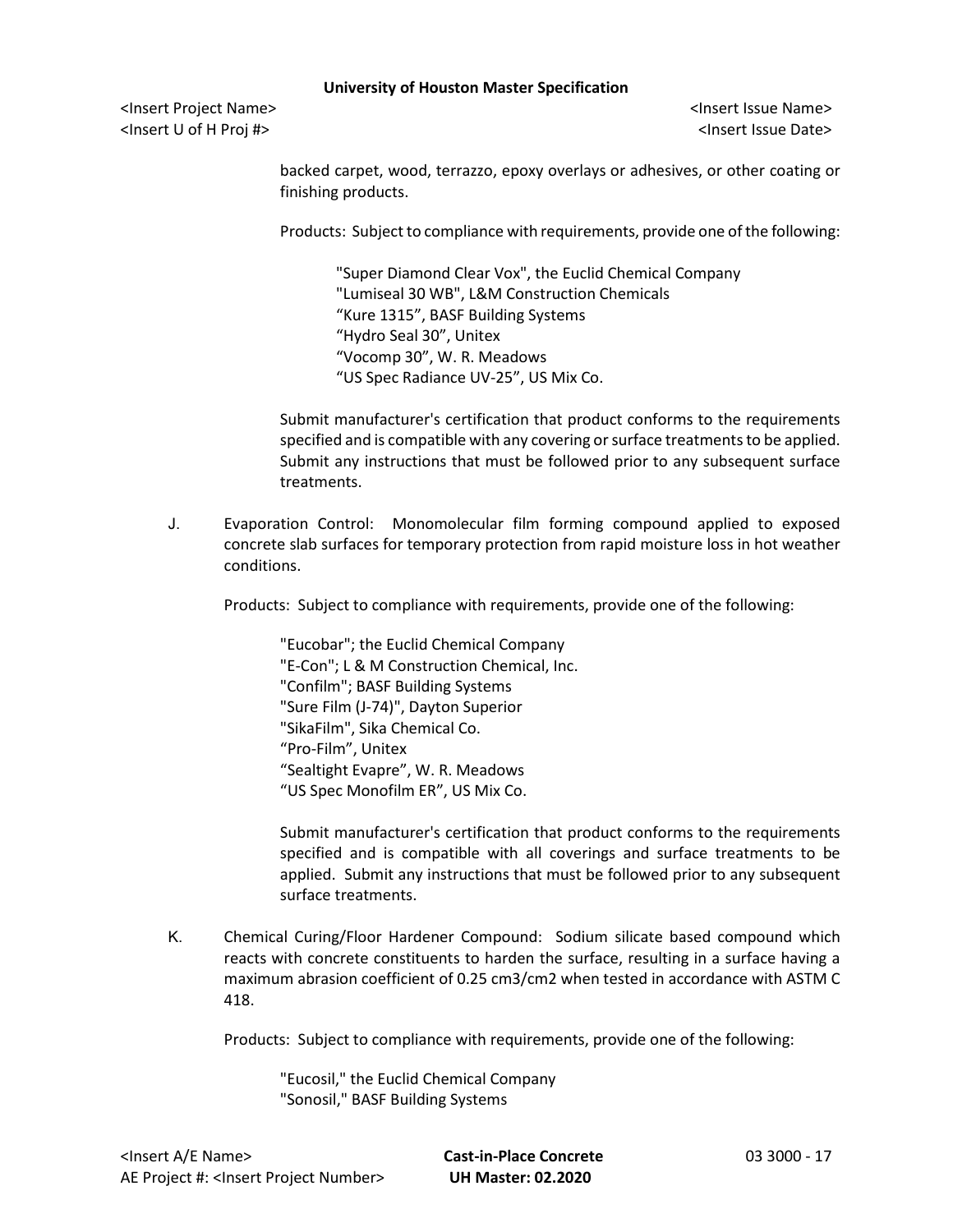<Insert Project Name> <Insert Issue Name> <Insert U of H Proj #> <Insert Issue Date>

"Day-Chem S.1-Cure (J-13), Dayton Superior "Chem Hard;" L & M Construction Co. "Uni Cure HD", Unitex "Med-Cure", W. R. Meadows "US Spec Permasil", US Mix Co.

Submit manufacturer's certification that product conforms to the requirements specified and is compatible with all coverings and surface treatments to be applied. Submit any instructions that must be followed prior to any subsequent surface treatments.

L. Chemical Hardener: Colorless aqueous solution containing a blend of magnesium fluosilicate and zinc fluosilicate combined with a wetting agent, containing not less than 2 lbs. of fluosilicates per gal.

Products: Subject to compliance with requirements, provide one of the following:

"Surfhard"; the Euclid Chemical Company "Lapidolith"; BASF Building Systems "Day-Chem Hardener (J-15)," Dayton Superior "Fluohard", L & M Construction Chemical, Inc. "Penalith", W. R. Meadows

Submit manufacturer's certification that product conforms to the requirements specified and is compatible with all coverings or surface treatments to be received. Submit any instructions that must be followed prior to any subsequent surface treatments.

M. Liquid sealer/densifier: High performance, deeply penetrating concrete densifier that is an odorless, colorless, VOC-compliant, non-yellowing siliconate-based solution containing a minimum solids content of 20%, 50% of which is siliconate.

> "Euco Diamond Hard", the Euclid Chemical Company "Seal Hard", L & M Construction Chemical, Inc. "Luqui-Hard", W.R. Meadows

N. Water and Chloride Ion Repelling Penetrating Sealer: Clear, solvent based silane or siloxane penetrating sealer which reacts chemically with the concrete surface to function as a Chloride Ion screen with a minimum 90% factor when tested in accordance with NCHRP #244, Series II, 100% solids, and applied in accordance with the manufacturer's recommendation.

Products: Subject to compliance with requirements, provide one of the following:

- a. "Hydrozo 100", BASF Building Systems.
- b. "Iso-flex 618-100 CRS", Lymtal International, Inc.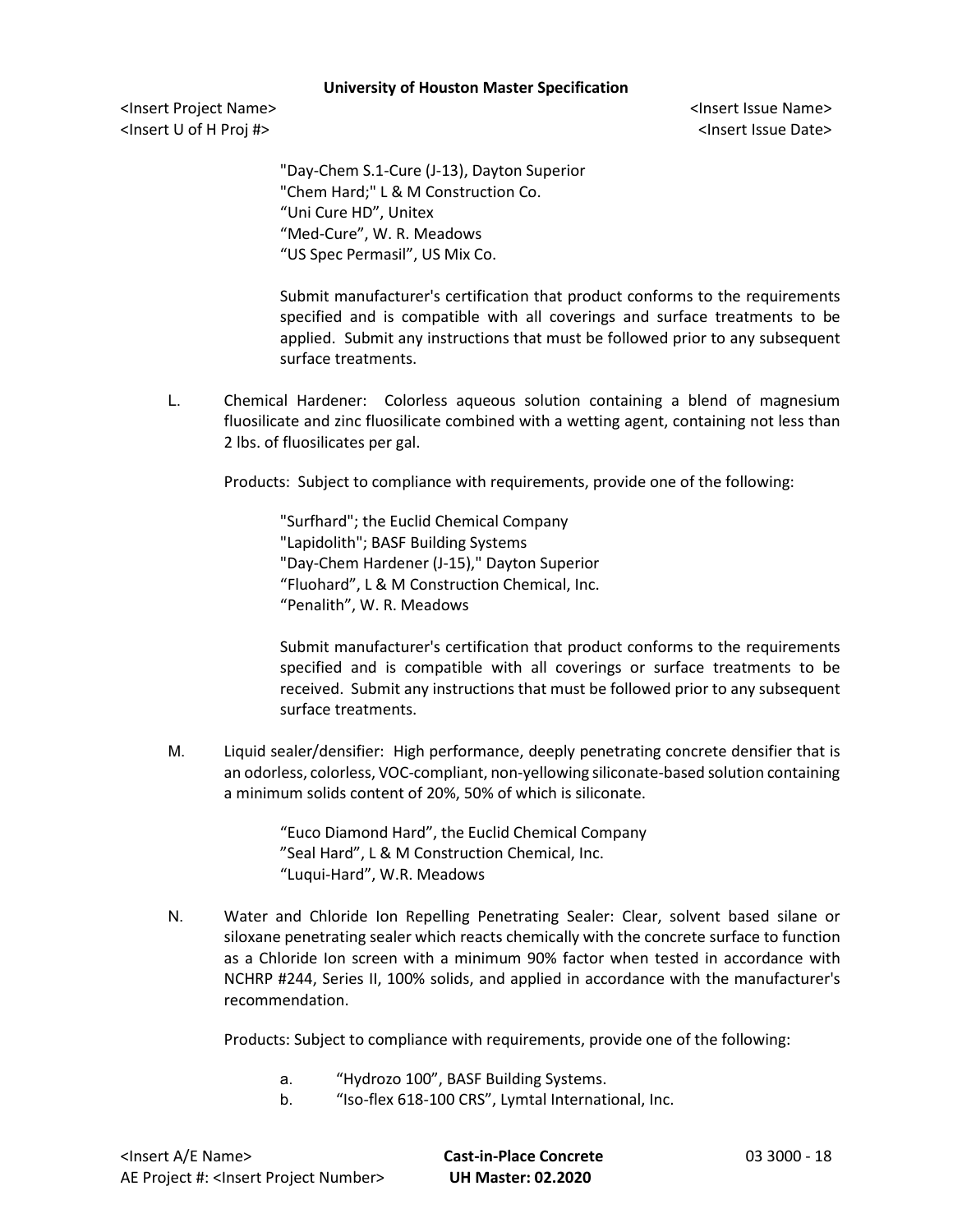<Insert Project Name> <Insert Issue Name> <Insert U of H Proj #> <Insert Issue Date>

- c. "Protectosil Chem-Trete BSM-400", Evonik Industries
- O. Water and Chloride Ion Repelling Penetrating Sealer: Clear, solvent free, silane penetrating sealer which reacts chemically with the concrete surface to function as a Chloride Ion screen with a minimum 83% factor when tested in accordance with NCHRP #244, Series II and applied in accordance with the manufacturer's recommendation.

Products: Subject to compliance with requirements, provide one of the following:

- 1. 40% solids:
	- a. "Enviroseal 40" –BASF Building Systems
	- b. "Iso-flex 618-40 WB", Lymtal International, Inc.
- 2. 100% solids:
	- a. "Protectosil BH-N", Evonik Industries
- P. Bonding Compound: Polyvinyl acetate or acrylic base, for use in cosmetic and/or nonstructural repairs.

Products: Subject to compliance with requirements, provide one of the following:

1. Acrylic or Styrene Butadiene:

"Day-Chem Ad Bond (J-40)"; Dayton Superior "SBR Latex"; the Euclid Chemical Company "Daraweld C"; W. R. Grace "Acrylic Additive" BASF Building Systems "SikaLatex", Sika Chemical Co. "Intralok", W. R. Meadows "US Spec Acrylcoat", US Mix Co. "Akkro 7-T", the Euclid Chemical Company

2. Polyvinyl Acetate (Interior Use Only)

"Tammseld"; the Euclid Chemical Company "Everweld"; L & M Construction Chemicals, Inc. "Superior Concrete Bonder (J-41)," Dayton Superior "US Spec Bondcoat", US Mix Co.

- Q. Epoxy Products: Two component material suitable for use on dry or damp surface, complying with ASTM C 881.
	- 1. Products for Crack Repair:

"Sikadur 35 Hi Mod LV"; Sika Chemical Company – injection type "Sikadur 52", Sika Chemical Company – injection type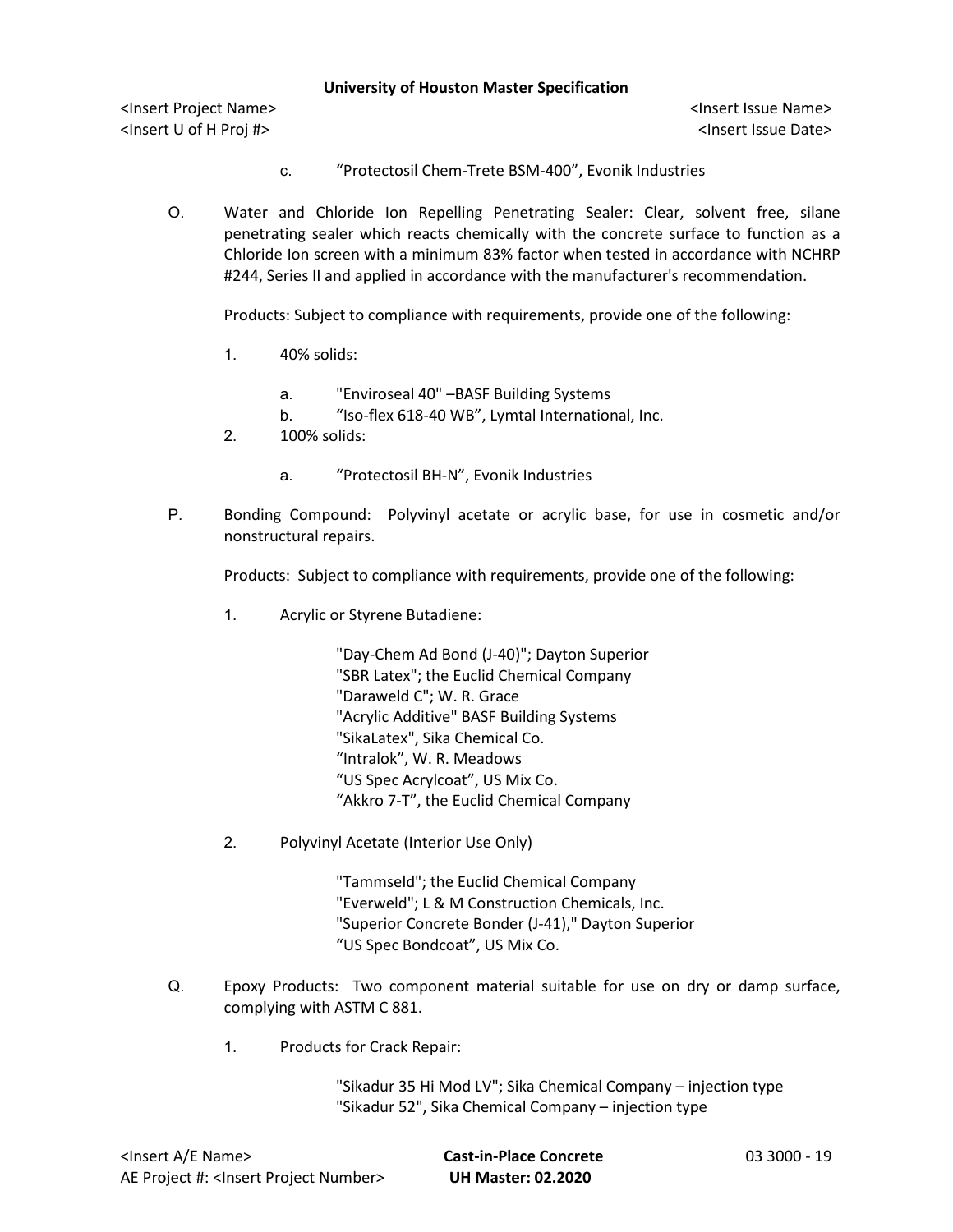<Insert Project Name> <Insert Issue Name> <Insert U of H Proj #> <Insert Issue Date>

"Sikadur 55 SLV", Sika Chemical Company – gravity feed "Eucopoxy Injection Resin," the Euclid Chemical Company "Sure-Inject (J-56)," Dayton Superior "Epofil SLV", BASF Building Systems "ETI-LV" or "ETI-GV", Simpson Strong-Tie Co., Inc. – injection type "Pro-Poxy 100 LV" or "Pro-Poxy 50", Unitex "Crackbond", U.S. Anchor Corp. "Rezi-Weld LV", W. R. Meadows "US Spec Maxibond" US Mix Co. – injection or gravity feed "US Spec Eposeal LVS", US Mix Co. – gravity feed "Duralcrete LV", the Euclid Chemical Company

2. Products for Epoxy Mortar Patches:

"Sikadur Lo-Mod LV"; Sika Chemical Corporation ""Duracrete", the Euclid Chemical Company "Sure Grip Epoxy Grout (J-54)," Dayton-Superior "Epofil", BASF Building Systems "Pro-Poxy 2500", Unitex "Rezi-Weld 1000", W. R. Meadows "US Spec EPM 3000", US Mix Co. "Duralcrete LV", the Euclid Chemical Company

3. Products for Epoxying steel plates to concrete: conform to ASTM C 881-90, Type IV, Grade 3, Class A, B, & C except gel times.

> "Sikadur 31 Hi-Mod Gel"; Sika Corporation "Sure Anchor I (J-S1)," Dayton Superior "Epo Gel" or "Rapid Gel", BASF Building Systems "Pro-Poxy 300", Unitex "US Spec Gelbond NS" US Mix Co. "Duralcrete Gel", the Euclid Chemical Company

- 4. Products for Adhesive Anchors or Reinforcing Steel in Normal weight Concrete: Product that conforms to ASTM C 881-02, Type IV, Grade 3, Class A, B, & C except gel times, and that is dispensed from a two-component cartridge system through a mixing nozzle that thoroughly mixes the two components as it is injected into the hole.
	- a. ICC Approval: Only anchors evaluated by the ICC Evaluation Service, Inc. (ICC-ES) with a published, currently valid, Evaluation Report showing it as having passed Acceptance Criteria 308 shall be approved for use.
	- b. Consult with the manufacturer for the minimum temperature of the concrete substrate allowed.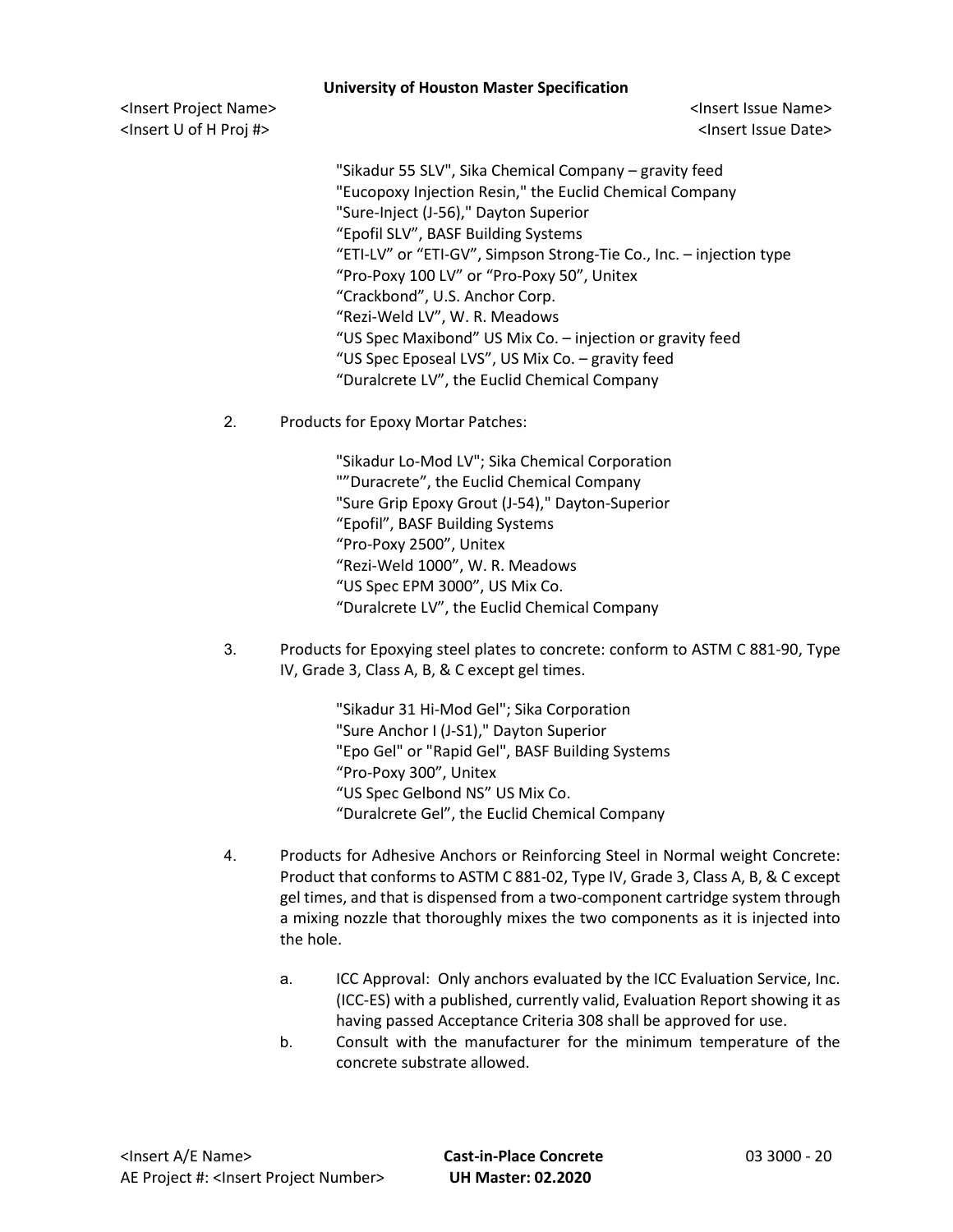<Insert Project Name> <Insert Issue Name> <Insert U of H Proj #> <Insert Issue Date>

- c. All anchors installed upwardly inclined require continuous inspection unless an exception to the continuous special inspection for upwardly inclined installation is noted on the drawings.
- d. Normal weight Concrete:

"HIT-RE 500-SD", Hilti Fastening Systems (periodic inspection unless anchors are installed upwardly inclined)

"SET-XP" Adhesive", Simpson Strong-tie (periodic inspection unless higher factors are used in design requiring continuous inspection as noted on the drawings or anchors are installed upwardly inclined)

"PE 1000+", Powers Fasteners, Inc. (periodic inspection unless anchors are installed upwardly inclined)

HIT-HY 150 MAX-SD", Hilti Fastening Systems (periodic inspection unless anchors are installed upwardly inclined)

e. Lightweight Concrete:

No approved products

- f. These products may not be used in concrete cast over corrugated deck.
- g. Install only anchors identified on the drawings by manufacturer and product. Substitutions using products approved by this Specification may be permitted provided complete design calculations, as required by and in accordance with the proposed product's current and valid ICC Evaluation Service Report (ESR) and ACI 318 Appendix D, are signed and sealed by a professional engineer licensed in the state where the project is located and furnished to the Engineer for review and approval prior to commencement of work. The contractor shall request design criteria for all conditions where a product substitution is considered. Failure to obtain approval for an anchor substitution may result in the request by the Engineer to remove installed anchors and replace with the product specified on the drawings at the Contractor's expense.
- R. Self-Leveling Mortars, Underlayment Compound: Free flowing, self-leveling, pumpable cementitious base compound. Follow manufacturer's instruction regarding the use of a bonding agent.

Products: Unless specified otherwise, provide one of the following:

"Sonoflow," BASF Building Systems "Sikatop 111"; Sika Chemical Co. "Flo-Top" or "Super Flo-Top"; the Euclid Chemical Company "Levelayer I," Dayton Superior "US Spec Self-leveling Underlayment" US Mix Co.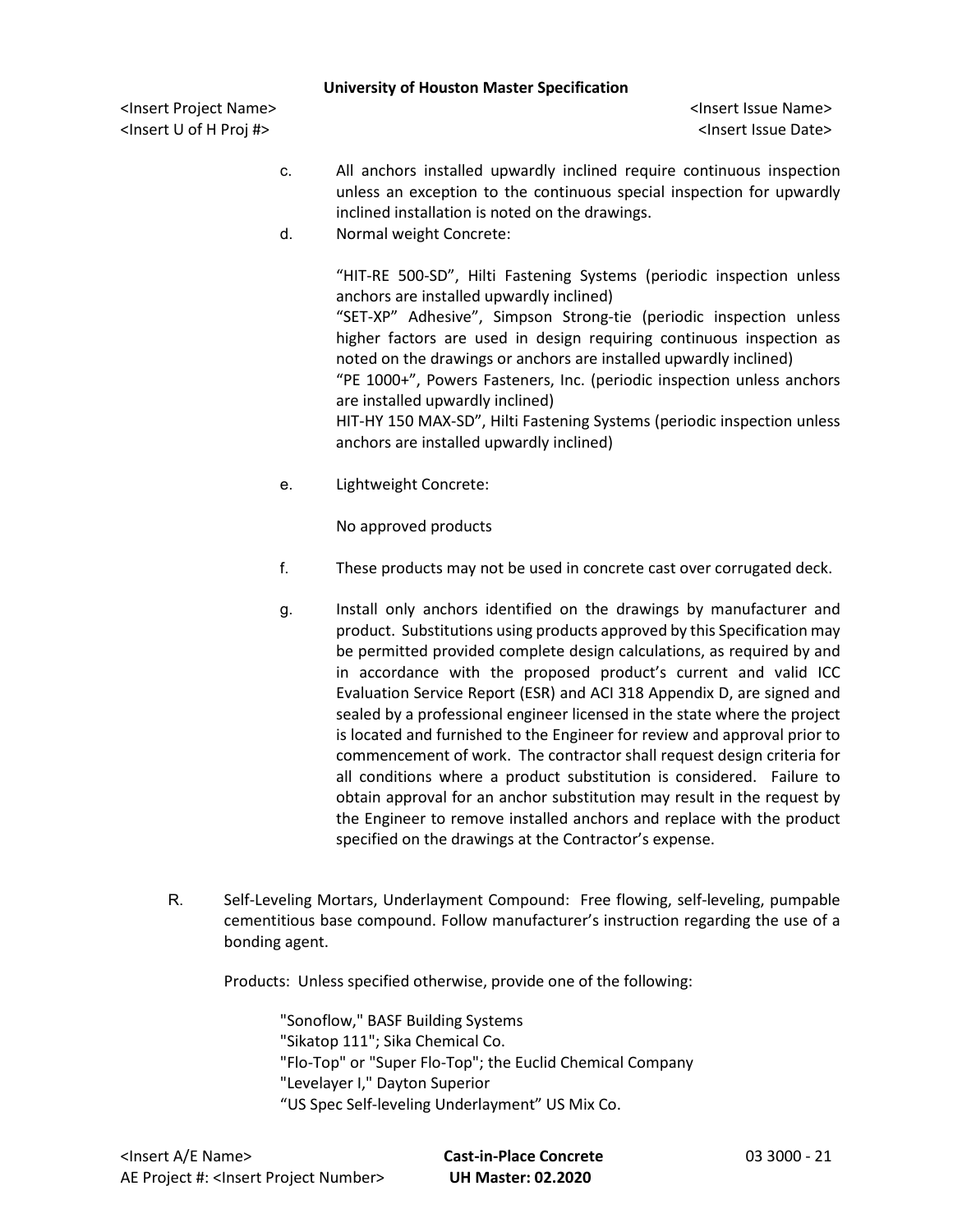<Insert Project Name> <Insert Issue Name> <Insert U of H Proj #> <Insert Issue Date>

"Level Magic", the Euclid Chemical Company

S. Polymer Patching Mortar: Polymer and microsilica modified cementitious based compounds.

Products:

### Horizontal Application

"Thin Top Supreme, Concrete Top Supreme," the Euclid Chemical Company "Sikatop 121 or 122," Sika Chemical "Emaco R310 CI," BASF Building Systems "Sonopatch 100 or 200", BASF Building Systems "US Spec H2 or NuTop" US Mix Co. "Speed Crete PM", the Euclid Chemical Company

### Upwardly Inclined Application

"Verticoat/Verticoat Supreme," the Euclid Chemical Company "Sikatop 123," Sika Chemical "Emaco R350 CI," BASF Building Systems "Sonopatch 200", BASF Building Systems "US Spec V/O Patch", US Mix Co. "Speed Crete PM", the Euclid Chemical Company

T. High Strength Flowing Repair Mortar: For forming and pouring structural members, or large horizontal repairs, provide flowable one-part, high strength microsilica polymer modified repair mortar with 3/8" aggregate. The product shall achieve 9000 psi @ 28 days at a 9-inch slump.

## Products:

"Road Patch", BASF Building Systems "US Spec STR Mortar", US Mix Co. "Eucocrete", the Euclid Chemical Company "Form and Pour", the Euclid Chemical Company

U. Anti-Corrosive Epoxy/Cementitious Adhesive: Water-based epoxy/cementitious compound for adhesion and corrosion protection or reinforcing members (20 hour maximum open time).

Products:

"Duralprep A.C", the Euclid Chemical Company "Armatec 110," Sika Chemical Co. "Sonoprep Plus", BASF Building Systems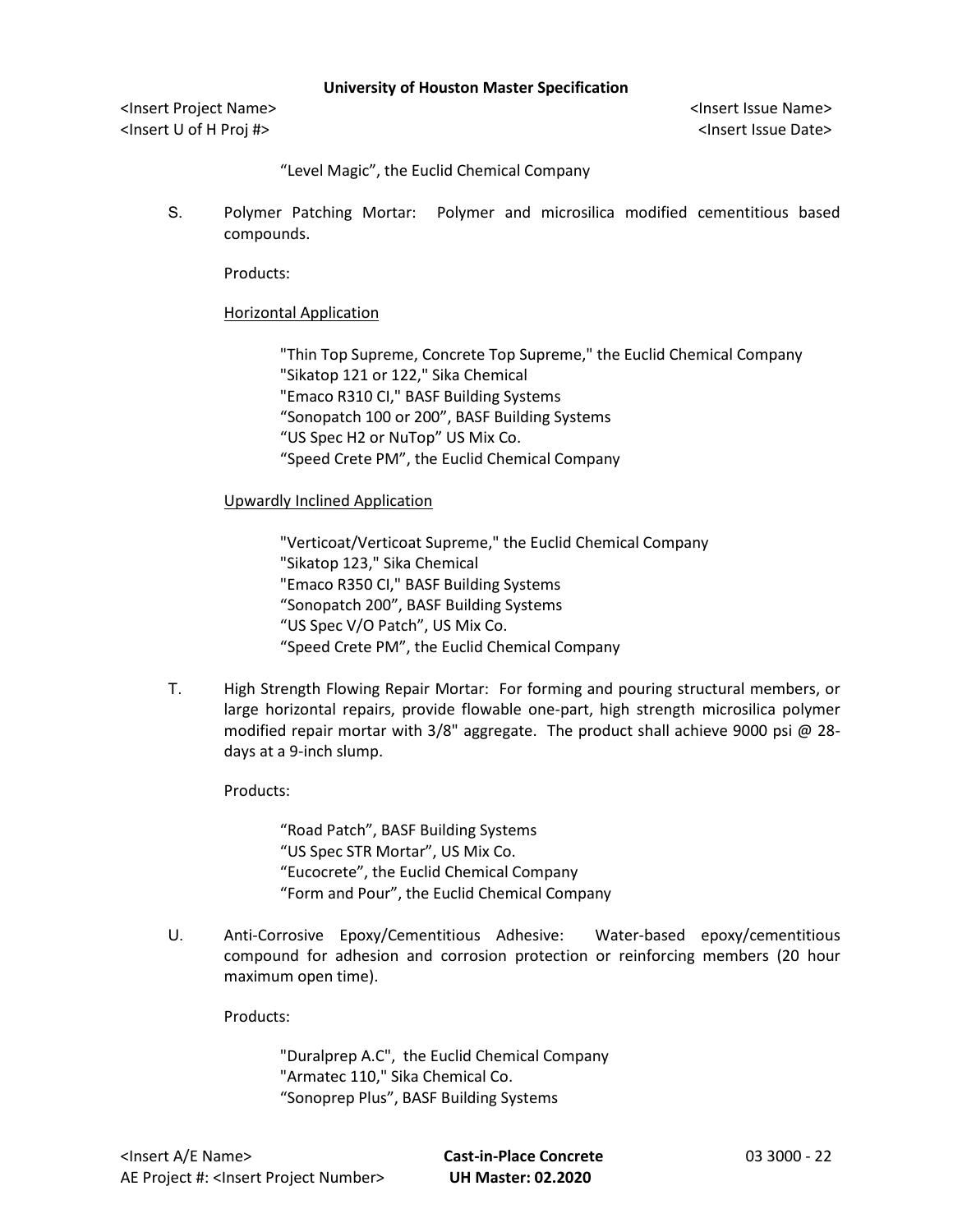- V. Expansion and Undercut Anchors in Concrete:
	- 1. ICC Approval: Only anchors evaluated by the ICC Evaluation Service, Inc. (ICC-ES) with a published, currently valid, Evaluation Report showing it as having passed Acceptance Criteria 193 and approval for use in cracked concrete and resisting wind and seismic loads shall be approved for use.
	- 2. Type: All expansion and undercut anchors in concrete shall be only wedge type expansion, sleeve-type expansion, or undercut type anchors.
	- 3. Interior Use: All anchors, nuts and washers for use in interior conditioned environments free of potential moisture shall be manufactured from carbon steel zinc plated in accordance with Federal Specification QQ-Z-325C, Type II, Class 3.
	- 4. Exterior or Exposed Use: All anchors, nuts and washers for use in exposed or potentially wet environments, or for attachment of exterior cladding materials shall be galvanized or stainless steel. Galvanized anchors, nuts and washers shall conform to ASTM A 153. Stainless steel anchors shall be manufactured from 300 series stainless steel and nuts and washers from 300 series or Type 18-8 stainless steel.
	- 5. Nuts and Washers: Nuts and washers shall be furnished from the manufacturer and used with the anchors.
	- 6. Acceptable Products and Manufacturers Normal and Lightweight Concrete:

"Kwik Bolt TZ", Hilti Fastening Systems(periodic inspection) "HDA Undercut Anchor" Hilti Fastening Systems(continuous inspection) "HSL-3 Heavy Duty Sleeve Anchor", Hilti Fastening Systems (continuous inspection) "Strong-Bolt Wedge Anchor", Simpson Strong-Tie, Co., Inc. (continuous inspection) "Red Head Trubolt + Wedge Anchor", ITW Red Head (periodic inspection) "DUC Undercut Anchor", USP Structural Connectors(continuous inspection) "Power Stud + SD1", Powers Fasteners, Inc (periodic inspection) "Power Stud + SD2", Powers Fasteners, Inc (periodic inspection) "SRS TZ Carbon Steel Anchor", MKT Metall-Kunststoff-Technik (continuous inspection)

7. Acceptable Products and Manufacturers – Normal and Light Weight Concrete on Corrugated Deck:

"Kwik Bolt TZ", Hilti Fastening System (periodic inspection)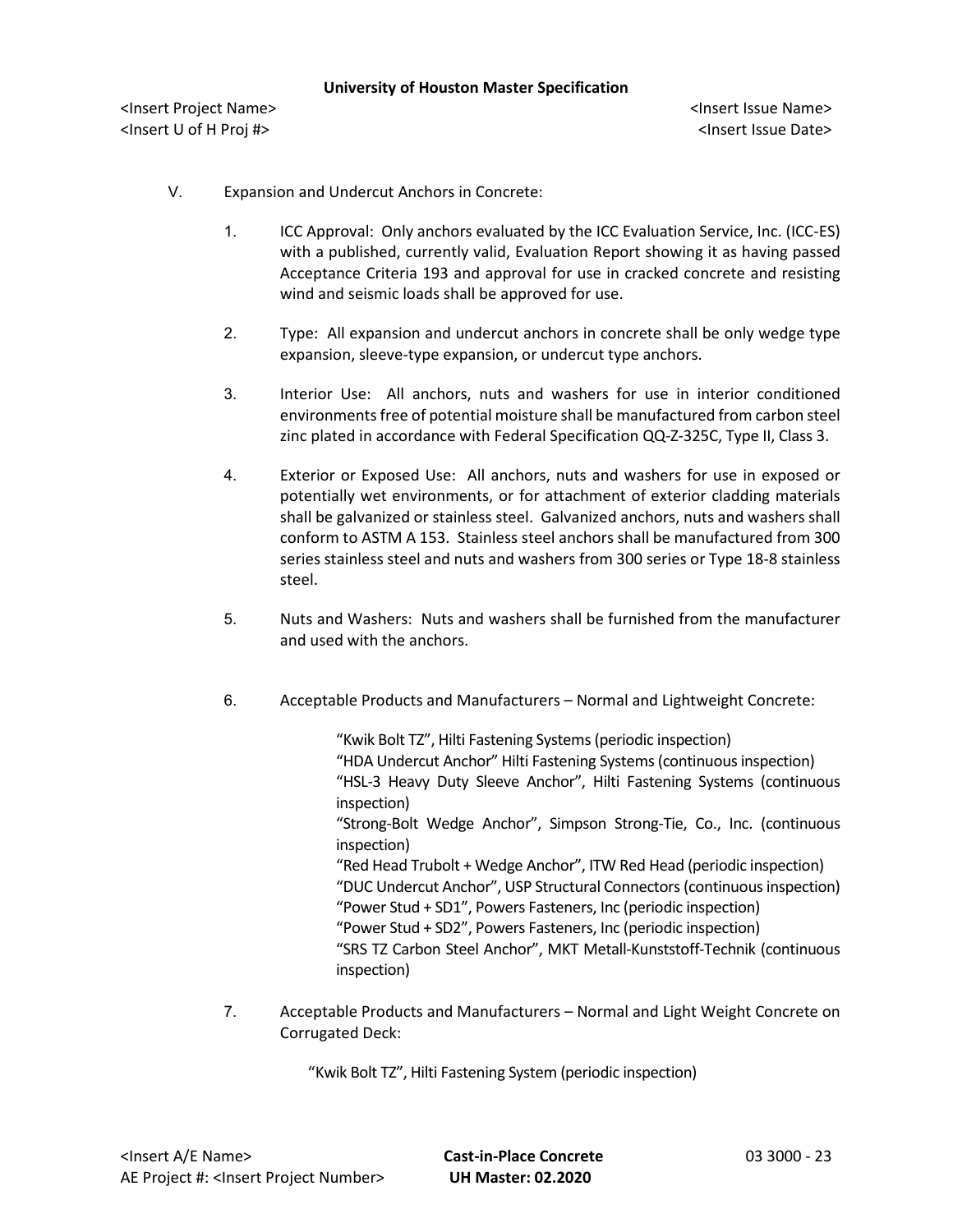<Insert Project Name> <Insert Issue Name> <Insert U of H Proj #> <Insert Issue Date>

Strong-Bolt Wedge-Anchor", Simpson Strong-Tie, Co, Inc. (continuous inspection) Power Stud + SD2", Powers Fasteners, Inc. (periodic inspection)

- 8. Install only anchors identified on the drawings by manufacturer and product. Substitutions using products approved by this Specification may be permitted provided complete design calculations, as required by and in accordance with the proposed product's current and valid ICC Evaluation Service Report (ESR) and ACI 318 Appendix D, are signed and sealed by a professional engineer licensed in the state where the project is located and furnished to the Engineer for review and approval prior to commencement of work. The contractor shall request design criteria for all conditions where a product substitution is considered. Failure to obtain approval for an anchor substitution may result in the request by the Engineer to remove installed anchors and replace with the product specified on the drawings at the Contractor's expense.
- W. Screw and Insert Anchors in Concrete
	- 1. Approvals: Only anchors evaluated by the ICC Evaluation Service, Inc. (ICC-ES) with a published, currently valid, Evaluation Report showing it as having passed Acceptance Criteria 193 and approved for use in cracked concrete and resisting wind and seismic loads shall be approved for use.
	- 2. Interior Use: All screw anchors for use in interior conditioned environments free of potential moisture shall be manufactured from carbon steel zinc plated in accordance with Federal Specification QQ-Z-325C, Type II, Class 3.
	- 3. Exterior or Exposed Use: All screw anchors for use in exposed or potentially wet environments, or for attachment of exterior cladding materials shall be galvanized or stainless steel. Galvanized anchors shall conform to ASTM A 153. Stainless steel anchors shall be manufactured from 300 series stainless steel.
	- 4. Acceptable Products and Manufacturers All Conditions:

"Titen HD", Simpson Strong-Tie Co., Inc (continuous inspection) "Snake+Anchor" Powers Fasteners, Inc. (periodic inspection) "Wedge-Bolt+", Powers Fasteners, Inc. (greater than ¼ in. diameter) (periodic inspection)

5. Install only anchors identified on the drawings by manufacturer and product. Substitutions using products approved by this Specification may be permitted provided complete design calculations, as required by and in accordance with the proposed product's current and valid ICC Evaluation Service Report (ESR) and ACI 318 Appendix D, are signed and sealed by a professional engineer licensed in the state of Texas and furnished to the Engineer for review and approval prior to commencement of work. The contractor shall request design criteria for all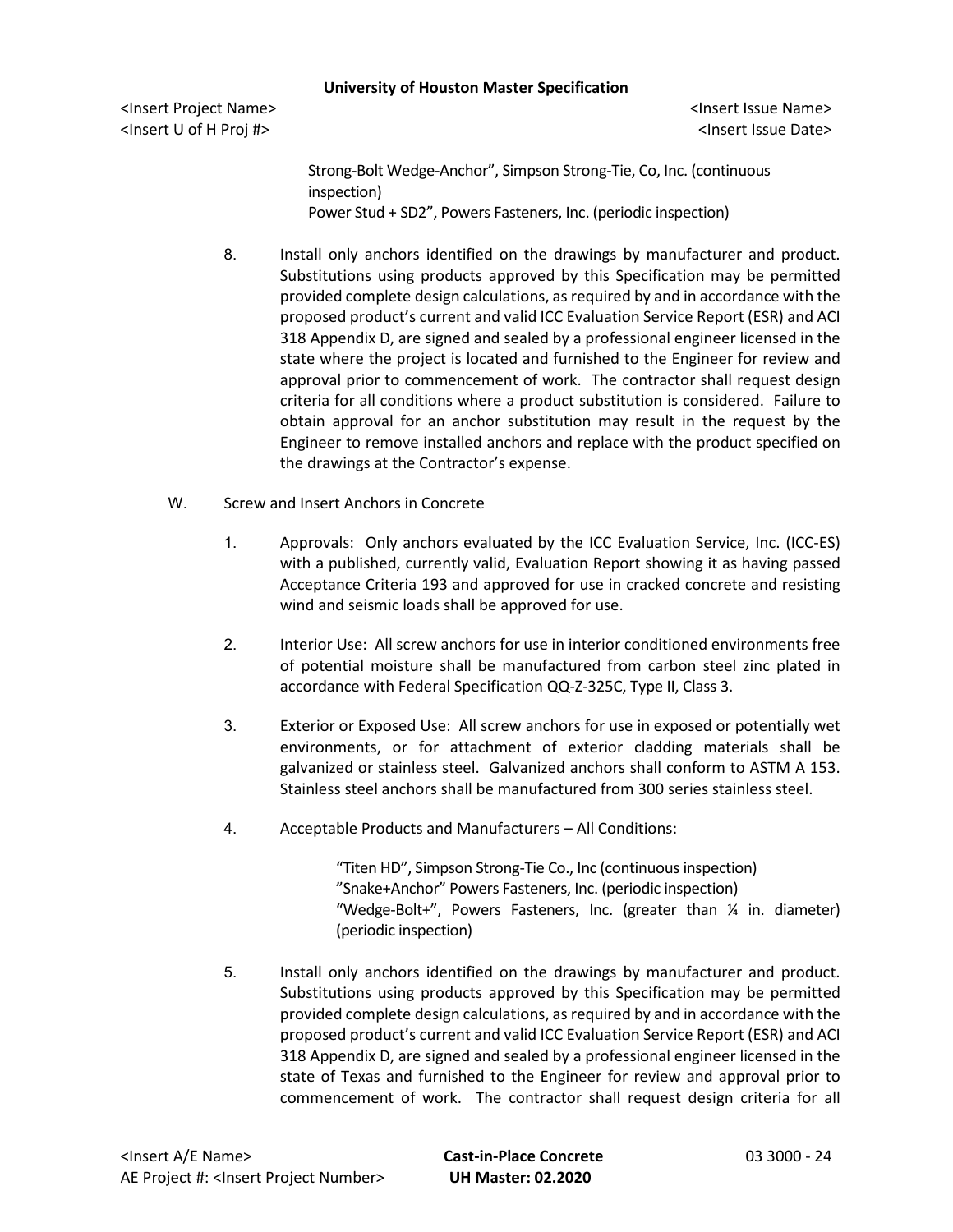<Insert Project Name> <Insert Issue Name> <Insert U of H Proj #> <Insert Issue Date>

conditions where a product substitution is considered. Failure to obtain approval for an anchor substitution may result in the request by the Engineer to remove installed anchors and replace with the product specified on the drawings at the Contractor's expense.

- X. Threaded Rods Chemically Anchored in Concrete
	- 1. Type: Threaded rods installed in holes using a chemical anchoring process shall have a 45º chiseled end on one end.
	- 2. Interior and Exterior Application: Meet the requirements of ASTM A 153 galvanized steel, or F 593, Group 1 or 2, condition CW stainless steel.
- Y. Anchor Rods:
	- 1. All anchor rods shall conform to the ASTM designation and shall be of the yield strength as specified below as appropriate for the types and at the locations as specified on the drawings:
		- a. ASTM F 1554, Grade 36 (1/4 inch to 4 inches in diameter).
		- b. ASTM F 1554, Grade 55 (1/4 inch to 4 inches in diameter). (Also comply with Supplementary Requirement S1 of ASTM F 1554)
		- c. ASTM F 1554, Grade 105 (1/4 inch to 3 inches in diameter.
		- d. ASTM A 588 (corrosion resistant).
		- e. ASTM A 354 Grade BD, 130 ksi (to 2 ½ inches in diameter).
		- f. ASTM A 354 Grade BD, 115 ksi (greater than 2 ½ inches to 4 inches in diameter).
		- g. ASTM A 354 Grade BC, 109 ksi (to 2 ½ inches in diameter).
		- h. ASTM A 354 Grade BC, 99 ksi (greater than 2 ½ inches to 4 inches in diameter).
	- 2. Anchor rods used with ASTM A 588 base plates shall be threaded round stock conforming to ASTM A 588, grade 50.
	- 3. Anchor rods used with ASTM A 588 base plates shall be threaded round stock conforming to ASTM A 588, grade 50.
	- 4. Anchor rods used with galvanized base plates shall be galvanized.
	- 5. Nuts: All nuts with anchor rods shall be heavy hex head conforming to ASTM A 563.
	- 6. Washers: Unless noted otherwise on the drawings, washer size and thickness for all anchor rods shall conform to Table 14-2 of AISC "Steel Construction Manual" with holes 1/16" greater than the anchor rod diameter. Washers shall conform to ASTM A 36 steel.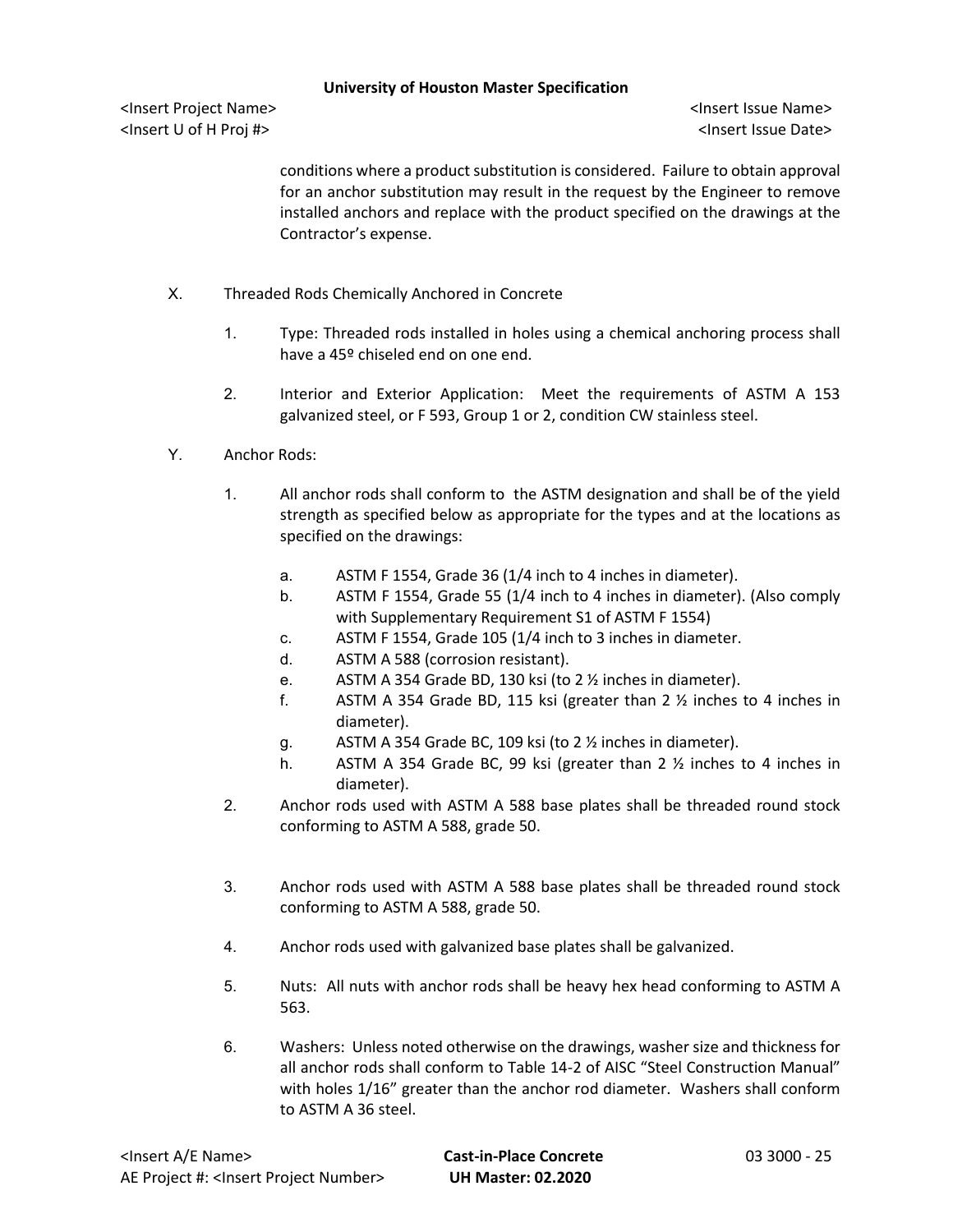<Insert Project Name> <Insert Issue Name> <Insert U of H Proj #> <Insert Issue Date>

- Z. Non-Shrink Grout:
	- 1. Type: Grout for base plates, bearing plates and grouting under precast or tilt-up wall panels shall be a non-metallic, shrinkage resistant, premixed, non-corrosive, non-staining product containing Portland cement, silica sands, shrinkage compensating agents and fluidity improving compounds.
	- 2. Specifications: Non-shrink grout shall conform to ASTM C 1107.
	- 3. Compressive Strength: Provide the minimum strength as shown below as determined by grout cube tests at 28 days:
		- a. 6,000 PSI for supporting concrete 3000 psi and less.
		- b. 8,000 PSI for supporting concrete greater than 3000 psi and less than or equal to 4000 psi.
		- c. Unless noted otherwise on the drawings, grout strength on supporting concrete greater than 4000 psi shall be 8000 psi.
	- 4. Products: Acceptable non-shrink grouts are listed below:

"Crystex"; L & M Construction Chemicals, Inc. "Masterflow 713 Plus"; BASF Building Systems "Set Grout," BASF Building Systems. "Five Star Grout"; U. S. Grout Corp. "Sonogrout 10K"; BASF Building Systems "NS Grout"; the Euclid Chemical Company "Sure-Grip High Performance Grout"; Dayton Superior Corp. "CG 200 PC", Hilti, Inc. "CG-86 Grout", W. R. Meadows "US Spec GP Grout", US Mix Co.

5. High Flow, Non-Metallic Grout: Use high-flow grout where high fluidity and/or increased placing time is required and for base plates that are larger than 10 square feet. The factory pre-mixed grout shall conform to ASTM C 1107, "Standard Specification for Packages Dry, Hydraulic-Cement Grout (Non-Shrink)." In addition, the grout manufacturer shall furnish test data from an independent laboratory indicating that the grout when placed at a fluid consistency shall achieve 95% bearing under a 18" x 36" base plate. Provide one of the following:

> "Hi-Flow Grout," the Euclid Chemical Company "Masterflow 928," BASF Building Systems. "14K Hy Flow," BASF Building Systems "588 Grout", W. R. Meadows "US Spec MP Grout", US Mix Co.

AA. Frictionless Bearing Pads: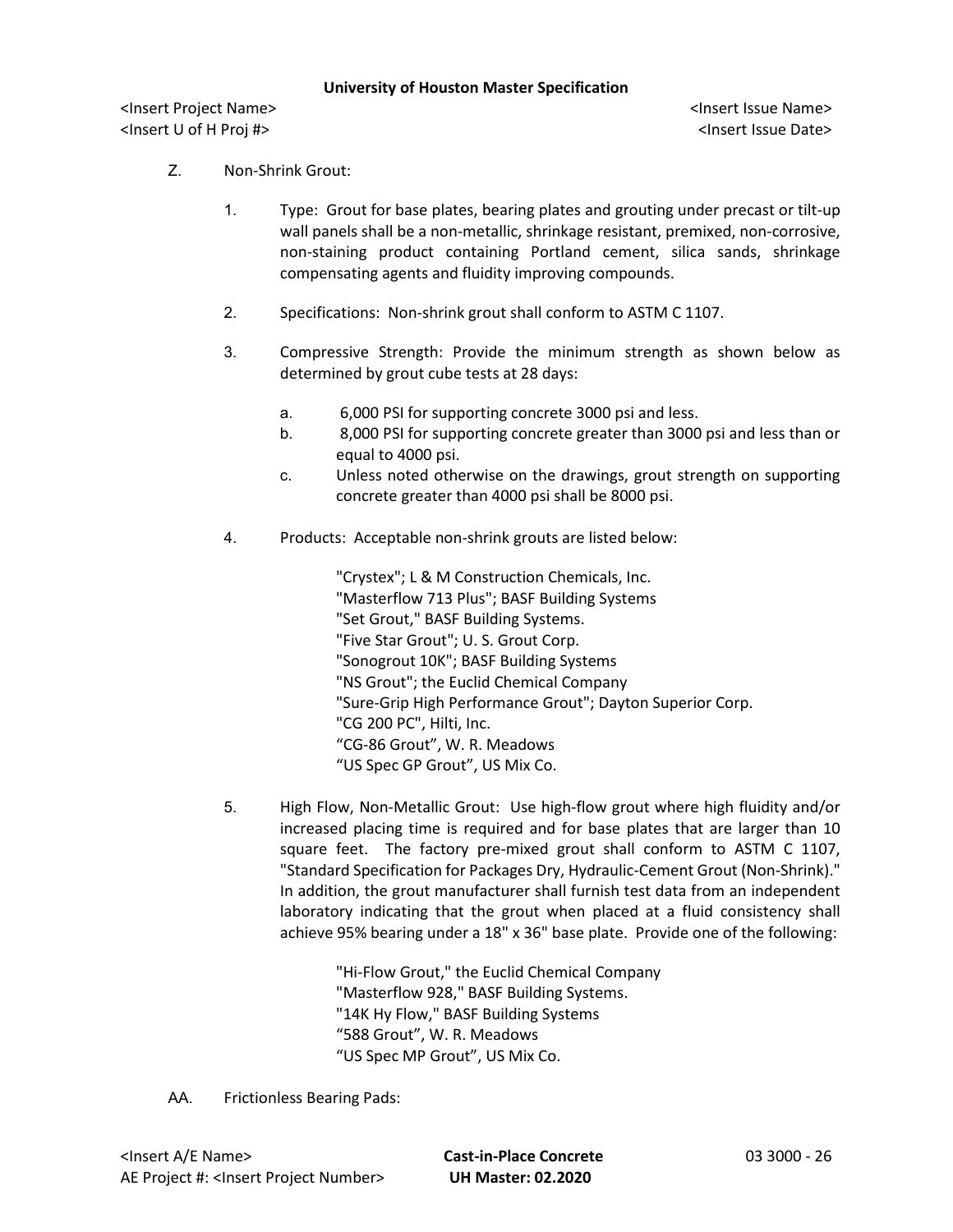<Insert Project Name> <Insert Issue Name> <Insert U of H Proj #> <Insert Issue Date>

- 1. Types:
	- a. Frictionless bearing pads shall be a nominal 3/32" glass filled virgin Tetrafluoroethylene (TFE) conforming to ASTM D 4745 with a 10 gauge A36 steel backing plate factory bonded with a tested epoxy performed in a heated bonding process under a controlled pressure. Provide one sliding pad tack welded to the lower supporting surface and one tack welded to the upper surface. Unless detailed otherwise on the drawings, the upper element shall be larger than the lower element on all sides by the amount of the expansion joint width shown on the drawings.
	- b. The lower frictionless bearing pads shall be a nominal 1/16" glass filled virgin Tetrafluoroethylene (TFE) conforming to ASTM D 4745 with a 10 gauge A36 steel backing plate factory bonded with a tested epoxy performed in a heated bonding process under a controlled pressure. The upper frictionless bearing pad shall be a 20 gauge stainless steel sheet (RMS<20) resistance welded to a 10 gauge A36 steel backing plate. The lower sliding pad shall be tack welded to the lower supporting surface and the upper pad tack welded to the upper surface. Unless detailed otherwise on the drawings, the upper element shall be larger than the lower element on all sides by the amount of the expansion joint width shown on the drawings.
- 2. Design: The pad size and design shall conform to 1998 AASHTO "LRFD Bridge Design Specifications," Section 14. Design bearing pressure under total service load shall not exceed the manufacturer's recommendation. If Neoprene is used the compressive load shall be limited to 800 psi.
- 3. Corrosion Resistance: Frictionless bearing pads for exterior or exposed usage shall be manufactured for use in an exposed climate of heat, cold, moisture, and ultraviolet rays. All backing steel in an exposed or open environment shall be shop painted with a zinc rich paint or field painted with "ZRC Cold Galvanizing Compound".
- 4. Acceptable Manufacturers: The following manufacturers are acceptable:
	- a. Con-Serv, Inc., Georgetown, SC
	- b. Seismic Energy Co., Athens, TX

Other manufacturers will be acceptable only with Engineer approval prior to bid.

BB. Steel Fibers: Provide deformed cold-drawn wire or modified cold-drawn steel fibers meeting the requirements of ASTM A 820, types I or V, and that are listed as an acceptable product for use in the D900 series of UL Fire Rating Assemblies. The fibers shall have a minimum tensile strength of 145,000 psi when tested in accordance with ASTM A 370. The fibers shall have a minimum aspect ratio of 48. Acceptable products include: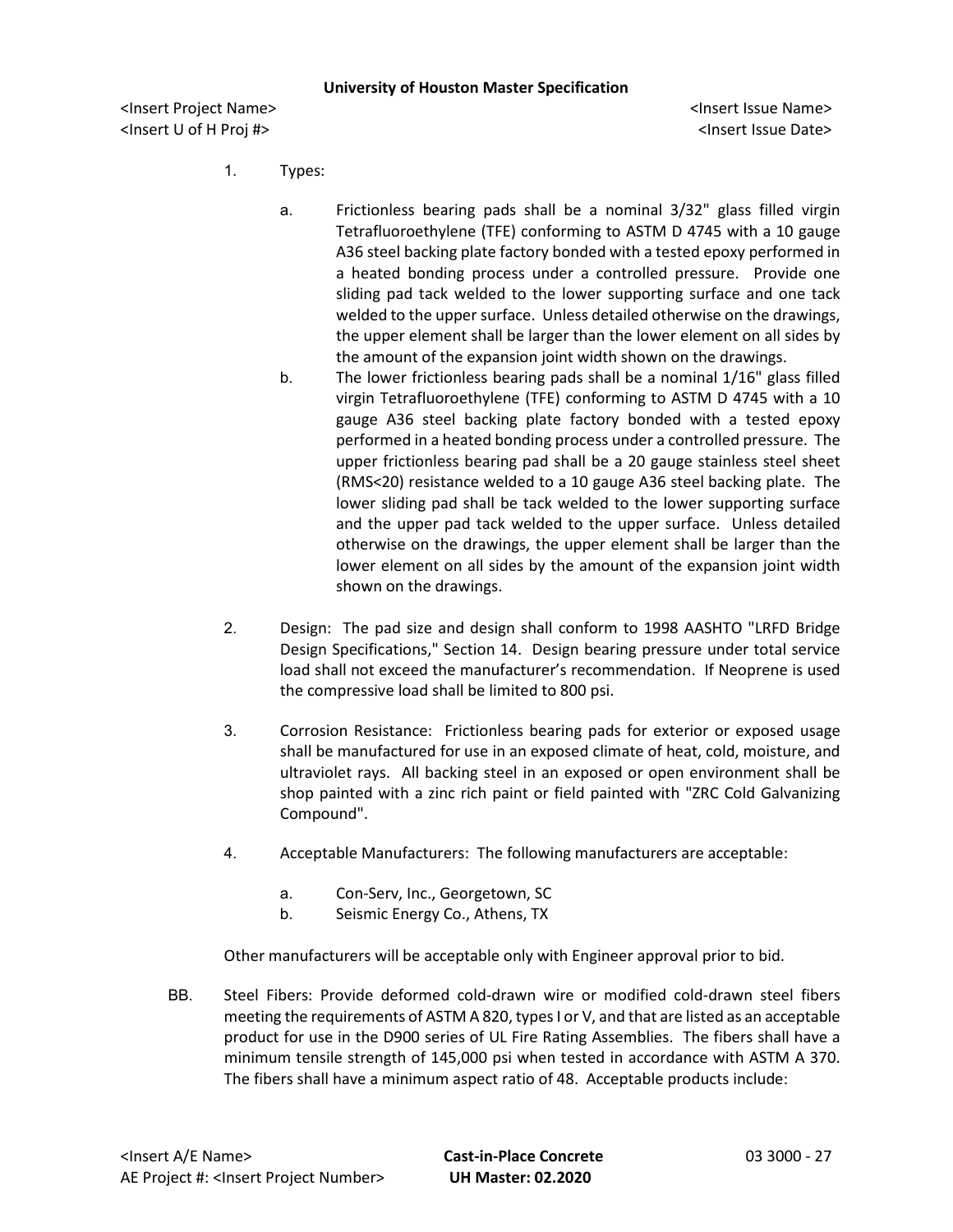<Insert Project Name> <Insert Issue Name> <Insert U of H Proj #> <Insert Issue Date>

"Dramix RC-65/60-BN" (Type 1), "Dramix RL45/50BN" (Type I), Dramix ZL60/1.05" (Type 1), Bekaert Corp.

"Novocon 1050" (Type I), Novocon 1050 HE" (Type I), or "Novomesh 850" (Type I), Propex Concrete Systems, Corp.

"MasterFiber FF or FS" series, BASF Construction Chemicals

CC. Synthetic Micro Fiber Reinforcement: Collated, fibrillated, or monofilament polypropylene, cellulose, or multi-filament nylon fibers conforming to ASTM C 1116, Type III or Type IV.

Products:

"Fiberstrand", the Euclid Chemical Company "Econo-Mono" or "Econo-Net"; Forta Corp. "Fibermesh 300"; Propex Concrete Systems, Corp. "Grace Microfibers" or "Grace Fibers", W.R. Grace & Co. "Caprolan-RC", Honeywell Nylon Inc. "Nycon RC", Nycon, Inc. "UltraFiber 500", Buckeye Technologies, Inc. "MasterFiber M or F" series, BASF Construction Chemicals

DD. Synthetic Macro Fiber Reinforcement: Monofilament polypropylene/polyethylene fibers conforming to ASTM C 1116, Type III having an aspect ratio between 50 and 90 and a minimum tensile strength of 90 ksi. The fiber lengths shall be between 1.5 and 2 inches long.

Products:

"Tuf-Strand S.F.", the Euclid Chemical Company "Forta-Ferro", Forta Corp. "Strux 90/40", W.R. Grace "Fibermesh 650", Propex Concrete Systems, Corp. "Synmix", Bekaert Corp. "MasterFiber MAC" series, BASF Construction Chemicals

- EE. Reglets: Where resilient or elastomeric sheet flashing or bituminous membranes are terminated in reglets, provide reglets of not less than 26 gage galvanized sheet steel. Fill reglet or cover face opening to prevent intrusion of concrete or debris.
- FF. Carton Forms: Carton forms shall be manufactured using corrugated paper material with a moisture resistant exterior surface and specifically designed for foundation support. Carton forms shall be designed to support the wet weight of the concrete that is shown by the details to be poured on top of the form but not less than 600 psf. Refer to the Reinforced Concrete General Notes for the restriction on horizontal construction joints.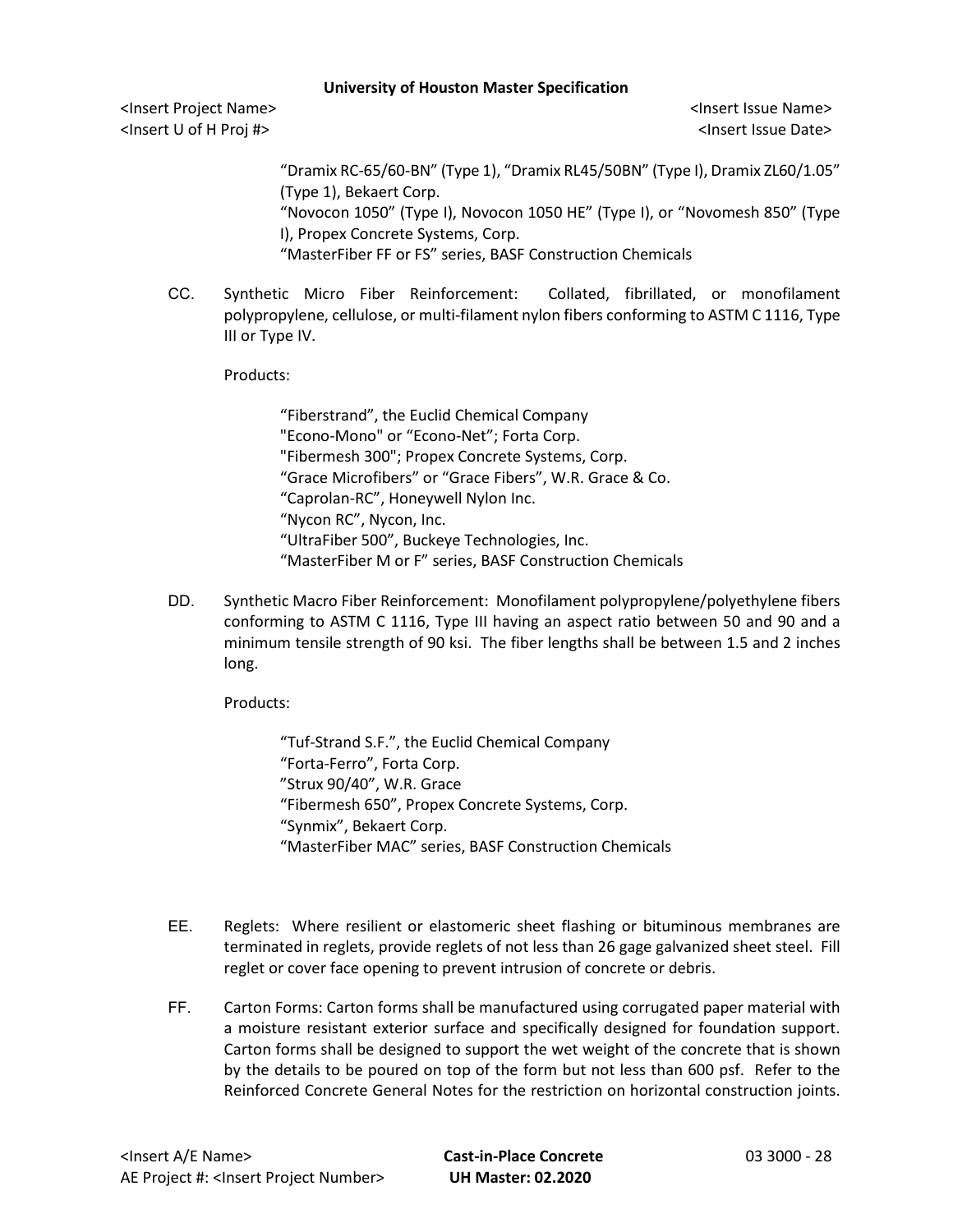<Insert Project Name> <Insert Issue Name> <Insert U of H Proj #> <Insert Issue Date>

The forms shall be designed in such a way that the bottom of the form will collapse when acted upon by upward movement of the soil.

- 1. Form Configuration: Carton forms shall be of a vertical cellular configuration only, except as permitted by item 4 below, and shall be rectangular as shown on the details. The depth of the carton forms is shown on the details. Forms shall be manufactured to fit snugly against round piers and shall be baffled in such a way as to prevent concrete from flowing back into the form during the concrete pour. The Contractor shall use expandable foam to fill all gaps and holes between carton forms and at intersections with foundations.
- 2. Carton forms shall be kept dry and protected until concrete is poured. Wet, compressed, or deteriorated carton forms shall not be used. Do not wrap or cover carton forms with polyethylene sheets or permanent waterproof cover as that will prevent proper deterioration of the forms.
- 3. Technical data and brochures on carton forms shall be submitted for Engineer's review.
- 4. Other types of forms using different types of paper and different configurations will be accepted if it can be shown by independent tests that the form will properly function and will deteriorate due to moisture in an appropriate time frame.
- 5. For slab conditions, cover carton forms with a 1/4 inch masonite protection cover board to prevent puncture and other damage during construction.
- 6. Products: Subject to requirements, acceptable manufacturers include but are not limited to the following:

SureVoid Products, Inc., Englewood, CO

GG. Contraction and Construction Joint-Filler Material for Slabs-on-Grade: Provide a 2 component semi-rigid, 100% solids epoxy having a minimum shore A hardness of 80 when tested in accordance with ASTM D 2240 and an elongation below 25% when measured in accordance with ASTM D 638. Subject to compliance with requirements, provide one of the following:

> "Euco 700", the Euclid Chemical Company "Spec-Joint CJ"; Conspec Marketing and Manufacturing Co., Inc. "Masterfill 300 I", BASF Building Systems "MM-80", Metzger/McGuire Co. "Rezi-Weld Flex", W. R. Meadows "US Spec SR-50 EJF", US Mix Co.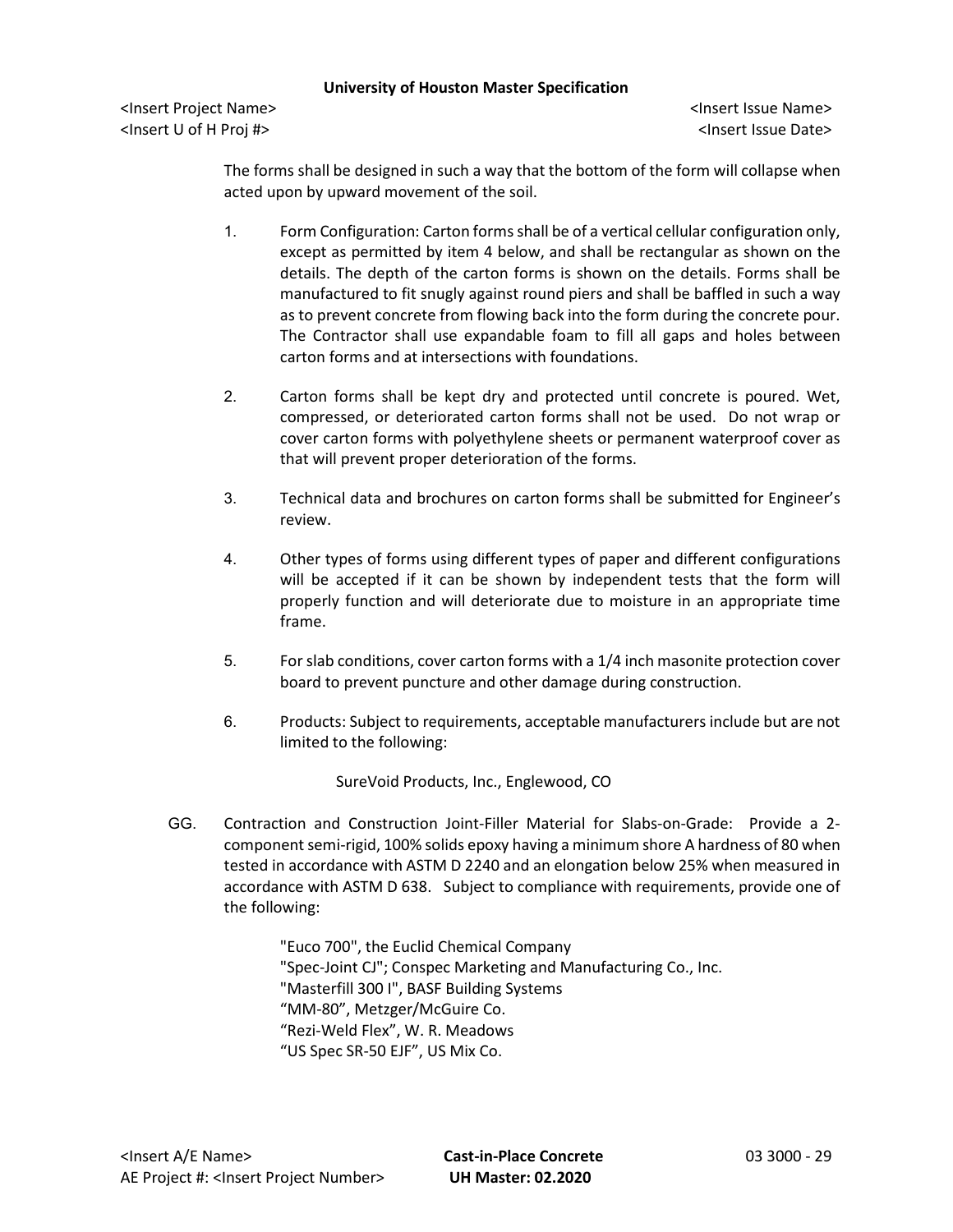<Insert Project Name> <Insert Issue Name> <Insert U of H Proj #> <Insert Issue Date>

HH. Bond breaker for Construction Joints in Slabs-on-Grade: A dissipating bond breaking compound containing no silicones, resins, or waxes, and that conforms to ASTM C 309. Subject to compliance with requirements, acceptable manufacturers include the following:

> "Sure-Lift", Dayton Superior Corporation, Inc. "Tilt-Eez", Conspec Marketing and Manufacturing Co., Inc.

- II. Joint-Filler Strips for Isolation Joints in Slabs-on-Grade: ASTM D 1751, asphalt-saturated cellulosic fiber, or ASTM D 1752, cork or self-expanding cork. In post-tensioned slabs or shrinkage-compensated slabs, use compressible isolation-joint filler material that does not develop a stress greater than 25 psi at 50% strain when tested in accordance with ASTM D 1621 or D 3575.
- JJ. Rigid-Cellular-Polystyrene Boards use as Fill under Topping Slabs or Slabs-on-Grade: Provide rigid, expanded (EPS) or extruded (XPS) cellular polystyrene boards that conform to ASTM D 6817 or ASTM C 578 with a minimum density of [Polystyrene Density] kg/m<sup>3</sup>. Subject to compliance with requirements, acceptable manufacturers include the following:

"STYROFOAM Brand" Dow Chemical Company "R-Control EPS Geofoam" - All grades, R-Control Building Systems "EPS Geofoam", Carpenter Co. "Knauf Geofoam", Knauf Polystyrene "Insulfill", Premier Industries

## 2.3 PROPORTIONING AND DESIGN OF CONCRETE MIXES

- A. The Contractor shall submit concrete mix designs and the Concrete Mix Design Submittal Form located at the end of this specification section for each class of concrete indicated on the structural drawings and in the Specifications for approval by the Engineer and Owner's Testing Laboratory at least 15 working days prior to the start of construction,. If required, the Contractor shall engage the services of an independent Testing Laboratory to assist in preparing the mix design. The Contractor shall not begin work with a particular mix until that mix design has been approved.
- B. Mix Design Conference: See the PREINSTALLATION CONFERENCES Article of this specification.
- C. The Contractor, acting in conjunction with his Concrete Supplier and his Testing Laboratory, shall submit in writing, with his mix designs, the method used to select mix proportions. Either of the following methods, as outlined in ACI 301, may be used.
	- 1. Field Experience Method
	- 2. Laboratory Trial Mixture Method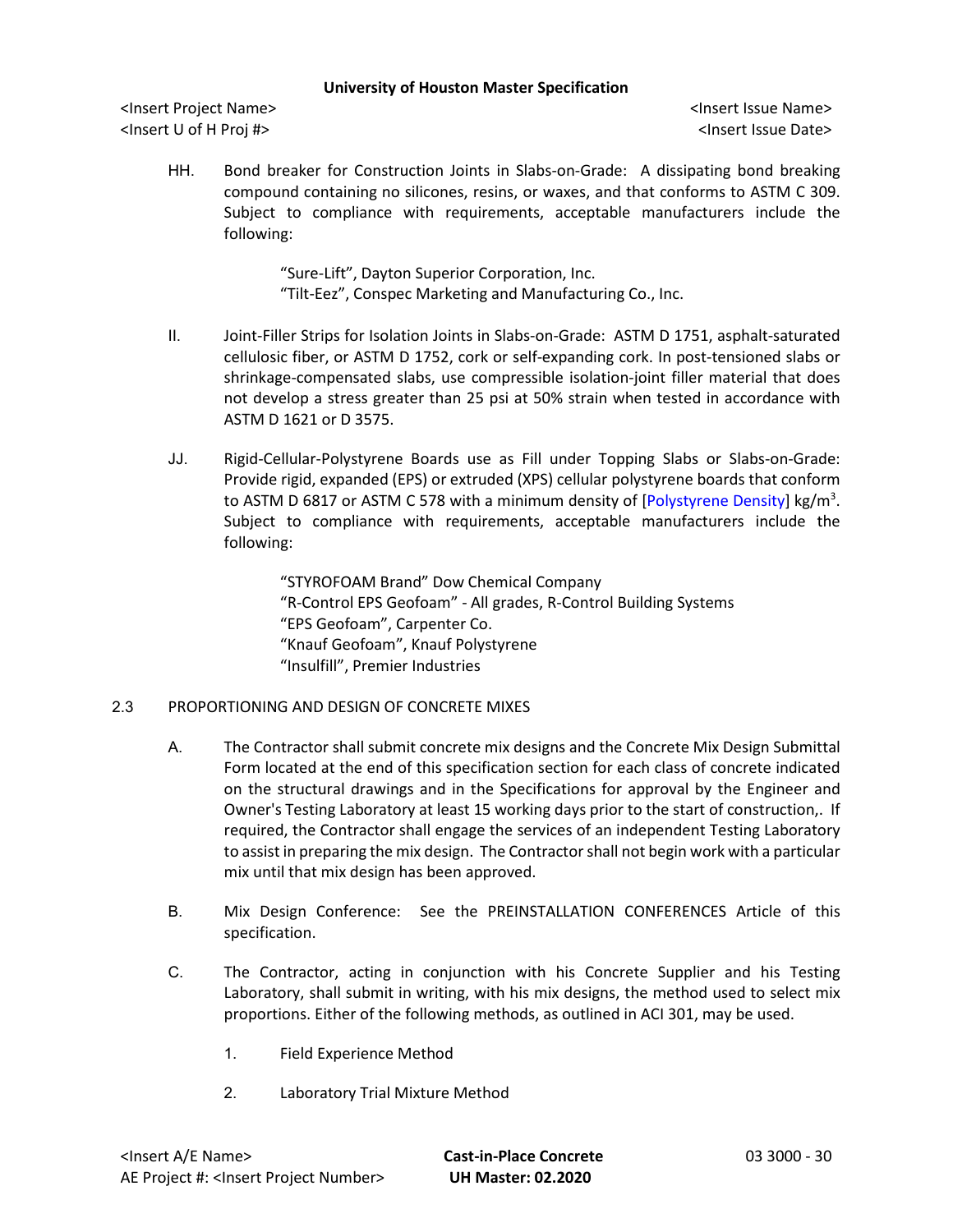- D. Required types of concrete and compressive strengths shall be as indicated on the Structural Drawings.
- E. All mix designs shall state the following information:
	- 1. Mix design number or code designation by which the Contractor shall order the concrete from the Supplier.
	- 2. Structural slab or member for which the concrete is designed (i.e., columns, shear walls, footings, slab on grade, etc.).
	- 3. Wet and dry unit weight.
	- 4. 28 day compressive strength.
	- 5. Aggregate type, source, size, gradation, fineness modulus.
	- 6. Cement type and brand.
	- 7. Fly ash or other pozzolan type and brand (if any).
	- 8. Admixtures including air entrainment, water reducers, high-range water reducers, accelerators, and retarders.
	- 9. Design Slump or Slump/Flow.
	- 10. Proportions of each material used.
	- 11. Water/cementitious ratio and maximum allowable water content.
	- 12. Method by which the concrete is intended to be placed (bucket, chute, or pump).
	- 13. Required average strength qualification calculations per ACI 301 4.2.3.3a and 4.2.3.3b. Submit separate qualification calculations for each production facility that will supply concrete to the project.
	- 14. Documentation of Average strength (trial mix data or field test data) per ACI 301: When field test data is used to qualify average strength, submit separate documentation for each production facility that will supply concrete to the project.
	- 15. Field test data submitted for qualification of average strength under ACI 301 shall include copies of the Concrete Testing Laboratory's reports from which the data was compiled.
	- 16. All other information requested in the Concrete Mix Design Submittal Form located at the end of this specification section.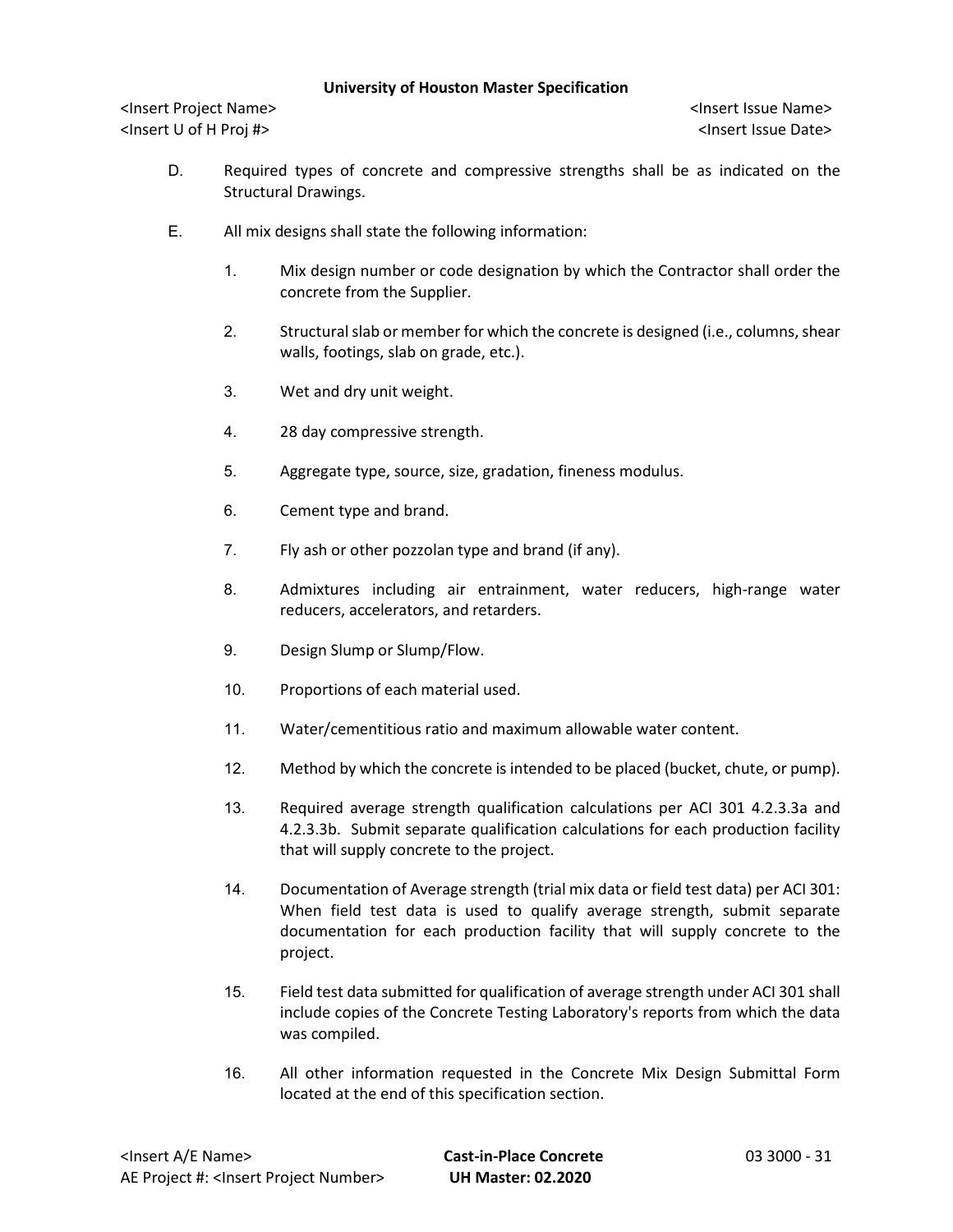- F. Low Alkali Concrete: For concrete identified on the drawings as exposed to exposure classes C1 and C2, the total alkali contribution from cementitious materials in the concrete mix shall not exceed 4.0 pounds per cubic yd of concrete unless the aggregate used is certified to contain no deleterious materials that react with alkalis in the concrete mix as defined in ASTM C 33. This requirement may be met by the use of low-alkali cement.
- G. Supplementary Cementitious Materials: Fly ash and/or ground granulated blast-furnace slag replacement of Portland cement shall be within percentage replacement levels listed on the drawings unless noted otherwise. Every effort should be made to reduce the amount of cement to the minimum practical amount, and still achieve performance requirements contained in the Contract Documents.
	- 1. Cement replacement shall not exceed a percentage level that has been shown by experience on other projects to exhibit satisfactory performance using materials from identical sources as proposed for this project. As an alternate, trial concrete batches can be performed to identify mix designs that maximize cement replacement while meeting strength requirements per ACI 318 Section 5.3 and finishability criteria.
	- 2. The use of fly ash or slag in architecturally exposed structural concrete shall be coordinated with the Architect, Engineer of Record, and Contractor.
	- 3. If fly ash is used, it must be at a minimum replacement percentage of 15%.
	- 4. Overall replacement percentages with combined fly ash and slag shall not exceed the maximum identified with slag or be less than the minimum identified with fly ash for each type of element. In addition, the replacement percentage of fly ash within the combined mix shall not exceed the maximum identified with fly ash alone.
	- 5. Replacement percentages exceeding the maximum may be permitted at the discretion of the Architect, Engineer of Record, and Contractor.
	- 6. For concrete identified on the drawings as being subject to Exposure Class F3, the maximum amount of supplementary cementitious materials shall not exceed the limits noted in table 4.4.2 of ACI 318-08
	- 7. Except for Mass Concrete, the Contractor may submit for approval a revised mix design with lower supplementary cementitious material percentages than herein specified should finishability or other issues arise due to changing weather conditions.
- H. Aggregate: Comply with the following special requirements:
	- 1. For exposed concrete, provide aggregates from a single source.

| <lnsert a="" e="" name=""></lnsert>                  |  |
|------------------------------------------------------|--|
| AE Project #: <lnsert number="" project=""></lnsert> |  |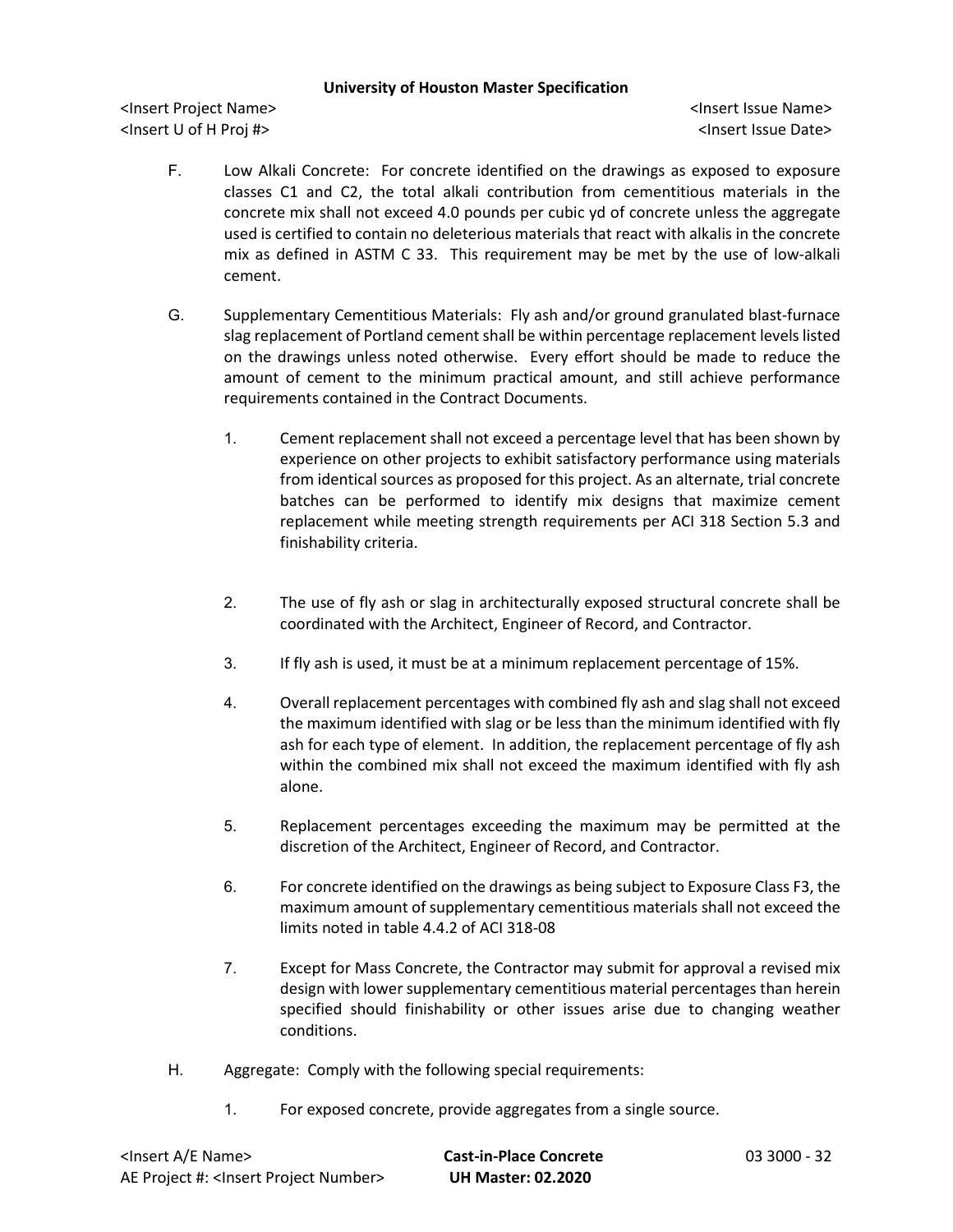- 2. For exposed surfaces subject to Exposure Class C1 or C2, do not use aggregates containing spalling-causing deleterious substances.
- 3. For slabs and other designated concrete, combined aggregate gradation shall be 8% - 18% for large top size aggregates (1 1/2 in.) or 8% - 22% for smaller top size aggregates (1 in. or 3/4 in.) retained on each sieve below the top size and above the No. 100. Deviations from this gradation may be allowed upon the approval of the Engineer subject to the following limitations:
	- a. The percent retained on two adjacent sieves shall be not less than 5%.
	- b. The percent retained on three adjacent sieves shall be not less than 8%
	- c. If the percent retained on two adjacent sieves is less than 8%, the total percent retained on either of those sieves and the adjacent outside sieve shall be not less than 13 %
- I. Admixtures:
	- 1. Admixtures to be used in concrete shall be subject to the approval of the Engineer and Owner's Testing Laboratory and shall be used for the purpose intended by the manufacturer to produce concrete to meet the specified requirements.
	- 2. Quantities of admixtures to be used shall be in strict accordance with the manufacturer's instructions.
	- 3. Air Content Requirements: For concrete subject to Exposure Class F1, F2 or F3 as noted on the drawings, use air-entrainment admixtures to provide concrete such that the air content at the point of delivery shall conform to the requirements of Table 4.4.1.of ACI 318-08 within plus or minus 1.5%. Required air content levels may be reduced by 1.0 percent for concrete strengths above 5000 psi.
		- a. Interior steel troweled surfaces subjected to vehicular traffic shall not have more than 3% entrained air.
		- b. Surfaces scheduled to receive hardeners shall not have more than 3% entrained air.
		- c. Air-entraining admixtures are not permitted in industrial slabs.
	- 4. Self-consolidating Concrete (SCC): Use where shown on the drawings. Proportion SCC mix with specified admixtures to produce a concrete having properties that allow it to flow freely into all spaces of the formwork, through tight openings under its own weight and is resistant to segregation during transport and placing. Flowable spread shall be between 20 to 30 inches and shall show no evidence of segregation, mortar halo, or aggregate pile, although some slight bleeding is acceptable. Workability, pumpability, finish, and setting time of the proposed mix design must be demonstrated by a successful trial placement onsite.
- J. Lightweight Structural Concrete: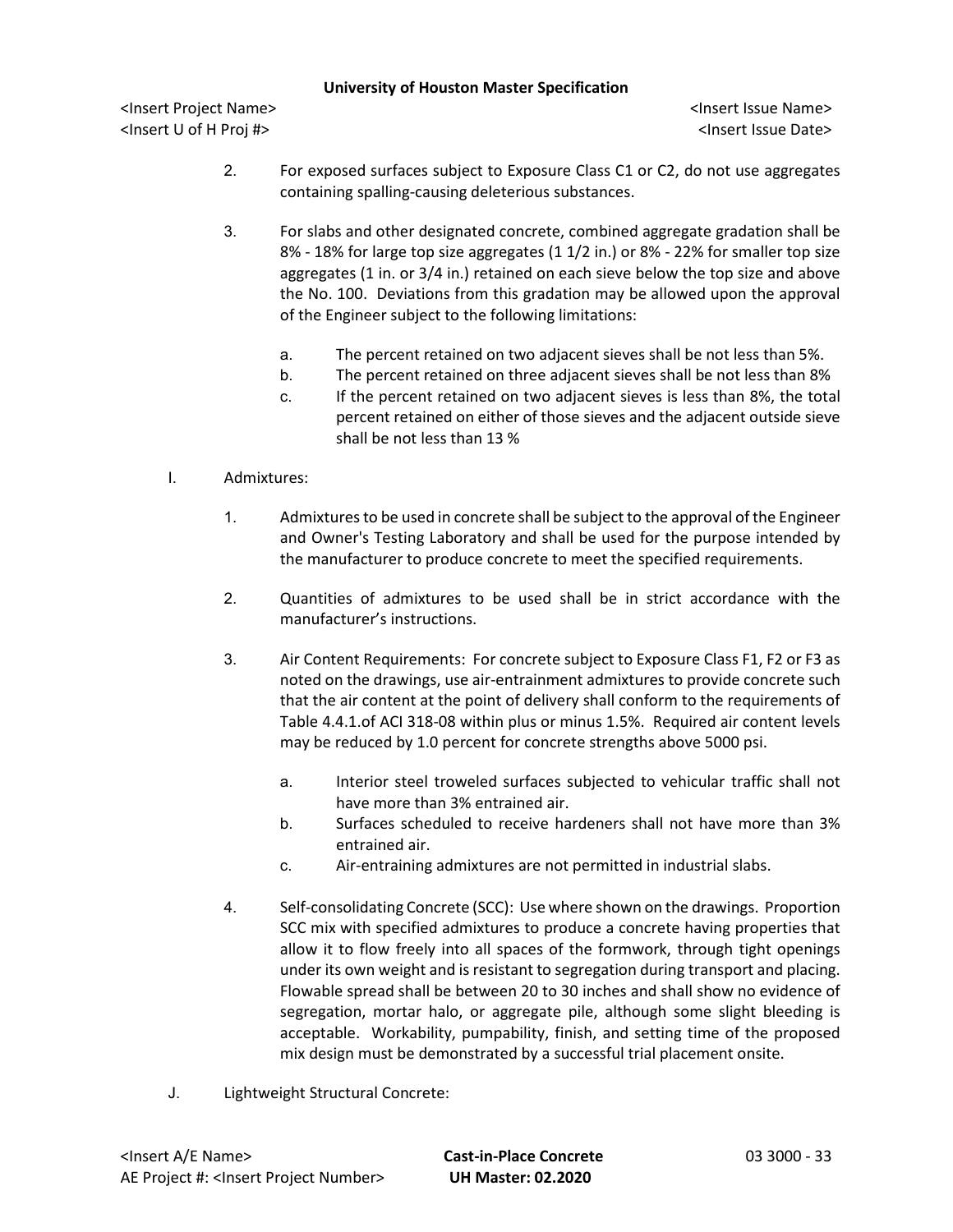<Insert Project Name> <Insert Issue Name> <Insert U of H Proj #> <Insert Issue Date>

- 1. Comply with the requirements of ACI 211 and ACI 301.
- 2. Provide concrete with a dry unit weight of not more than 116 pounds per cubic foot and not less than 110 pounds per cubic foot. Design mix to produce strengths as indicated on the drawings with a split cylinder strength factor (fct/(f'c)<sup>0.5</sup>) of not less than 5.7.
- K. Adjustments of Concrete Mixes: Mix design adjustments may be requested by the Contractor when characteristics of materials, job conditions, weather, test results, or other circumstances warrant. Such mix design adjustments shall be provided at no additional cost to the Owner. Any adjustments in approved mix designs including changes in admixtures shall be submitted in writing with the specified Concrete Mix Design Submittal Form to the Engineer and Owner's Testing Laboratory for approval prior to field use.
- L. Shrinkage: Concrete so identified on the drawings shall be proportioned for maximum allowable unit shrinkage as noted on the drawings, measured at 28 days after curing in lime water as determined by ASTM C 157 (using air storage). Submit results of test for each class of applicable concrete after every 500 CY placed.
- M. Chloride Ion Content:
	- 1. Unless noted otherwise, The maximum water soluble chloride ion concentration in hardened concrete measured at ages from 28 to 42 days contributed from all ingredients including water, aggregates, cementitious materials, and admixtures shall not exceed the limits specified in ACI 318-08 Table 4.3.1 depending on to which Corrosion Exposure Class (CO, C1 or C2) the concrete is subject as noted on the drawings. Water-soluble chloride ion tests shall conform to ASTM C 1218. One test shall be run for each class of concrete before the mix design submittal and each time a change is made to the mix design (such as change in aggregate type or source).
	- 2. The chloride ion content in all concrete used for prestressed or post-tensioned concrete shall not exceed .06 percent by weight of cement.
	- 3. The Concrete Supplier shall certify on the Mix Design Submittal Form that the chloride ion content in all concrete mix designs used on the project does not exceed the limits stated above.

## 2.4 CONCRETE MIXING

A. Ready-Mix Concrete: Comply with requirements of ANSI/ASTM C 94, "Ready Mixed Concrete" and Division 01 Section "Structural Testing Laboratory Services.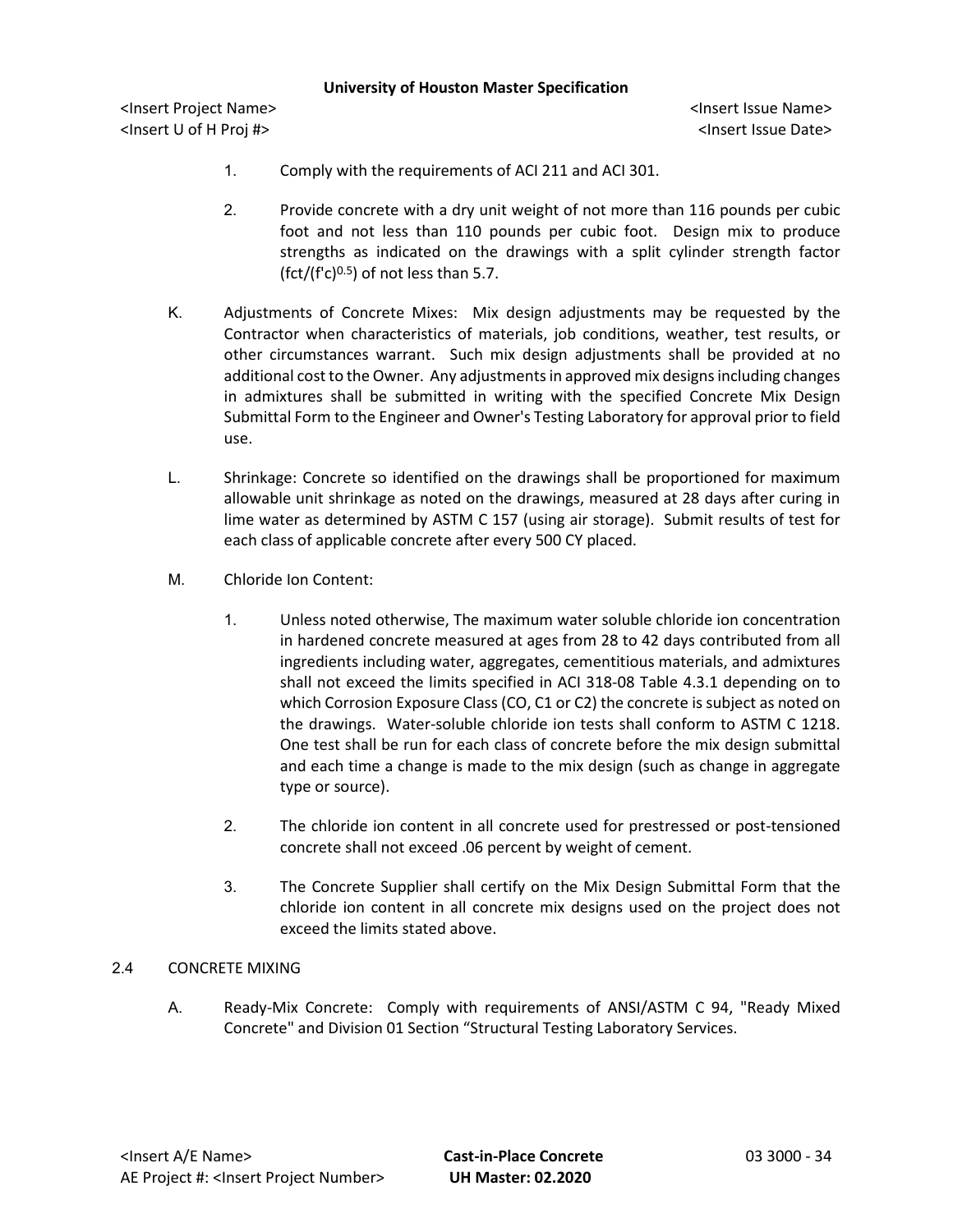<Insert Project Name> <Insert Issue Name> <Insert U of H Proj #> <Insert Issue Date>

### PART 3 - EXECUTION

- 3.1 SLUMP LIMIT
	- A. The slump, as measured in the field where concrete cylinders are taken, shall be within plus or minus 1 inch of the design slump noted on the Mix Design Submittal Form. Selfconsolidating concrete shall have a slump/flow of plus or minus 2 inches of the design slump noted on the Mix Design Submittal Form. Water may be added to the concrete in the field only to the extent that the prescribed water/cementitious ratio noted in the Mix Design Submittal Form is not exceeded.

### 3.2 VAPOR RETARDER INSTALLATION

- A. Install vapor retarder in accordance with ASTM E 1643 and manufacturer's instructions.
- B. Lap all seams 6" and seal all joints in the field with the specified pressure sensitive tape. Heat-welded joints done in a shop prior to delivery is an acceptable method to minimize the number of field joints.
- C. Seal all pipe penetrations through the vapor retarder with a boot made from the vapor retarder material and tape.
- 3.3 JOINTS IN CONCRETE
	- A. Construction Joints: Locate and install construction joints as indicated on the drawings or if not shown on drawings, located so as not to impair strength and appearance of the structure, as acceptable to Architect/Engineer.
		- 1. Keyways: Provide continuous keyways with a depth of one tenth of the member thickness (1 1/2" minimum or as shown on the drawings) in construction joints only where shown on the drawings.
		- 2. Joint Construction: Place construction joints in the center one third of suspended spans and grade beams and as shown on the drawings for slabs-on-grade and walls unless shown otherwise. Offset joints in girders a minimum distance of twice the beam width from a beam-girder intersection. Place joints perpendicular to main reinforcement. Continue reinforcement across construction joints unless otherwise shown on the drawings. Dowels that cross construction joints shall be supported during concreting operations so as to remain parallel with the slab or wall surface and at right angles to the joint. Submit all construction joint locations as a shop drawing submittal.
		- 3. Waterstops: Provide waterstops in construction joints as indicated on the Architectural and Structural Drawings. Install waterstops to form continuous diaphragm in each joint. Make provisions to support and protect exposed waterstops during progress of work. Fabricate field joints in waterstops in accordance with manufacturer's printed instructions.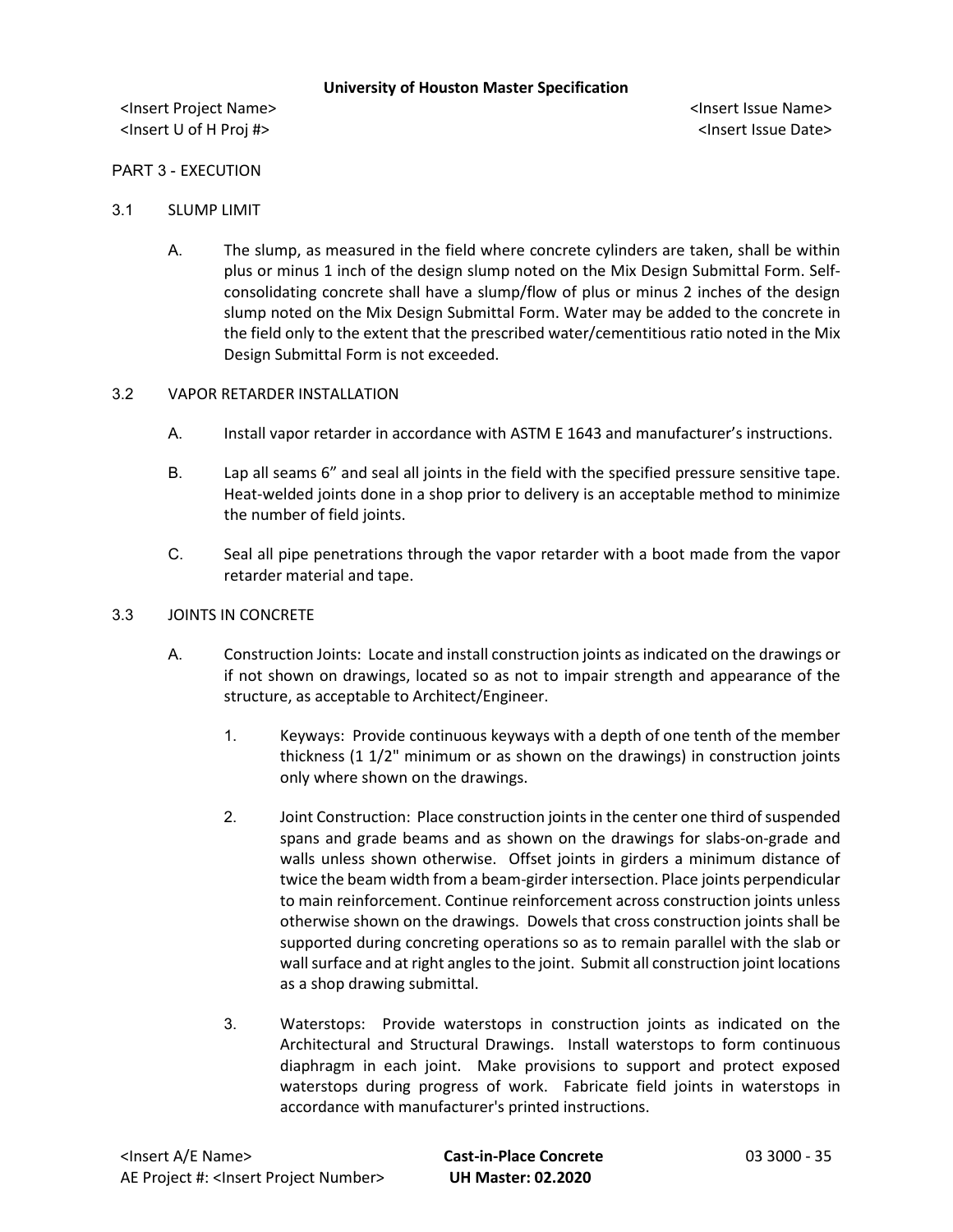- 4. Isolation Joints in Slabs-on-Ground: Construct isolation joints (without dowels) in slabs-on-ground at points of contact between slabs on ground and vertical surfaces only where specifically detailed on the drawings. Install joint-filler strips at joints where indicated. Extend joint-filler strips full width and depth of joint, terminating flush with finished concrete surface, unless otherwise indicated on the drawings. Install joint-filler strips in lengths as long as practicable. Where more than one length is required, lace or clip sections together. Provide construction joints with dowels at all locations unless isolation joints are detailed.
- 5. Contraction joints in slabs-on-grade and unbonded topping slabs: Maximum joint spacing shall be 36 times the slab thickness or 20 feet, whichever is less and at a minimum on column lines unless otherwise noted on the drawings. Use one of the two following methods (sawed or formed) to create the joints. Do not use the formed joint in areas subject to vehicular traffic or in industrial slabs.
	- a. Sawed Joints
		- (1) Primary Method: Early-Entry, dry-cut method, by Soff-Cut International, Corona, CA (800) 776-3328. Finisher must have documented successful experience in the use of this method prior to this project. Install cuts within 1 to 4 hours, depending on air temperature, after final finish as soon as the concrete surface is firm enough to not be torn or damaged by the blade at each saw cut location. Use 1/8 inch thick blade, cutting 1 1/4" inch into the slab.
		- (2) Optional Method (where Soff-Cut System method equipment is not available, subject to limitations): This method may not be used when there is no dowel passing through the contraction joint. Use a conventional saw to cut joints within 4 to 12 hours after finishing as soon as the concrete has hardened sufficiently to prevent aggregates from being dislodged by the saw. Complete cutting before shrinkage stresses become sufficient to produce cracking. Use 1/8 inch thick blade, cutting to a depth of 1/4 of the slab thickness but not less than 1 inch. Cut to a depth of 1/3 slab thickness for slabs reinforced with steel fibers.
	- b. Formed Joints: Form contraction joints by inserting pre-molded plastic hardboard or fiberboard strip into fresh concrete until top surface of strip is flush with slab surface. The depth is to be 1/4 the slab thickness, but not less than 1 inch. Tool slab edges round on each side of insert. After concrete has cured, remove inserts and clean groove of loose debris.
	- c. Joint Filler: Provide in both contraction and saw-cut construction joints when specified.
		- (1) Remove dirt and debris from the joint by vacuuming immediately prior to filling the joint. Clean the joint of curing compounds and sealers.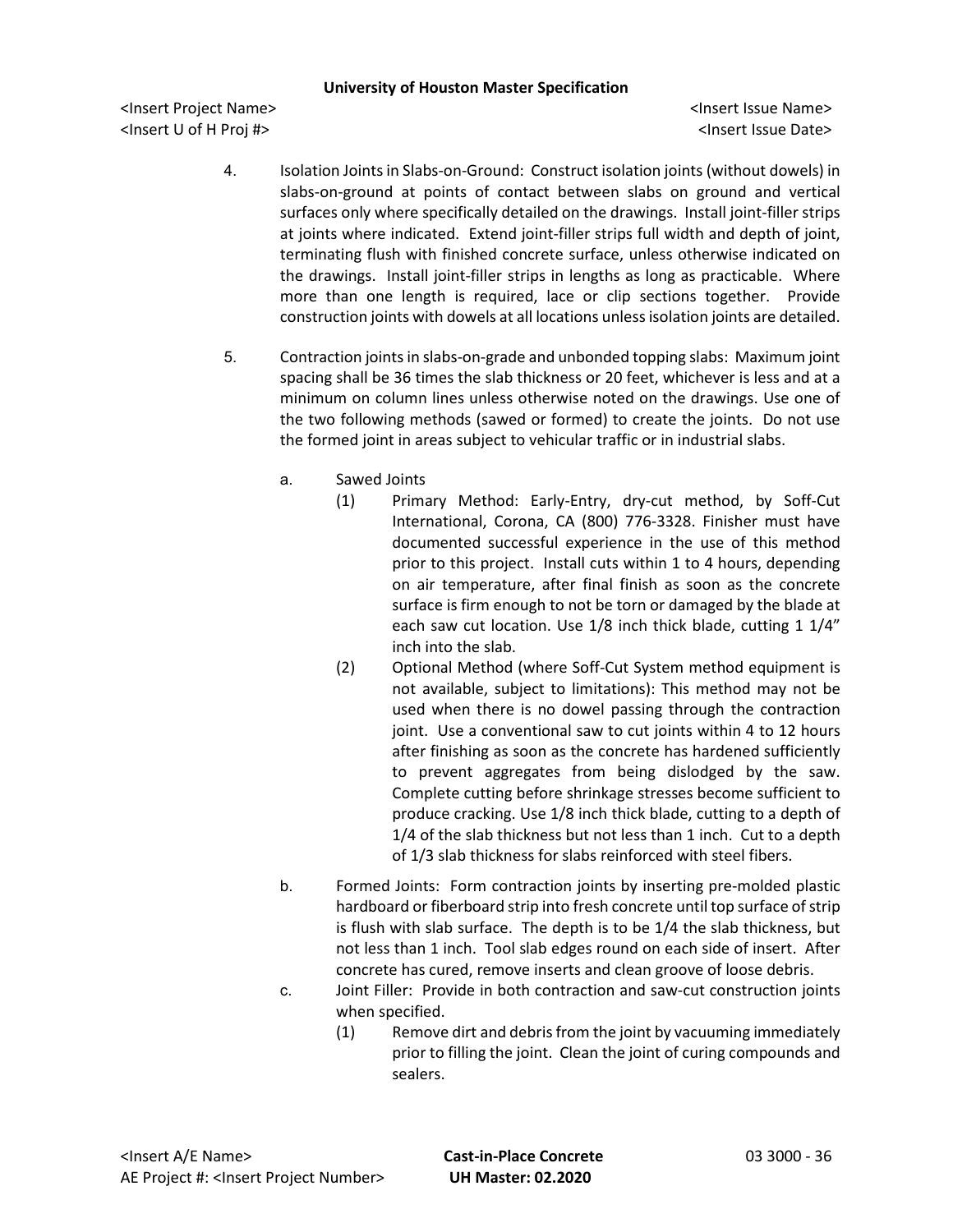<Insert Project Name> <Insert Issue Name> <Insert U of H Proj #> <Insert Issue Date>

- (2) Filler material shall be applied to the joints when the building is under permanent temperature control, but no less than 90 days after slab construction.
- (3) Follow the manufacturer's recommended procedure for installing filler material. The joint filler must be flush with the adjacent concrete. A concave profile on the top of the joint filler is unacceptable and will be grounds for removal and replacement.
- d. The Contractor shall protect the joints from damage caused by wheeled traffic or other sources during construction until a joint-filler material (if specified) has been installed.

# 3.4 INSTALLATION OF EMBEDDED ITEMS

- A. General: Set and build into work anchorage devices and other embedded items required for other work that is attached to, or supported by, cast-in-place concrete. Use setting drawings, diagrams, instructions and directions provided by suppliers of items to be attached thereto unless directed otherwise by these specifications. Install reglets to receive top edge of foundation sheet waterproofing where specified by the Architect, and to receive thru-wall flashings in outer face of concrete frame at exterior walls, where flashing is shown at lintels, relieving angles and other conditions.
- B. Anchor Rods: Furnish anchor rods and other connectors required for securing structural steel to foundations and other in-place work as shown on the drawings. Furnish 1/8" minimum steel templates for presetting rods and other anchors to accurate locations as shown on the drawings in keeping with the tolerances noted in ACI 117 for embedded anchor rods. Steel template shall be clearly marked with the following information:
	- 1. Grid line intersection where template is to be used.
	- 2. Orientation of the plate relative to the building grid lines.
	- 3. "Top of Template" elevation.
	- 4. Anchor rod projection above top of template.
- C. Edge Forms and Screed Strips for Slabs: Set edge forms or bulkheads and intermediate screed strips for slabs to obtain required elevations and contours in finished slab surface. Provide and secure units sufficiently strong to support types of screed strips by use of strike-off templates or accepted compacting type screeds.
- D. Do not install sleeves and block-outs in concrete slabs, pier caps, footings or walls except where shown on the structural drawings or approved by the Architect and Engineer.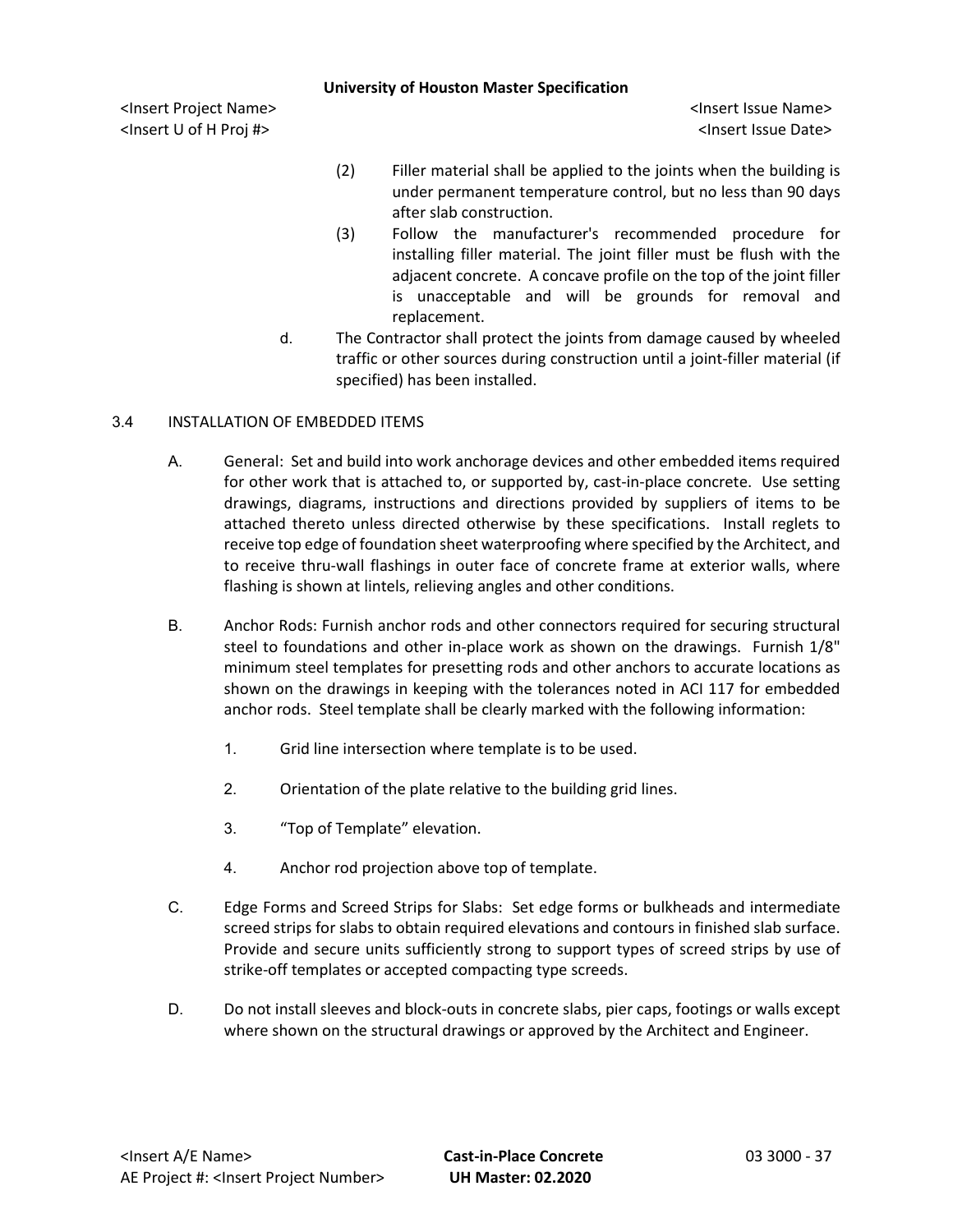<Insert Project Name> <Insert Issue Name> <Insert U of H Proj #> <Insert Issue Date>

E. Securely fasten embedded plates, angles, anchor rods and other items to be built into the concrete to the formwork or hold in place with templates. Insertion of these items into concrete after casting is prohibited.

# 3.5 CONCRETE PLACEMENT

- A. Pre-placement Inspection: Before placing concrete, inspect and complete formwork installation, reinforcing steel and items to be embedded or cast-in. Notify other crafts to permit installation of their work; cooperate with other trades in setting such work. Moisten wood forms immediately before placing concrete where form coatings are not used.
- B. Coordinate the installation of joint materials and vapor retarders with placement of forms and reinforcing steel.
- C. Comply with ACI 301 and as herein specified.
	- 1. Concrete Temperature: The maximum acceptable concrete temperature at the truck discharge point shall be 95 °F.
	- 2. Deposit concrete continuously or in layers of such thickness that no concrete will be placed on concrete which has hardened sufficiently to cause the formation of seams or planes of weakness. If a section cannot be placed continuously, provide construction joints as herein specified. Deposit concrete as nearly as practicable to its final location to avoid segregation. Spread concrete using short-handled, square-ended shovels, or come-alongs.
	- 3. Placing Concrete in Forms: Deposit concrete in forms in horizontal layers not deeper than 24" and in a manner to avoid inclined construction joints. Where placement consists of several layers, place each layer while preceding layer is still plastic to avoid cold joints.
	- 4. Consolidate placed concrete by mechanical vibrating equipment supplemented by hand-spading, rodding or tamping. Use internal vibrators of the largest size and power that can properly be used in the work as described in the table entitled "Range of characteristics, performance, and applications of internal vibrators" found in ACI 301.
	- 5. Do not use vibrators to transport concrete inside forms. Insert and withdraw vibrators vertically at uniformly spaced locations not farther than visible effectiveness of machine. Place vibrators to rapidly penetrate placed layer and at least 6" into preceding layer. Do not insert vibrators into lower layers of concrete that have begun to set. At each insertion limit duration of vibration to time necessary to consolidate concrete and complete embedment of reinforcement and other embedded items without causing segregation of mix.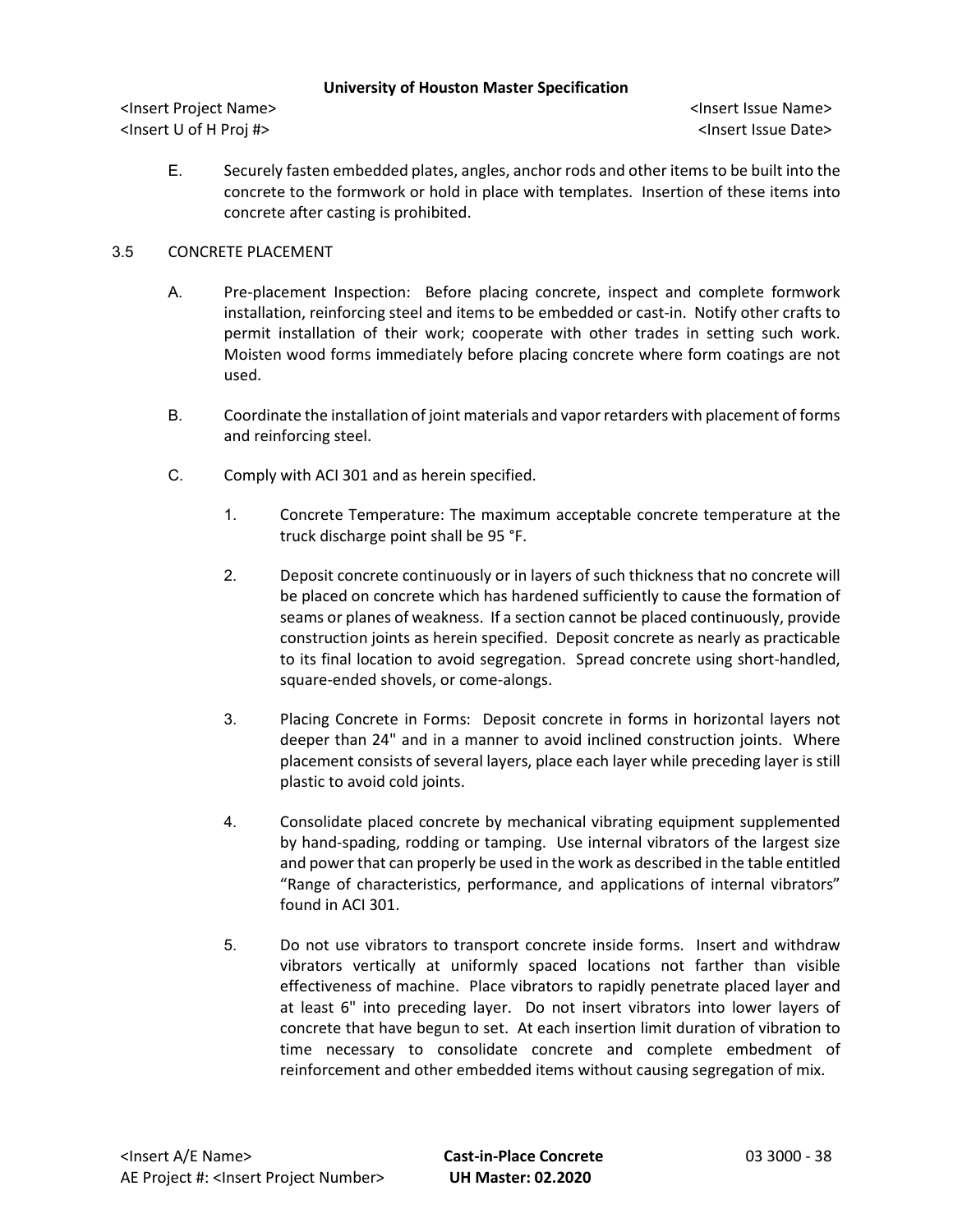<Insert Project Name> <Insert Issue Name> <Insert U of H Proj #> <Insert Issue Date>

- 6. Placing Concrete Slabs: Deposit and consolidate concrete slabs in a continuous operation, within limits of construction joints, until the placing of a panel or section is completed. Place concrete for beams, girders, brackets, column capitals, haunches, and drop panels at the same time as concrete for slabs. Do not place concrete over columns and walls until concrete in columns and walls is no longer plastic and has been in place at least one hour.
- 7. Consolidate concrete during placing operations so that concrete is thoroughly worked around reinforcement and other embedded items and into corners of forms, eliminating air and stone pockets that may cause honeycombing, pitting, or planes of weakness.
- 8. Bring slab surfaces to correct level with straightedge and strikeoff. Use highway straightedges, bull floats or darbies to smooth surface free of humps or hollows before excess moisture or bleedwater appears on the surface. Do not disturb slab surfaces prior to beginning finishing operations.
- 9. Maintain reinforcing in proper position during concrete placement operations.
- 10. Placing Concrete by Pump: If concrete is placed by using a pump, the grout used for pump priming must not become a part of the completed structure unless an engineered grout design mix and grout location are approved in advance by the Engineer.

## 3.6 FINISH OF FORMED SURFACES

- A. General: Formed surfaces shall have the finishes as described below and as shown on the drawings after formwork is removed and repairs made.
- B. Matching Sample Finish: Finish on surfaces at locations noted on drawings shall match sample panel furnished to Contractor. Reproduce finish on a 100 square foot mock-up panel in a location designated by Architect/Engineer. Protect mock-up from damage for the duration of project. Approval of mock-up by Architect is required before proceeding with application of finish in project.
- C. Definitions and Finish Requirements
	- 1. Surface Finish 1.0 (SF-1.0):
		- a. No formwork facing material is specified
		- b. Patch voids larger than 1-1/2 in. wide or 1/2 in. deep
		- c. Remove projections larger than 1.0 inch.
		- d. Provide surface tolerance Class D as specified in ACI 117
		- e. Tie holes need not be patched
	- 2. Surface Finish 1.1 (SF-1.1):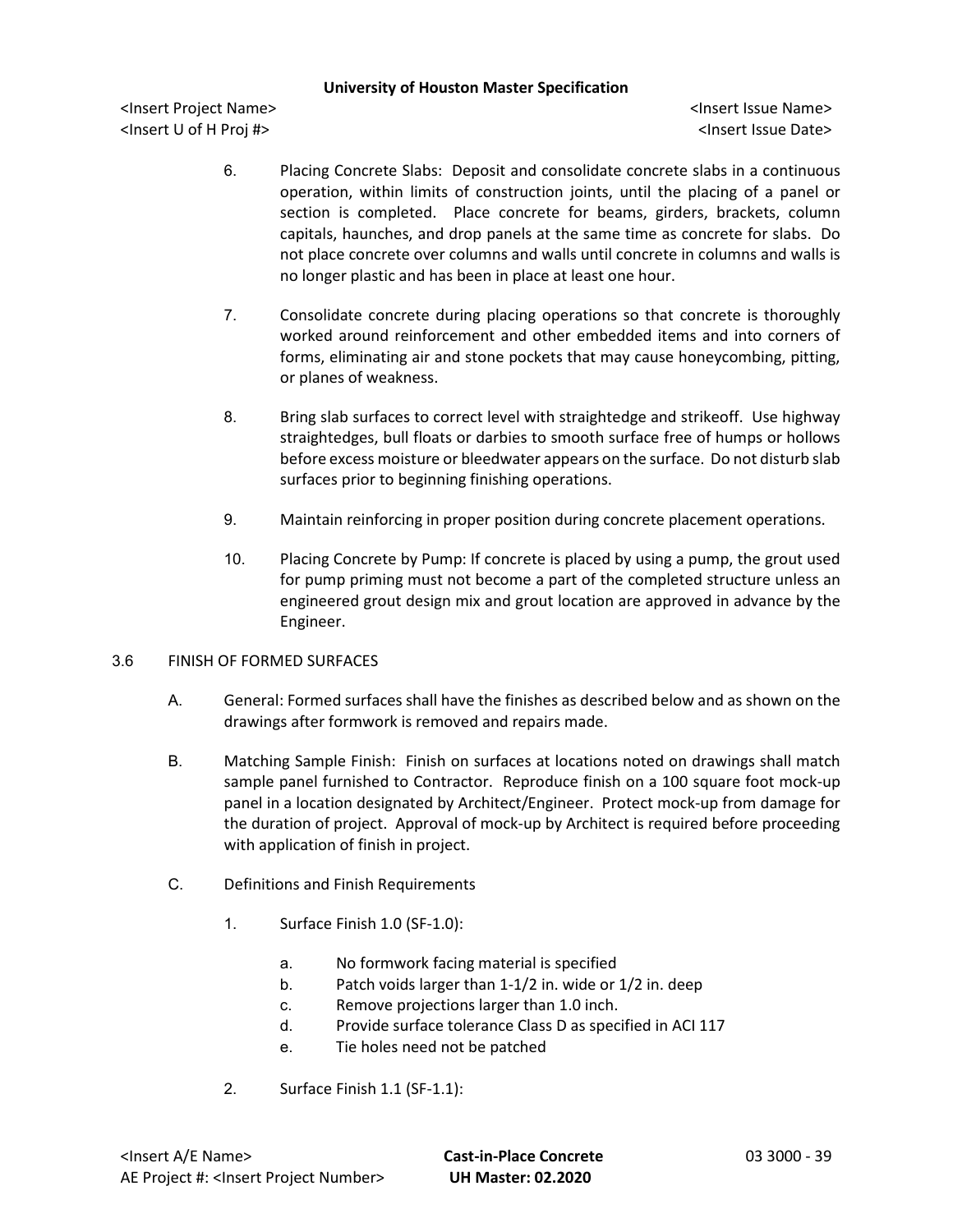- a. No formwork facing material is specified
- b. Patch voids larger than 1 in. wide or 1/2 in. deep
- c. Remove projections larger than 1/2 inch.
- d. Provide surface tolerance Class C as specified in ACI 117
- e. Tie holes need not be patched
- 3. Surface Finish 2.0 (SF-2.0):
	- a. Provide specified formwork-facing material
	- b. Patch voids larger than 3/4 in. wide or 1/2 in. deep
	- c. Patch tie holes
	- d. Remove projections larger than 1/4 in.
	- e. Provide surface tolerance Class B as specified in ACI 117
	- f. Provide mock-up of concrete surface appearance.
- 4. Surface Finish 2.1 (SF-2.1):
	- a. Provide specified formwork-facing material
	- b. Patch voids larger than 3/4 in. wide or 1/2 in. deep
	- c. Patch tie holes
	- d. Remove projections larger than 1/4 in.
	- e. Provide surface tolerance Class B as specified in ACI 117
	- f. Provide specified rubbed finish after formwork removal
	- g. Provide mock-up of concrete surface appearance.
- 5. Surface Finish 2.2 (SF-2.2):
	- a. Provide specified formwork-facing material
	- b. Patch voids larger than 3/4 in. wide or 1/2 in. deep
	- c. Patch tie holes
	- d. Remove projections larger than 1/4 in.
	- e. Provide surface tolerance Class B as specified in ACI 117
- 6. Surface Finish 2.3 (SF-2.3):
	- a. No formwork-facing material is specified
	- b. Patch voids larger than 3/4 in. wide or 1/2 in. deep
	- c. Patch tie holes
	- d. Remove projections larger than 1/4 in.
	- e. Provide surface tolerance Class B as specified in ACI 117
- 7. Surface Finish 3.0 (SF-3.0):
	- a. Provide specified formwork facing material
	- b. Patch voids larger than 3/4 in. wide or 1/2 in. deep
	- c. Remove projections larger than 1/8 inch.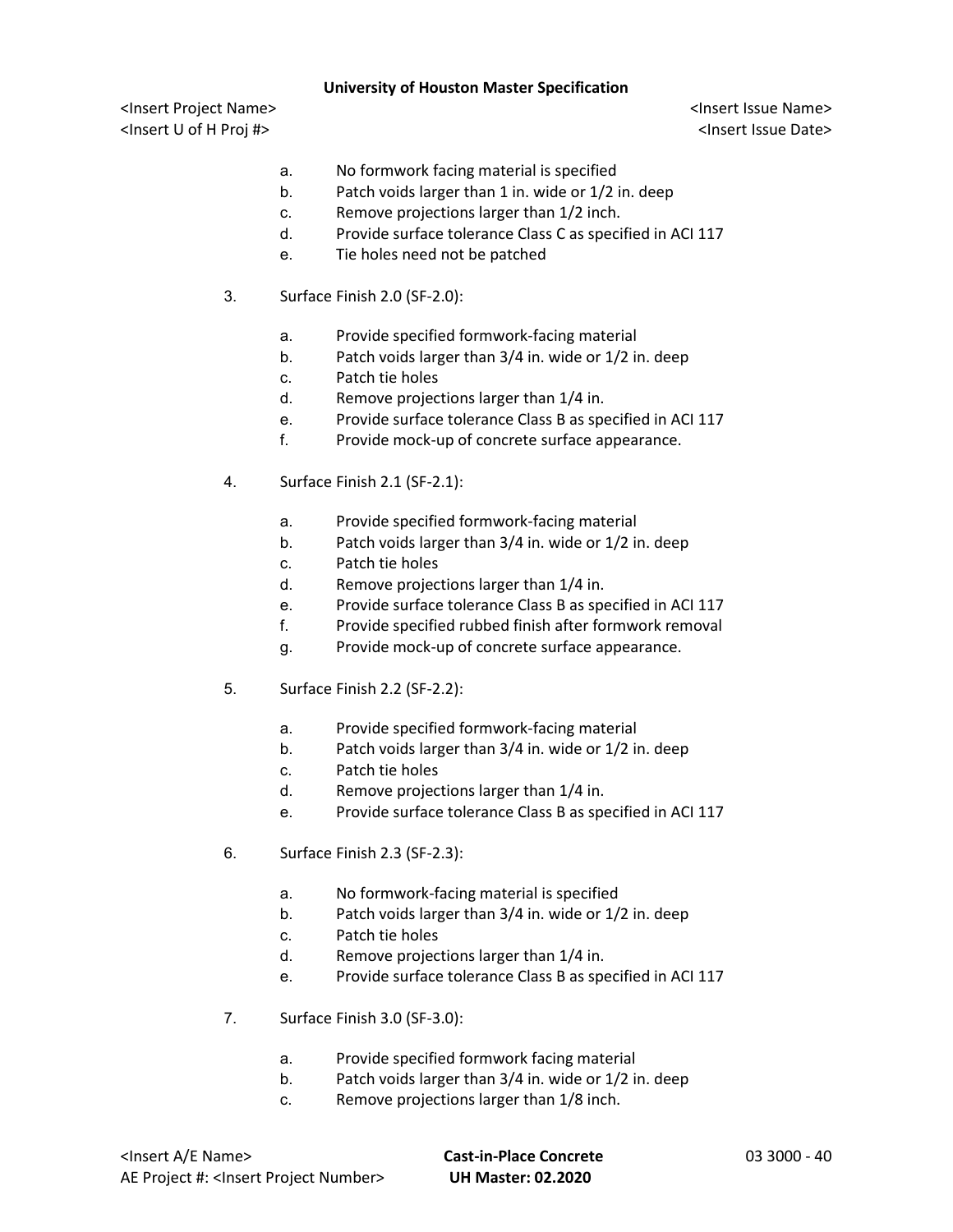- d. Patch tie holes
- e. Provide surface tolerance Class A as specified in ACI 117
- f. Provide mock-up of concrete surface appearance.
- 8. Surface Finish 3.1 (SF-3.1):
	- a. Provide specified formwork-facing material
	- b. Patch voids larger than 3/4 in. wide or 1/2 in. deep
	- c. Patch tie holes
	- d. Remove projections larger than 1/8 in.
	- e. Provide surface tolerance Class A as specified in ACI 117
	- f. Provide specified rubbed finish after formwork removal
	- g. Provide mock-up of concrete surface appearance.
- 9. Surface Finish 3.2 (SF-3.2):
	- a. Provide specified formwork-facing material
	- b. Patch voids larger than 3/4 in. wide or 1/2 in. deep
	- c. Patch tie holes
	- d. Remove projections larger than 1/8 in.
	- e. Provide surface tolerance Class A as specified in ACI 117
- 10. Surface Finish 3.3 (SF-3.3):
	- a. No formwork-facing material is specified
	- b. Patch voids larger than 3/4 in. wide or 1/2 in. deep
	- c. Patch tie holes
	- d. Remove projections larger than 1/8 in.
	- e. Provide surface tolerance Class A as specified in ACI 117
- D. Standard Finish: Provide SF-1.0 on all concrete surfaces not exposed to view in the final condition unless otherwise specified.
- E. Exposed Finishes: Provide SF-2.0 on all concrete surfaces exposed to view in final condition unless otherwise specified.
- F. Rubbed Finishes: Remove forms as early as permitted by these specifications and perform any necessary repairs and patches.
	- 1. Smooth Rubbed Finish: Provide smooth rubbed finish to scheduled or specified concrete surfaces which have received smooth-form finish treatment, not later than one day after form removal. Moisten concrete surfaces and rub with carborundum brick or other abrasive until a uniform color and texture is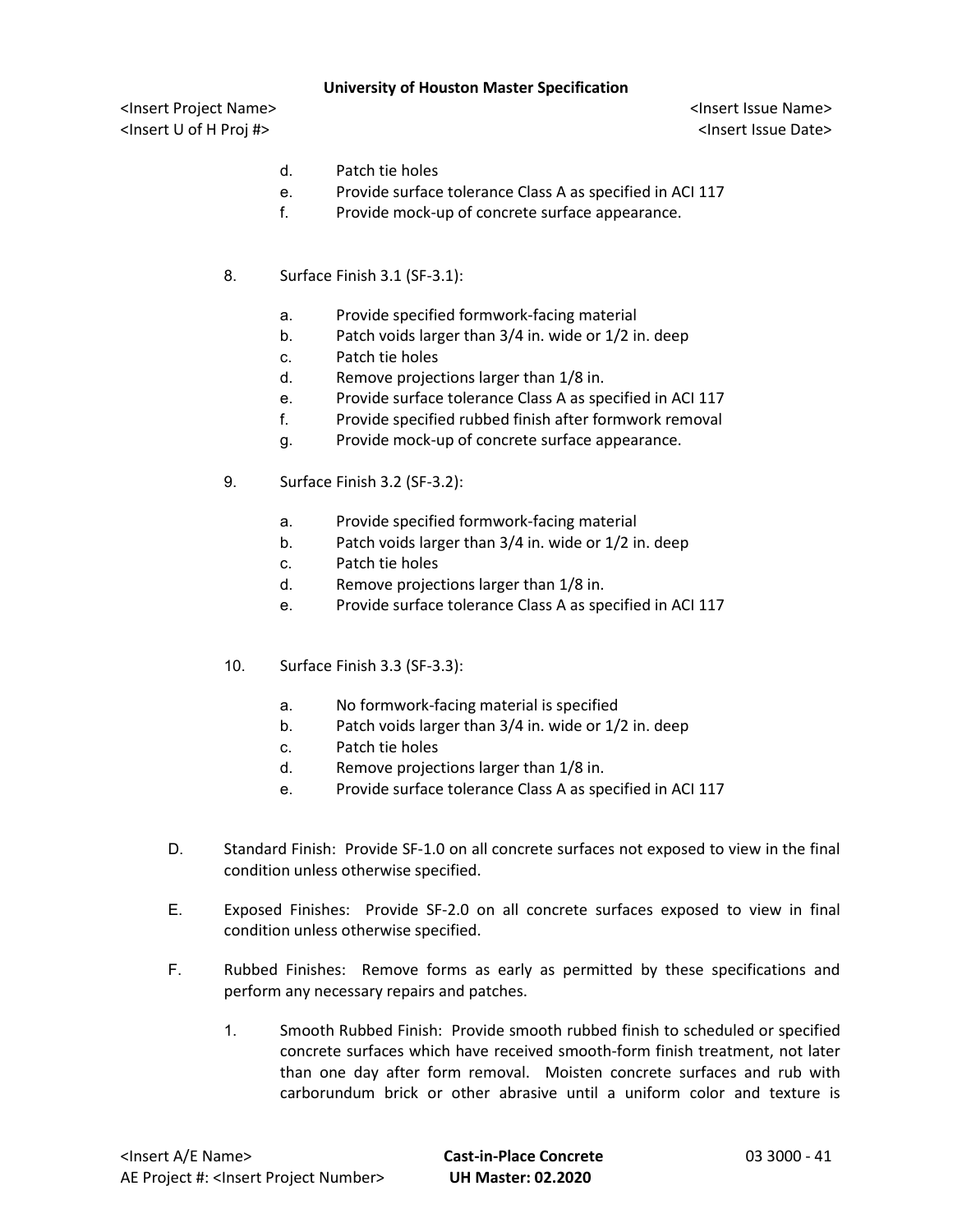<Insert Project Name> <Insert Issue Name> <Insert U of H Proj #> <Insert Issue Date>

produced. Do not apply cement grout other than that created by the rubbing process.

- 2. Grout Cleaned Finish: Provide grout cleaned finish to scheduled or specified concrete surfaces that have received smooth-form finish treatment.
	- a. Combine one part portland cement to 1-1/2 parts sand meeting the requirements of ASTM C144 and C404 by volume, and 50:50 mixture of acrylic or styrene butadiene based bonding admixture and water to consistency of thick paint. Proprietary additives may be used at Contractor's option. Blend standard portland cement and white portland cement, amounts determined by trial patches, so that final color of dry grout will closely match adjacent surfaces.
	- b. Thoroughly wet concrete surfaces and apply grout to coat surfaces and fill small holes. Remove excess grout by scraping and rubbing with clean burlap. Keep damp by fog spray for at least 36 hours after rubbing.
- 3. Cork-floated Finish: Provide cork-floated finish to scheduled or specified concrete surfaces that have received smooth-form finish treatment.
	- a. Combine one part portland cement to one part sand meeting the requirement of ASTM C144 or C404, by volume and water and mix to a to consistency of thick paint. Apply stiff to a wet surface, compressing the grout into all voids.
	- b. Produce the final finish with a cork float using a swirling motion.
- G. Self-Consolidating Concrete Architectural Finish: Use self-consolidating concrete where shown on the plans to produce a smooth, uniform finish upon form removal with no patching, stoning, rubbing or other form of repair, except washing, permitted. The surface shall match the approved jobsite test panel.
- H. Related Unformed Surfaces: At tops of walls, horizontal offsets and similar unformed surfaces occurring adjacent to formed surfaces, strike-off smooth and finish with a texture matching adjacent formed surfaces. Continue final surface treatment of formed surfaces uniformly across adjacent unformed surfaces, unless otherwise indicated.

## 3.7 MONOLITHIC SLAB FINISHES

Place, consolidate, strike off, and level concrete, eliminating high spots and low spots, before proceeding with any other finish operation. Do not add water to the surface of the concrete during finishing operation.

A. Scratch Finish: Apply scratch finish to monolithic slab surfaces that are to receive concrete floor topping or mortar setting beds for tile, portland cement terrazzo and other bonded applied cementitious finish flooring material, and as otherwise indicated. After placing slabs, plane surface to tolerance specified below. Slope surfaces uniformly to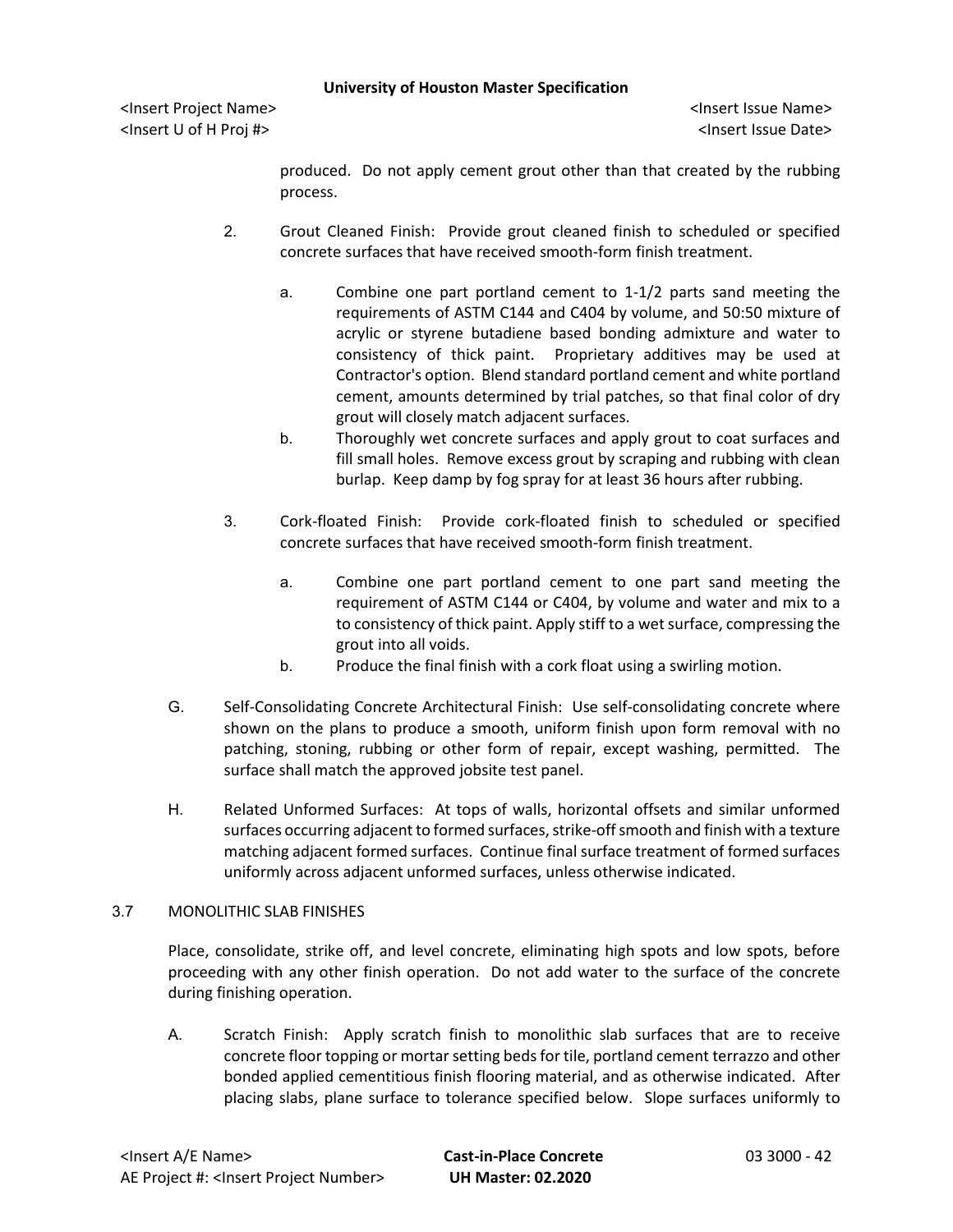<Insert Project Name> <Insert Issue Name> <Insert U of H Proj #> <Insert Issue Date>

drains where required. After leveling, roughen surface before final set, with stiff brushes, brooms or rakes.

- B. Float Finish: Apply float finish to monolithic slab surfaces to receive trowel finish and other finishes as hereinafter specified, and slab surfaces which are to be covered with membrane or elastic waterproofing, membrane or elastic roofing, or sand-bed terrazzo, and as otherwise indicated. After screeding, consolidating and leveling concrete slabs, do not work surface until ready for floating. Begin floating, using a hand float, a bladed power float equipped with float shoes, or a powered disk float, when the bleed water sheen has disappeared and the concrete surface has stiffened sufficiently to permit the operation. Check and level surface plane to a tolerance as specified below. Cut down high spots and fill low spots. Uniformly slope surfaces to drains. Immediately after leveling, refloat surface to a uniform, smooth, granular texture.
- C. Trowel Finish: Apply trowel finish to monolithic slab surfaces to be exposed-to-view, and slab surfaces to be covered with resilient flooring, carpet, ceramic or quarry tile, paint or other thin film finish coating system. After floating, begin first trowel finish operation by hand or power-driven trowel. Begin final troweling when surface produces a ringing sound as trowel is moved over surface. Consolidate concrete surface by final handtroweling operation, free of trowel marks, uniform in texture and appearance, and with a level surface to a tolerance as specified below. Grind smooth surface defects which would telegraph through applied floor covering system.
- D. Trowel and Fine Broom Finish: Where ceramic or quarry tile is to be installed with thinset mortar, apply initial trowel finish as specified above, then immediately follow with slightly scarifying surface by fine brooming.
- E. Slip-Resistive Broom Finish: Apply slip-resistive broom finish to garage floors and ramps less than 6% slope, exterior concrete platforms, steps and ramps and elsewhere as indicated. Immediately after float finishing, slightly roughen concrete surface by brooming with fiber bristle broom perpendicular to main traffic route. Coordinate required final finish with Architect before application.
- F. Roller-Bug Finish: Provide a roller-bug finish with minimum ¼" amplitude to all ramps exceeding a 6% slope. Extend the finish as least 12 feet beyond the beginning and ending of the greater-than-6% ramp. The finish shall be imprinted on the concrete by the use of a roller-bug tamper.
- G. Chemical-Hardener Finish: Apply chemical-hardener finish to interior concrete floors where indicated. Apply liquid chemical-hardener after complete curing and drying of the concrete surface. Apply proprietary chemical hardeners, in strict accordance with manufacturer's printed instructions.

After final coat of chemical-hardener solution is applied and dried, remove surplus hardener by scrubbing and mopping with water.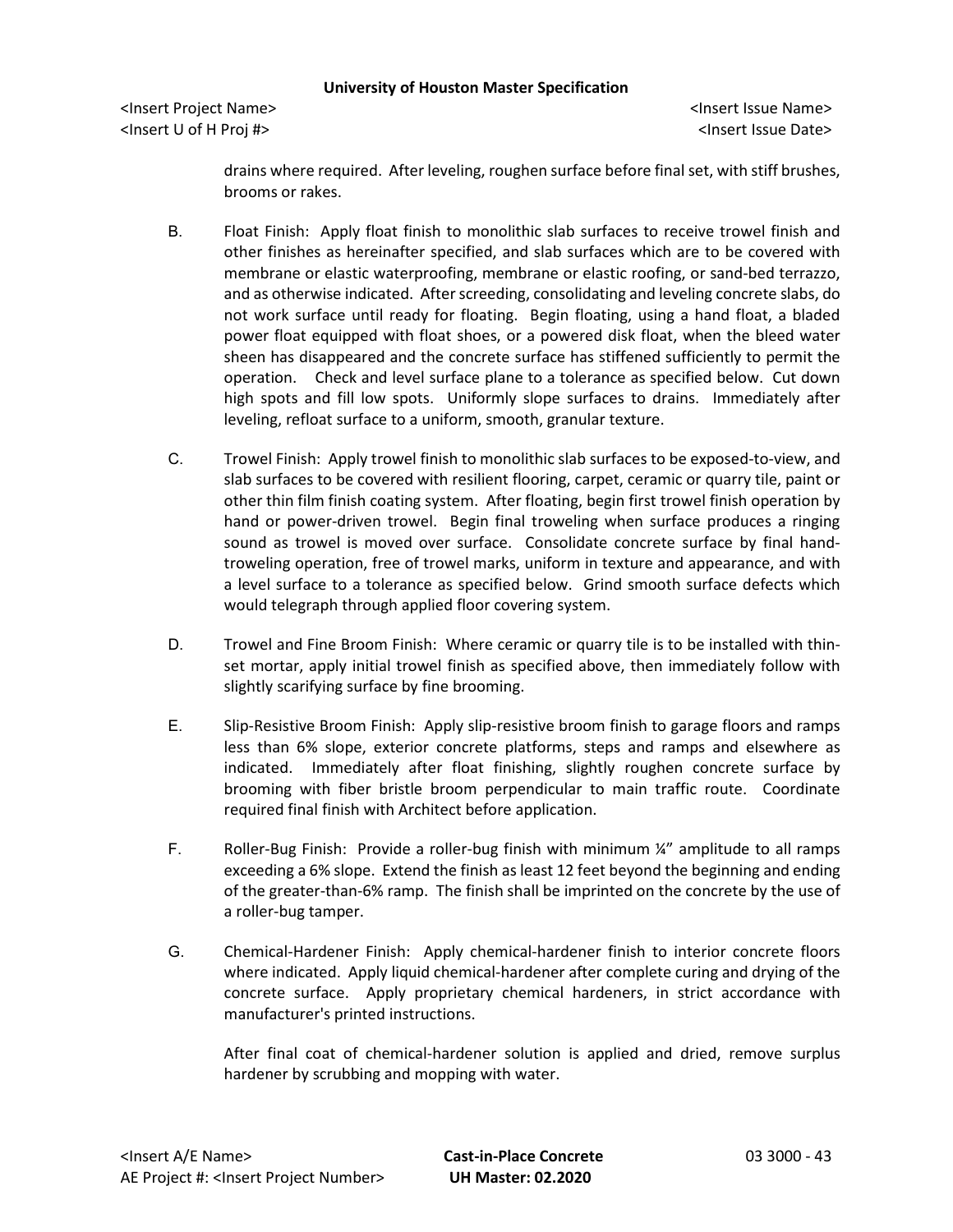<Insert Project Name> <Insert Issue Name> <Insert U of H Proj #> <Insert Issue Date>

- H. Liquid Sealer/Densifier Finish: Apply liquid sealer/densifier finish to exposed interior concrete floors where indicated. Apply liquid sealer/densifier after complete curing and drying of the concrete surface and in strict accordance with manufacturer's printed instructions.
- I. Penetrating Sealer Finish: Apply a chloride-and-water-repelling-penetrating-sealer finish to surfaces as described below and where indicated on the drawings. Apply liquid penetrating sealer after complete curing and drying of the concrete surface. Apply proprietary sealers in strict accordance with manufacturer's printed instructions. The Contractor shall verify the compatibility of the sealer product with the paint used to stripe parking decks and coordinate the sequencing of the sealing and striping operations. Apply to the following surfaces:
	- 1. Sloping and horizontal surfaces of parking garages
	- 2. Top surfaces of exposed exterior balconies
- J. Slip-Resistive Aggregate Finish: Apply slip-resistive aggregate finish to concrete stair treads, platforms, ramps and elsewhere as indicated on the Architect's or Structural Drawings.

After completion of float finishing, and before starting trowel finish, uniformly spread 25 lbs. of dampened slip-resistive aggregate per 100 sq. ft. of surface. Tamp aggregate flush with surface using a steel trowel, but do not force below surface. After broadcasting and tamping, apply trowel finishing as herein specified.

After curing, lightly work surface with a steel wire brush, or an abrasive stone, and water to expose slip-resistive aggregate.

K. Colored, Mineral Aggregate Surface Hardener: Provide colored, mineral aggregate surface hardener to monolithic slab surface indicated.

Apply dry shake materials for colored wear-resistant finish at rate of not less than 100 lbs. per 100 sq. ft., unless greater amount is recommended by material manufacturer.

Cast a trial slab approximately 20 feet square to determine actual application rate, color and finish as acceptable to Architect/Engineer.

Immediately following first floating operation, uniformly distribute approximately 2/3 of required weight of dry shake material over concrete surface, and embed by means of power floating. Follow floating operation with second shake application, uniformly distributing remainder of dry shake material at right angles to first application, and embed by power floating.

After completion of broadcasting and floating, apply trowel finish as herein specified. Cure slab surface with curing compound recommended by dry shake hardener manufacturer. Apply curing compound immediately after final finishing.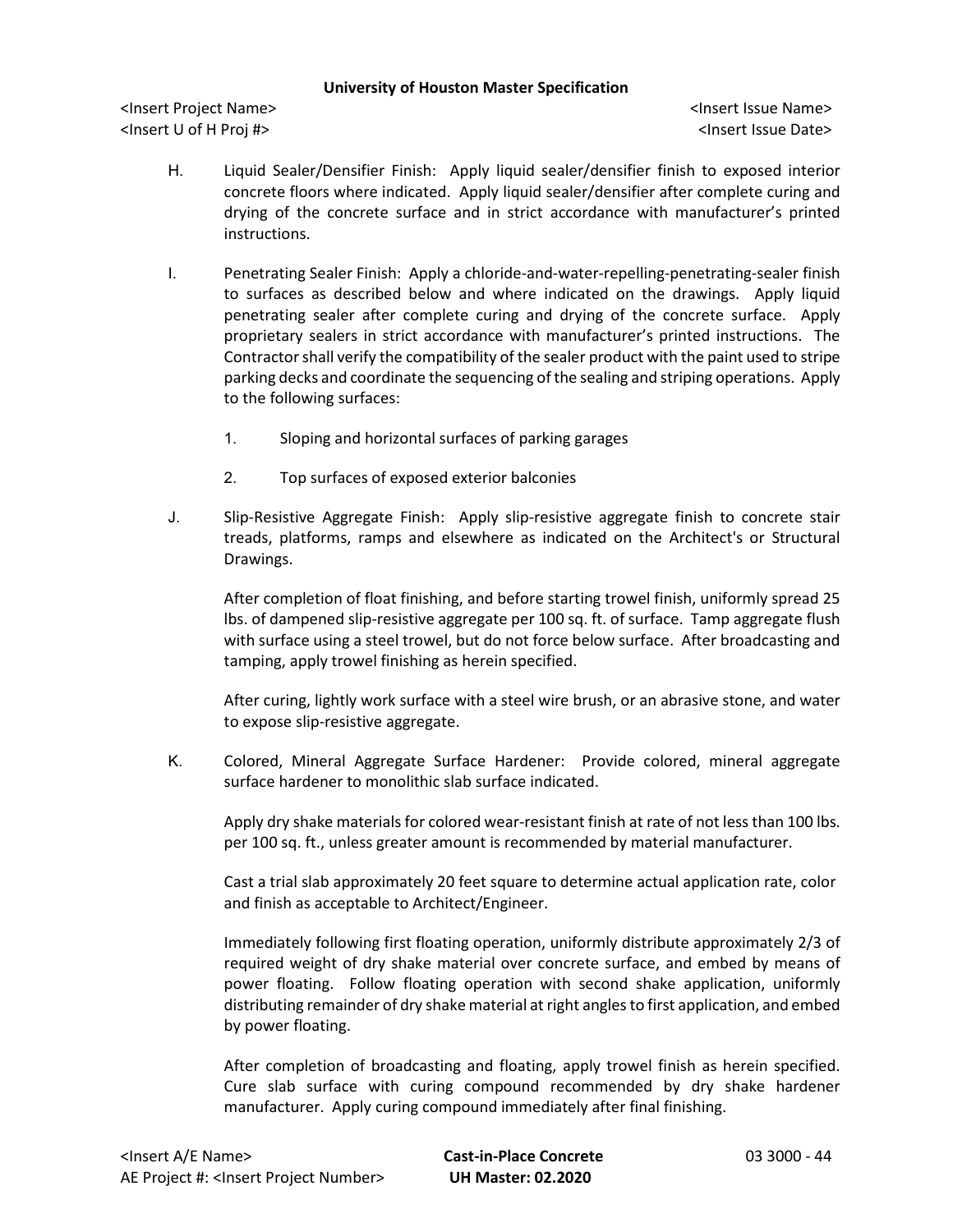<Insert Project Name> <Insert Issue Name> <Insert U of H Proj #> <Insert Issue Date>

- L. Non-Oxidizing Metallic Floor Hardener: Slabs in areas noted on the drawings shall receive an application of the non-oxidizing, metallic floor hardener applied at the rate of 150 lbs. Per 100 sq. ft. Immediately following the first floating operation, uniformly distribute approximately 2/3 of the required weight of the hardener over the concrete surface by mechanical spreader and embedded by means of power floating. The hardener shall be floated in and the second application made. The surface shall be floated again to properly bond the hardener to the base concrete slab. The surface shall then be troweled at least twice to a smooth dense finish.
- M. Metallic Aggregate Floor Hardener: Slabs in areas noted on the drawings shall receive an application of the metallic aggregate floor hardener applied at the rate of 150 lbs. Per 100 sq. ft. Immediately following the first floating operation, uniformly distribute approximately 2/3 of the required weight of the hardener over the concrete surface by mechanical spreader and embedded by means of power floating. The hardener shall be floated in and the second application made. The surface shall be floated again to properly bond the hardener to the base concrete slab. The surface shall then be troweled at least twice to a smooth dense finish.
- N. Finish of Top of Spread Footings and/or Mat Foundations:
	- 1. Top Surface below Finished Slab: The top of the footing or mat shall be screeded level and smooth with a flatness F-number,  $F_F15$  (overall),  $F_F10$  (minimum local) and a levelness F-number,  $F_1$ 12 (overall),  $F_1$ 10 (minimum local).
	- 2. Top Surface as Finished Slab: The top surface of a footing or mat that is to serve as the finished slab in the building shall be leveled cured, and surface prepared as specified for the finished floor construction appropriate to the space usage as defined in the Architectural Drawings.

## 3.8 CONCRETE FINISH MEASUREMENT AND TOLERANCES

- A. Testing Procedure: ASTM E 1155
- B. Tolerance on Floor Elevations: Construction tolerance on absolute floor elevation from the specified elevation as shown on the drawings shall be as specified below, taken from ACI 117:
	- 1. Slab-on-Grade Construction  $\pm$  3/4".
	- 2. Top surfaces of formed slabs measured prior to removal of supporting shores + 3/4".
	- 3. Top surfaces of all other slabs  $+ 3/4$ ".
- C. Random Traffic Floor Finish Tolerances: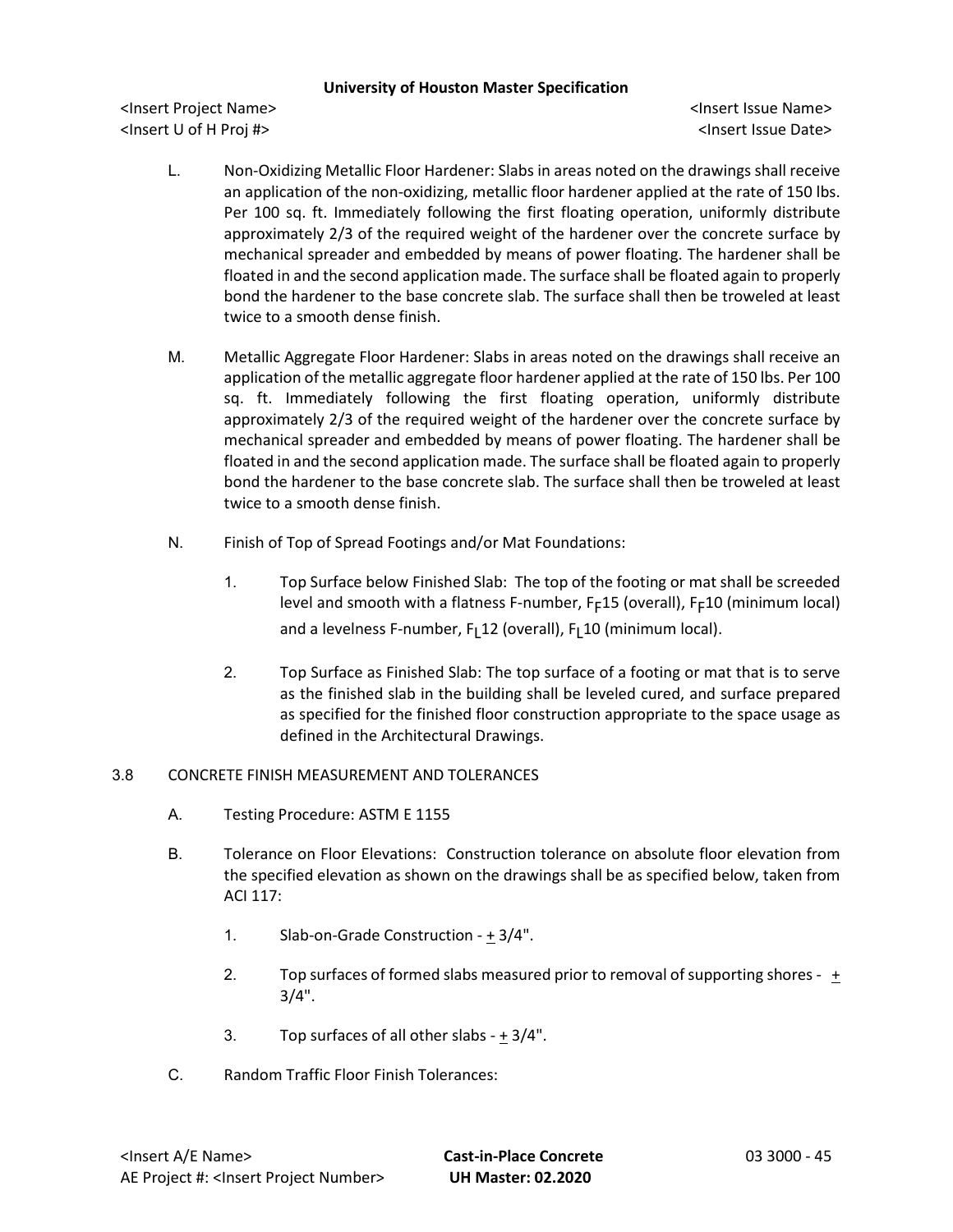<Insert Project Name> <Insert Issue Name> <Insert U of H Proj #> <Insert Issue Date>

1. Specified overall values for flatness (SOF $_F$ ) and levelness (SOF $_L$ ) shall conform to the values listed below for the floor surface classification noted for each slab category noted.

| Floor Surface Classification | SOF <sub>F</sub> | SOF <sub>L</sub> |
|------------------------------|------------------|------------------|
| Conventional                 | 20               | 15               |
| <b>Moderately Flat</b>       | 25               | 20               |
| Flat                         | 35               | 25               |
| Very Flat                    | 45               | 35               |
| Super Flat                   | 60               | 40               |
|                              |                  |                  |

- 2. Minimum local values for flatness (MLF $_F$ ) and levelness (MLF $_L$ ) shall equal 3/5 of the SOF<sub>F</sub> and SOF<sub>L</sub> values, respectively, unless noted otherwise. The MLF<sub>F</sub> and MLFL values shall apply to the minimum areas bounded by the column lines and half-column lines, or the minimum areas bounded by the construction and contraction joints, whichever are the smaller areas.
- 3. The SOFL and MFLL tolerance values shall apply only to level slabs-on-ground or to level, uncambered suspended slabs that are shored such that it cannot deflect from the time the floor is placed to the time it is measured.
- 4. Slabs specified to slope shall have a tolerance from the specified slope of 3/8" in 10 feet at any point.
- D. Construction Requirements to Achieve Specified Floor Finish Tolerances:
	- 1. Forms shall be properly leveled, in good condition and securely anchored including special attention to ends and transitions.
	- 2. Bearing surfaces for straightedges such as form edges or previously poured slabs shall be kept clean of laitance, sand, gravel, or other foreign elements.
	- 3. Screeds shall be maintained in good condition with true round rolling wheels and level cutting edges. The use of optical sighting equipment such as lasers is recommended for checking levelness and straightness. The Contractor shall promptly adjust or replace equipment when test results indicate substandard work.
	- 4. Highway straightedges are recommended for use in lieu of bull-floats for all slab placement and finishing operations.
- E. Contractor Responsibility for Concrete Floor Finish Requirements: Floor finish requirements shown below (flatness and levelness tolerances) are minimum requirements that apply unless stricter requirements are contained in instructions for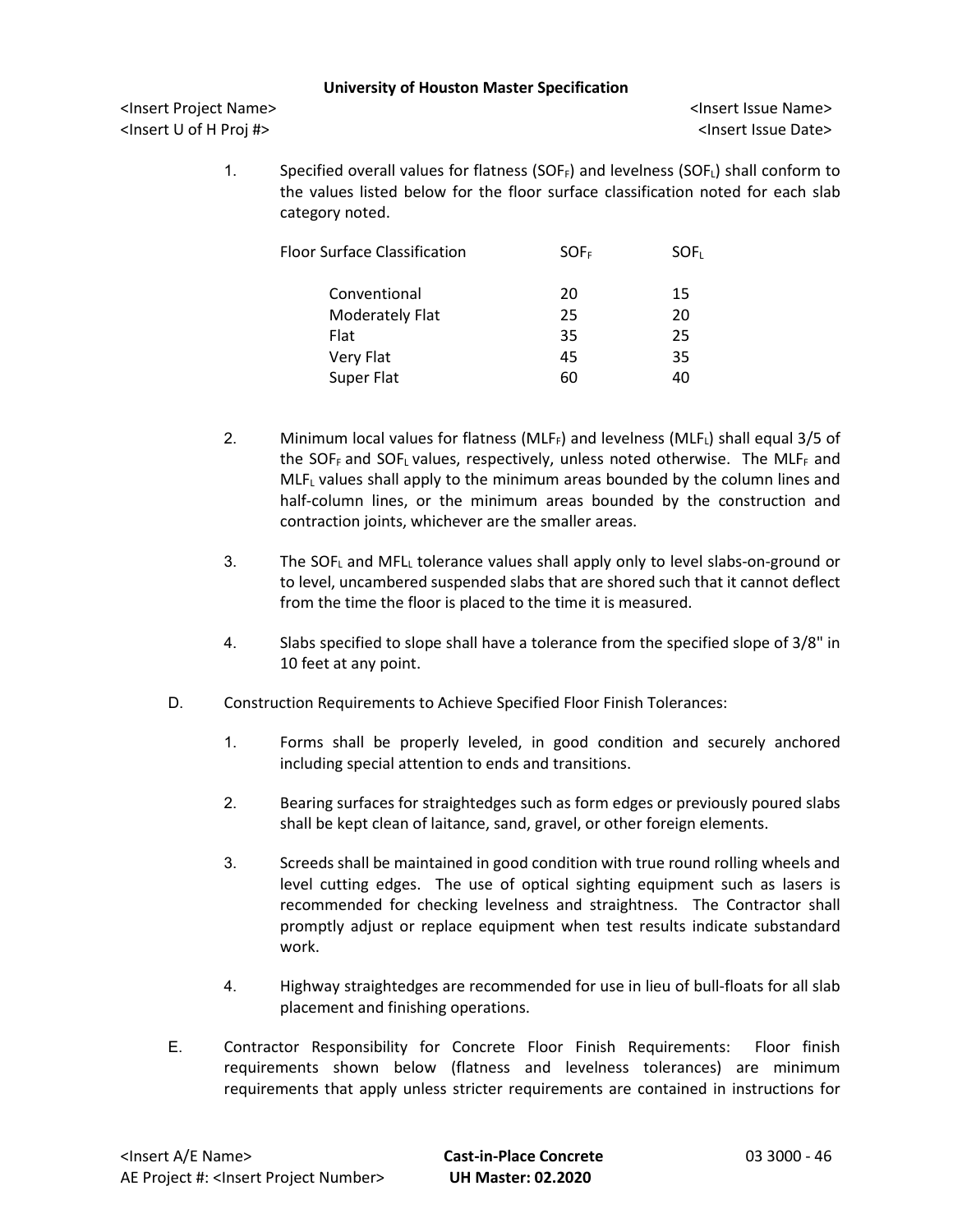<Insert Project Name> <Insert Issue Name> <Insert U of H Proj #> <Insert Issue Date>

installation of applied floor products in which case the Contractor is responsible for attaining the values prescribed by the manufacturer of such products.

- F. Concrete Floor Finish Tolerance for Slab-on-Grade Construction:
	- 1. Concrete Placement: Concrete shall be placed and screeded to predetermined marks set to elevations prescribed on the drawings.
	- 2. Finish Tolerances of Random Traffic Floor Surfaces:
		- a. Slabs in nonpublic areas, mechanical rooms, surfaces to received raised computer flooring, surfaces to have thick-set tile or a topping, and parking structures: Conventional
		- b. Carpeted Areas: Moderately Flat
		- c. Industrial Slabs: Moderately Flat
		- d. Exposed slabs in public spaces, slabs to receive thin-set flooring: Flat
		- e. Ice or Roller rinks: Very Flat
		- f. Movie or Television studios: Super Flat
		- g. Gymnasium Floors Scheduled to Receive Wood Playing Floor: Very Flat
- G. Concrete Floor Finish Tolerance for Shored, Cast-in-Place Suspended Slab Construction:
	- 1. Concrete Placement: Formwork shall be set and securely braced so that soffits are positioned to allow scheduled concrete member sizes and thicknesses within tolerances specified in ACI 117. Concrete shall be placed and screeded to predetermined marks on the form surface conforming to elevations prescribed on the drawings.
	- 2. Camber: Formwork camber, as indicated on the drawings, shall be set to provide a uniform, smooth soffit profile in each direction. Minimum slab thickness, as specified on the drawings, shall be maintained throughout the slab surface to a tolerance as specified in ACI 117. Tolerance on camber shall be + 1/4". Levelness F-Number tolerances specified below does not apply to areas of the floor where camber or intentional slope is shown.
	- 3. Finish Tolerances of Random Traffic Floor Surfaces:
		- a. Slabs in nonpublic areas, mechanical rooms, surfaces to received raised computer flooring, surfaces to have thick-set tile or a topping, and parking structures: Conventional
		- b. Carpeted Areas: Moderately Flat
		- c. Exposed slabs in public spaces, slabs to receive thin-set flooring: Flat
		- d. Movie or Television studios: Super Flat
	- 4. Extra Concrete: The contractor shall include in his bid any additional concrete required to achieve the specified slab surface finish tolerance.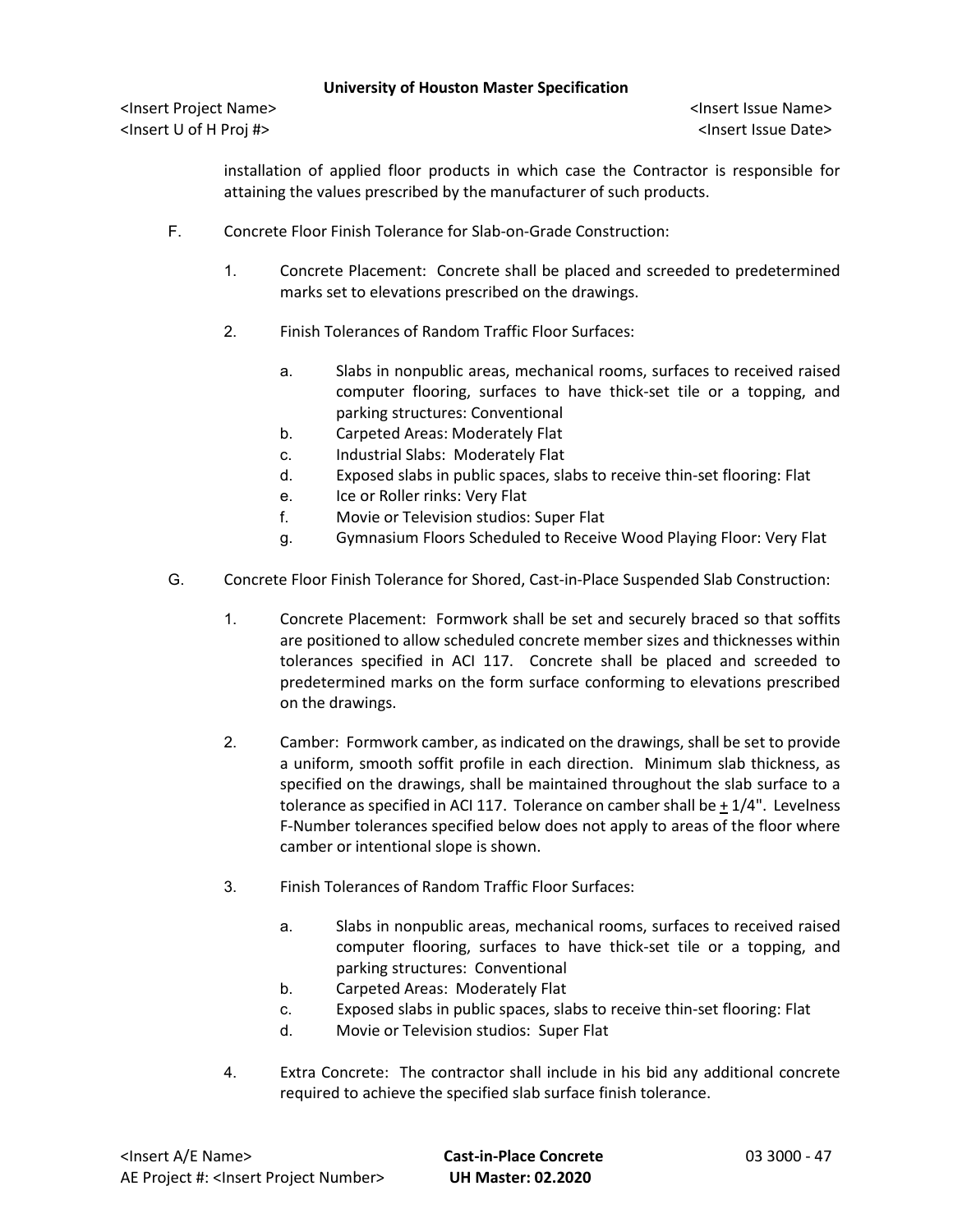- 5. Concrete Placement at Column Bays Supported by unshored transfer girders: Concrete in floor areas supported by unshored transfer girders shall be placed and screeded to predetermined marks placed over the slab conforming to elevations as specified on the drawings. At least the minimum slab thickness, as specified on the drawings, shall be maintained throughout the slab surface. The Contractor shall conform to the  $F_F$  values specified above.
- H. Concrete Floor Finish Tolerance Unshored Metal Deck on Shored or Unshored Steel Beam or Open-Web Joist Floor Construction:
	- 1. Concrete Placement: Concrete over metal deck shall be placed and screeded level and flat to the tolerance specified below, maintaining at least the minimum slab thickness at all locations as specified on the drawings. The Contractor shall increase the slab thickness as required to compensate for metal deck deflection, and in unshored beam construction, residual beam camber and beam deflection in order to achieve a level and flat floor within specified tolerances.
	- 2. Finish Tolerance of Random Traffic Floor Surfaces:
		- a. Slabs in nonpublic areas, mechanical rooms, surfaces to received raised computer flooring, surfaces to have thick-set tile or a topping, and parking structures: Conventional
		- b. Carpeted Areas: Moderately Flat
		- c. Exposed slabs in public spaces, slabs to receive thin-set flooring: Flat
		- d. Movie or Television studios: Super Flat
		- e. Eighty percent (80%) of the final floor surface shall fall within an envelope of 0.75" centered about the mean elevation of all the readings. (± 0.375 about mean). The mean elevation of all readings shall not deviate from the specified design grade by more than  $\pm$  0.375".
	- 3. Extra Concrete: The contractor shall include in his bid any additional concrete required to achieve the specified slab surface finish tolerance and to compensate for metal deck deflection, beam camber and beam deflection.
	- 4. Concrete Placement at Column Bays Supported on Transfer Girders or Trusses: Concrete in floor areas supported by transfer girders or trusses shall be placed and screeded to predetermined marks placed over the metal deck slab conforming to elevations as specified on the drawings. At least the minimum slab thickness, as specified on the drawings, shall be maintained throughout the slab surface. The Contractor shall conform to the  $F_F$  values specified above.
- I. Remedial Measures for Slab Finish Construction Not Meeting Specified Tolerances:
	- 1. Application of Remedial Measures. Remedial measures specified herein are required whenever either or both of the following occur: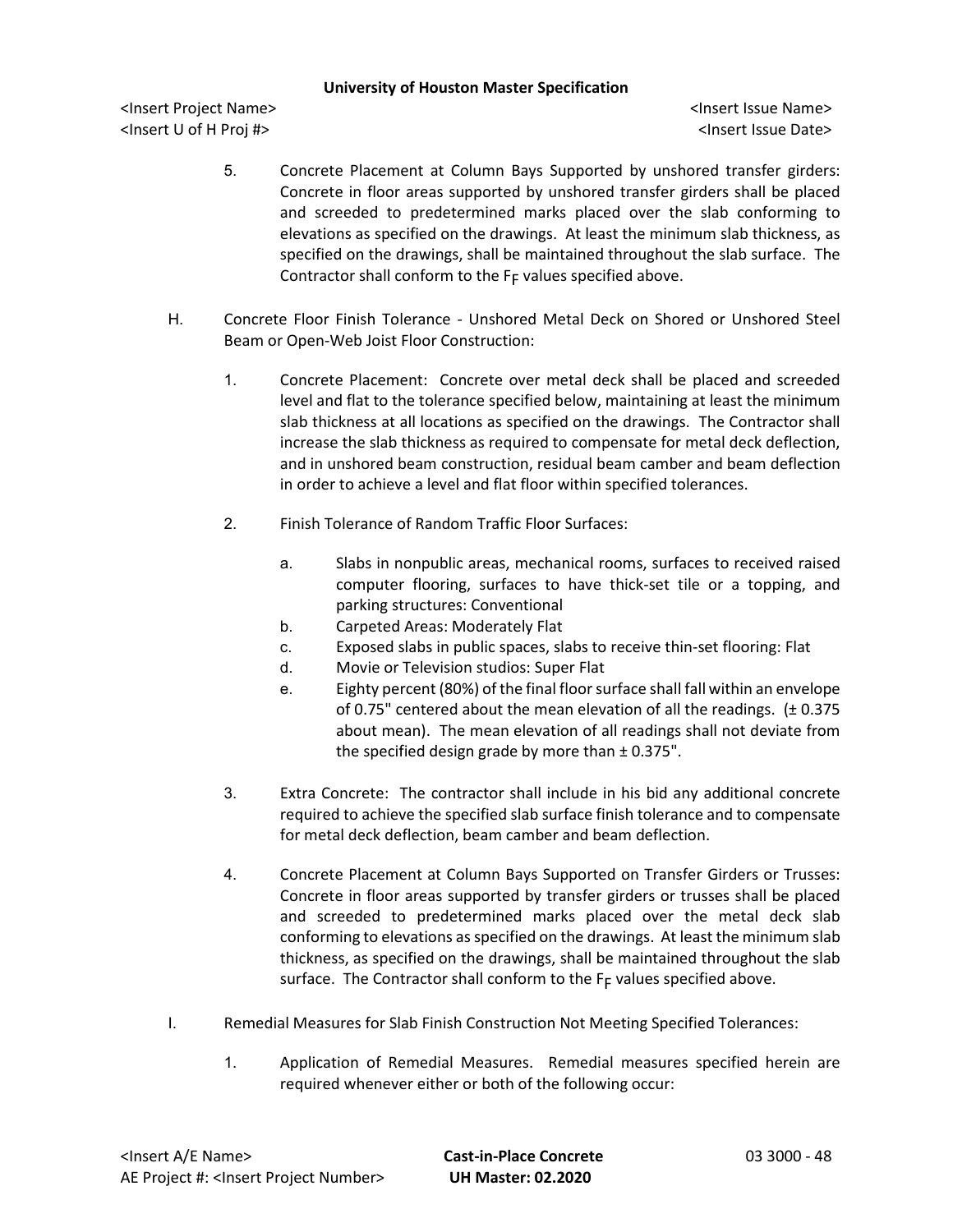- a. The composite overall values of  $F_F$  or  $F_I$  of the entire floor installation measure less than specified values.
- b. Any individual test section measures less than the specified absolute minimum  $F_F$  or  $F_L$  value.
- 2. Modification of Existing Surface:
	- a. If, in the opinion of the Architect/Engineer or Owner's Representative, all or any portion of the substandard work can be repaired without sacrifice to the appearance or serviceability of the area, then the Contractor shall immediately undertake the approved repair method.
	- b. The Contractor shall submit for review and approval a detailed work plan of the proposed repair showing areas to be repaired, method of repair and time to affect the repair.
	- c. Repair method(s), at the sole discretion of the Architect/Engineer or Owner's Representative, may include grinding (floor stoning), planing, retopping with self-leveling underlayment compound or repair topping, or any combination of the above.
	- d. The Architect/Engineer or Owner's Representative maintains the right to require a test repair section using the approved method of repair for review and approval to demonstrate a satisfactory end product. If, in the opinion of the Architect/Engineer or Owner's Representative, the repair is not satisfactory an alternate method of repair shall be submitted or the defective area shall be replaced.
	- e. The judgment of the Architect/Engineer or Owner's Representative on the appropriateness of a repair method and its ability to achieve the desired end product shall be final.
	- f. All repair work shall be performed at no additional cost to the Owner and with no extension to the construction schedule.
- 3. Removal and Replacement:
	- a. If, in the opinion of the Architect/Engineer or Owner's Representative, all or any portion of the substandard work cannot be satisfactorily repaired without sacrifice to the appearance or serviceability of the area, then the Contractor shall immediately commence to remove and replace the defective work.
	- b. Replacement section boundaries shall be made to coincide with the test section boundaries as previously defined.
	- c. Sections requiring replacement shall be removed by saw-cutting along the section boundary lines to provide a neat clean joint between new replacement floor and existing floor.
	- d. The new section shall be reinforced the same as the removed section and doweled into the existing floor as required by the Engineer. No existing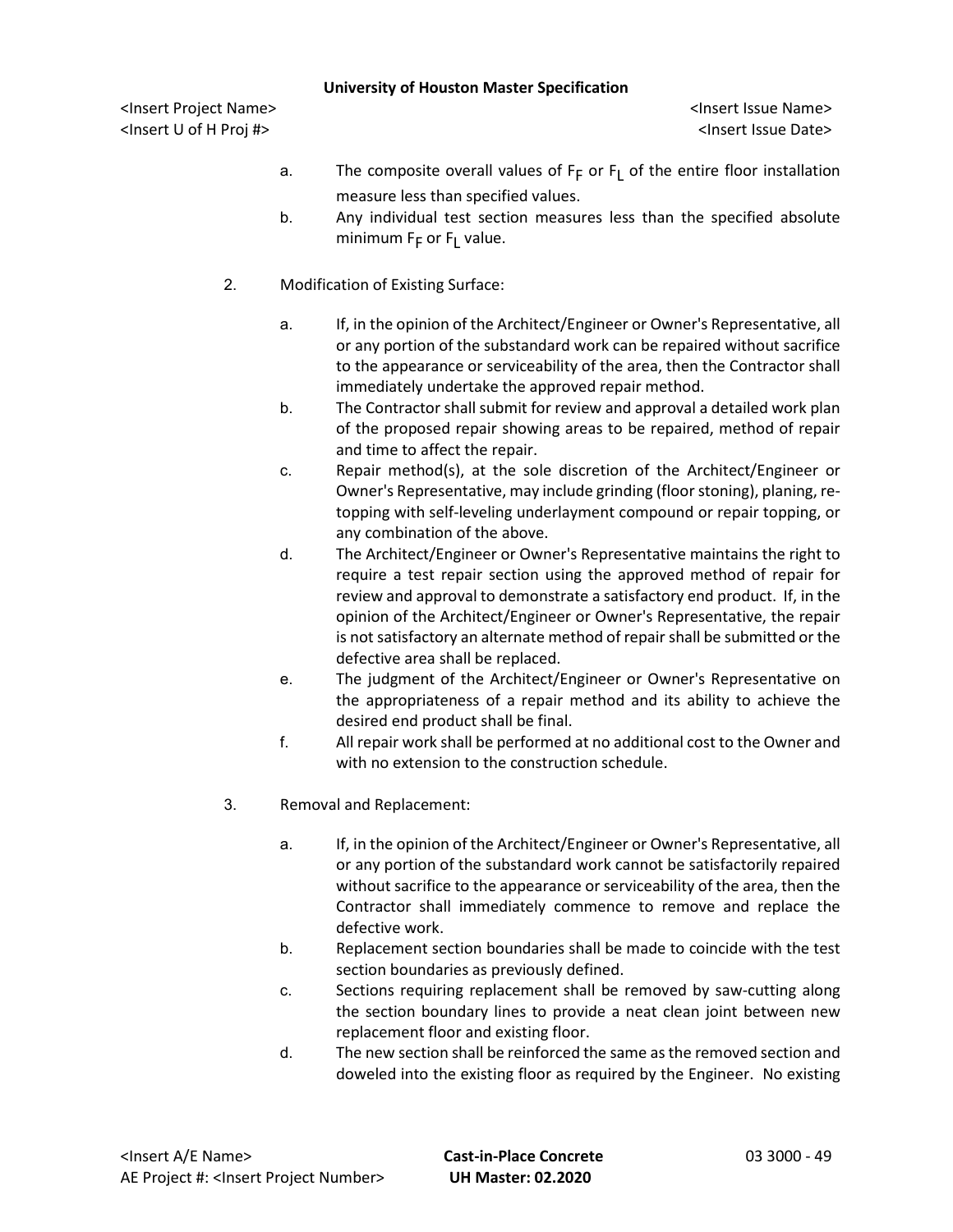|                                                                                         |    | <b>University of Houston Master Specification</b>                                   |
|-----------------------------------------------------------------------------------------|----|-------------------------------------------------------------------------------------|
| <insert name="" project=""><br/><lnsert #="" h="" of="" proj="" u=""></lnsert></insert> |    | <lnsert issue="" name=""><br/><lnsert date="" issue=""></lnsert></lnsert>           |
|                                                                                         |    | removed reinforcing steel may be used. All reinforcing steel shall be new<br>steel. |
|                                                                                         | е. | Replacement sections may be retested for compliance at the discretion               |

- e. Replacement sections may be retested for compliance at the discretion of the Architect/Engineer or Owner's Representative.
- f. The judgment of the Architect/Engineer or Owner's Representative on the need for replacement shall be final.
- g. All replacement work shall be performed at no additional cost to the Owner and with no extension to the construction schedule.

# 3.9 CONCRETE CURING AND PROTECTION

- A. General:
	- 1. Protect freshly placed concrete from premature drying and excessive cold or hot temperatures. Maintain concrete with minimal moisture loss at a relatively constant temperature for the period necessary for hydration of the cement and hardening of concrete. Limit moisture loss to a maximum of 0.05 lb.  $\sqrt{sq}$ . ft – hr for concrete containing silica fume and 0.2 lb. /sq. ft. - hr for all other concrete before and during finishing operations.. If using an evaporation retarder, apply in accordance with manufacturer's instructions after screeding and bull floating, but before power floating and troweling.
	- 2. Curing shall commence as soon as free water has disappeared from the concrete surface after placing and finishing. The curing period shall be 7 days for all concrete except high early strength concrete which shall be cured for 3 days minimum.

Alternatively, curing times may be reduced if either of the following provisions is complied with:

- a. If tests are made of cylinders kept adjacent to the structure and cured by the same methods, curing measures may be terminated when the average compressive strength has reached 70% of the specified 28 day compressive strength.
- b. If the temperature of the concrete is maintained at a minimum of 50°F for the same length of time required for laboratory cured cylinders of the same concrete to reach 85% of the 28 day compressive strength, then curing may be terminated thereafter.
- 3. Curing shall be in accordance with ACI 301 procedures. Avoid rapid drying at the end of the curing period.
- B. Curing Formed Surfaces: Where wooden forms are used, cure formed concrete surfaces, including undersides of beams, supported slabs and other similar surfaces by moist curing with forms in place for full curing period or until forms are removed. When forms are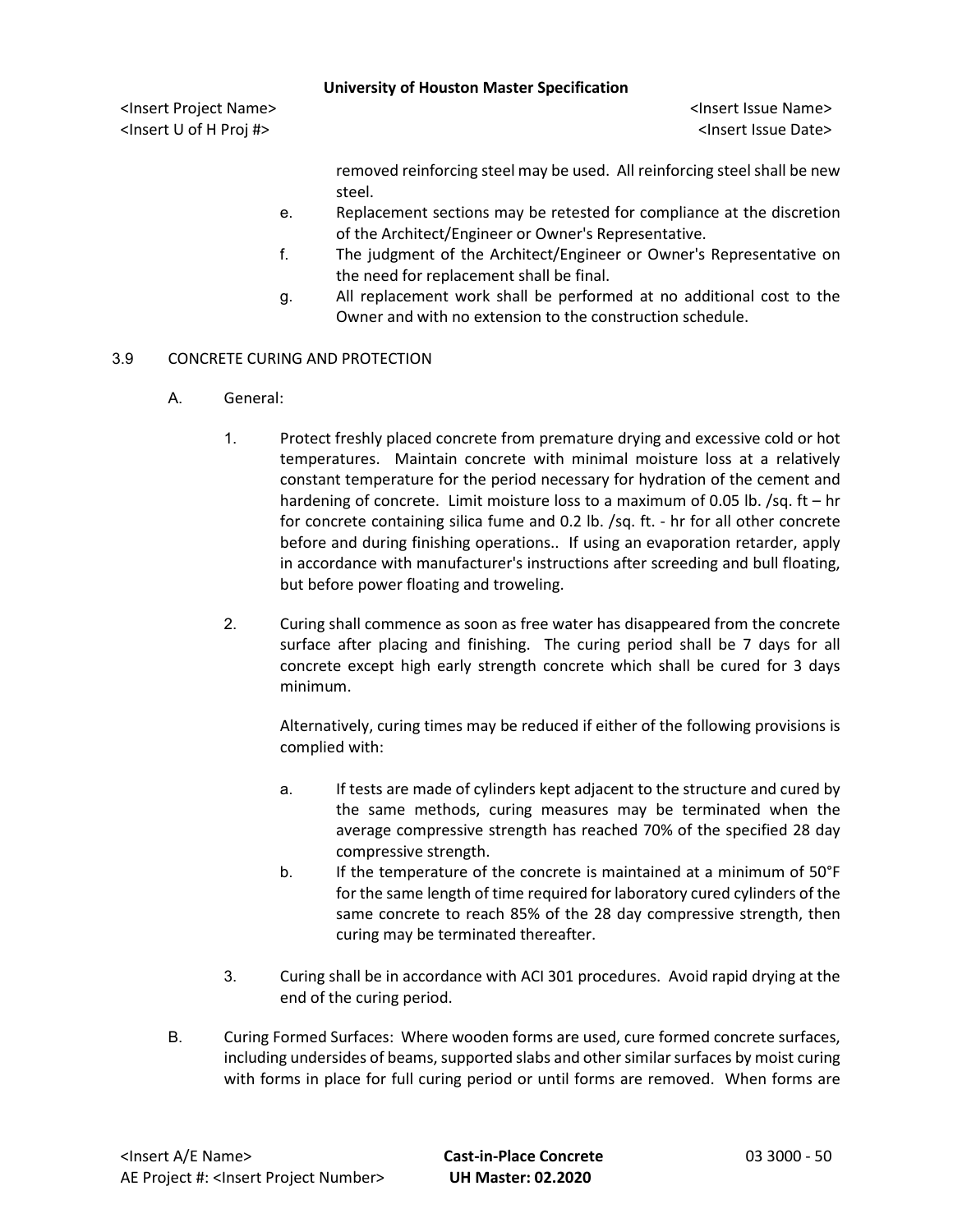<Insert Project Name> <Insert Issue Name> <Insert U of H Proj #> <Insert Issue Date>

removed, continue curing by one or a combination of the methods specified below, as applicable.

- 1. Columns and shearwalls that are not exposed to view: Moist cure in forms or by one or a combination of methods 1, 2, or 3 specified below. Use a high –solids, liquid membrane-forming curing and sealing compound conforming to ASTM C 1315, type I, Class A or B for method 3.
- 2. Columns and shearwalls that are exposed to view: Moist cure in forms or by one or a combination of methods 1, 2 or 3 specified below. Use a high-solids, nonyellowing, liquid membrane-forming curing and sealing compound conforming to ASTM C 1315, type 1, class A for method 3.
- 3. Sides and Soffits of Beams and Pan-Joist Ribs, Soffits of Slabs: Moist cure in forms or by one or a combination of methods 1, 2 or 3 specified below. Use a liquid membrane-forming dissipating resin curing compound conforming to ASTM C 309, type 1, class A or B for method 3.
- 4. Basement Walls, Sides of Exterior Retaining Walls: Moist cure in forms or by one or a combination of methods 1, 2 or 3 specified below. Use a liquid membraneforming dissipating resin curing compound conforming to ASTM C 309, type 1, class A or B for method 3.
- C. Curing Unformed Surfaces: Cure unformed surfaces, such as slabs, floor topping and other flat surfaces by one or a combination of the methods specified below, as applicable. The Contractor shall choose a curing method that is compatible with the requirements for subsequent material usage on the concrete surface.
	- 1. Ramps and Horizontal Surfaces of Parking Areas, Exposed Exterior Balconies: Cure using only methods 1 or 2 as specified below.
	- 2. Floors Directly Exposed to Vehicular or Foot Traffic not in Parking Areas and not otherwise receiving a chemical hardener or penetrating sealer finish: Apply two coats of a high-solids, water-based, non-yellowing, liquid membrane-forming curing and sealing compound conforming to ASTM C 1315, type 1, Class A in accordance with method 3 as specified below.
	- 3. Floors in Non-Public spaces that are left exposed to view and not receiving sealers or hardeners, floors involved in under-floor air distribution systems: Apply one coat of a high-solids, water-based, non-yellowing, liquid membrane-forming curing and sealing compound conforming to ASTM C 1315, type 1, Class A or B in accordance with method 3 as specified below.
	- 4. Floors that are to receive subsequent cementitious toppings, sealers, hardeners, ceramic tile, acrylic terrazzo, vinyl composition tile, sheet vinyl, linoleum, vinylbacked carpet, rubber, athletic flooring, synthetic turf, wood, epoxy overlay or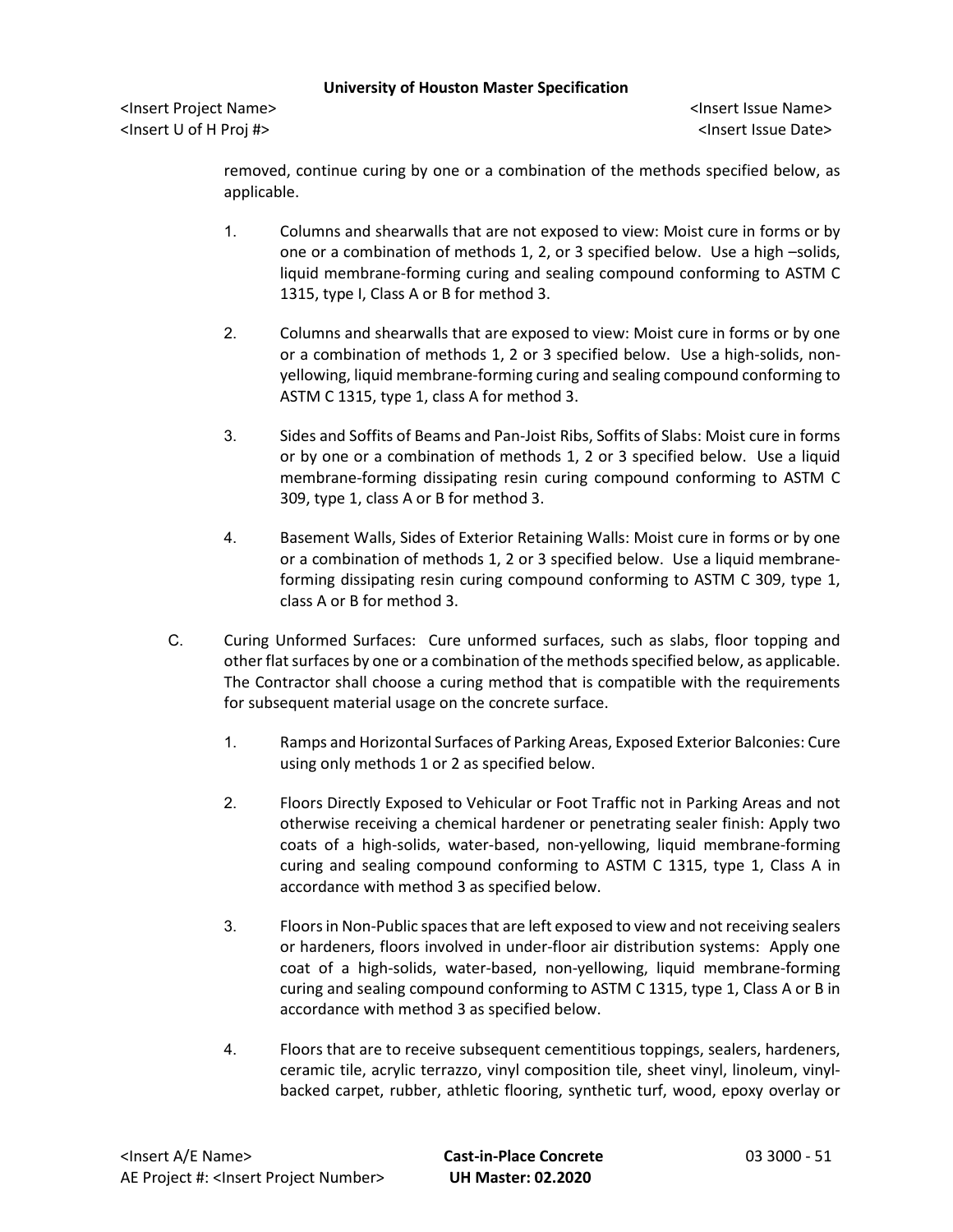<Insert Project Name> <Insert Issue Name> <Insert U of H Proj #> <Insert Issue Date>

adhesive, or other coating or finishing products: Cure using methods 2 or 3 as specified below. Use a water-based dissipating resin type curing compound conforming to ASTM C 309, type 1, class A or B for method 3.

- 5. Industrial Slabs: Cure using methods 1 or 2 as specified below for 7 days. The temperature of applied water shall be with 10℃ F of concrete surface temperature.
- 6. All Other Surfaces: Cure using methods 1, 2 or 3 as specified below. Use a waterbased dissipating resin type curing compound conforming to ASTM C 309, type 1, class A or B for method 3.
- D. Curing Methods:
	- 1. Method 1 Moisture Curing: Provide moisture curing by one of the following methods:
		- a. Keep concrete surface continuously wet by covering with water.
		- b. Continuous water-fog spray.
		- c. Covering concrete surface with specified absorptive cover, thoroughly saturating cover with water and keeping continuously wet. Place absorptive cover to provide coverage of concrete surfaces and edges, with 4" lap over adjacent absorptive covers.
	- 2. Method 2 Moisture-Retaining Cover Curing: Provide moisture-retaining cover curing as follows:

Cover concrete surfaces with moisture-retaining cover for curing concrete, placed in widest practicable width with sides and ends lapped at least 3" and sealed by waterproof tape or adhesive. Immediately repair any holes or tears during curing period using cover material and waterproof tape. Water may be added to concrete surface to prevent drying before the cover is installed, but the surface shall not be flooded with water if a non-absorptive cover is used.

3. Method 3 – Curing or Curing and Sealing Compound: Provide curing, curing/hardener, liquid membrane-forming curing, or curing and sealing compound as follows:

Apply specified compound to concrete slabs as soon as final finishing operations are complete (within 2 hours and after surface water sheen has disappeared). Apply uniformly in continuous operation by power-spray or roller in accordance with manufacturer's directions. Do not allow to puddle. Recoat areas subjected to heavy rainfall within 3 hours after initial application. Maintain continuity of coating and repair damage during curing period. Apply second coat for sealing 2 to 3 hours after the first coat was applied.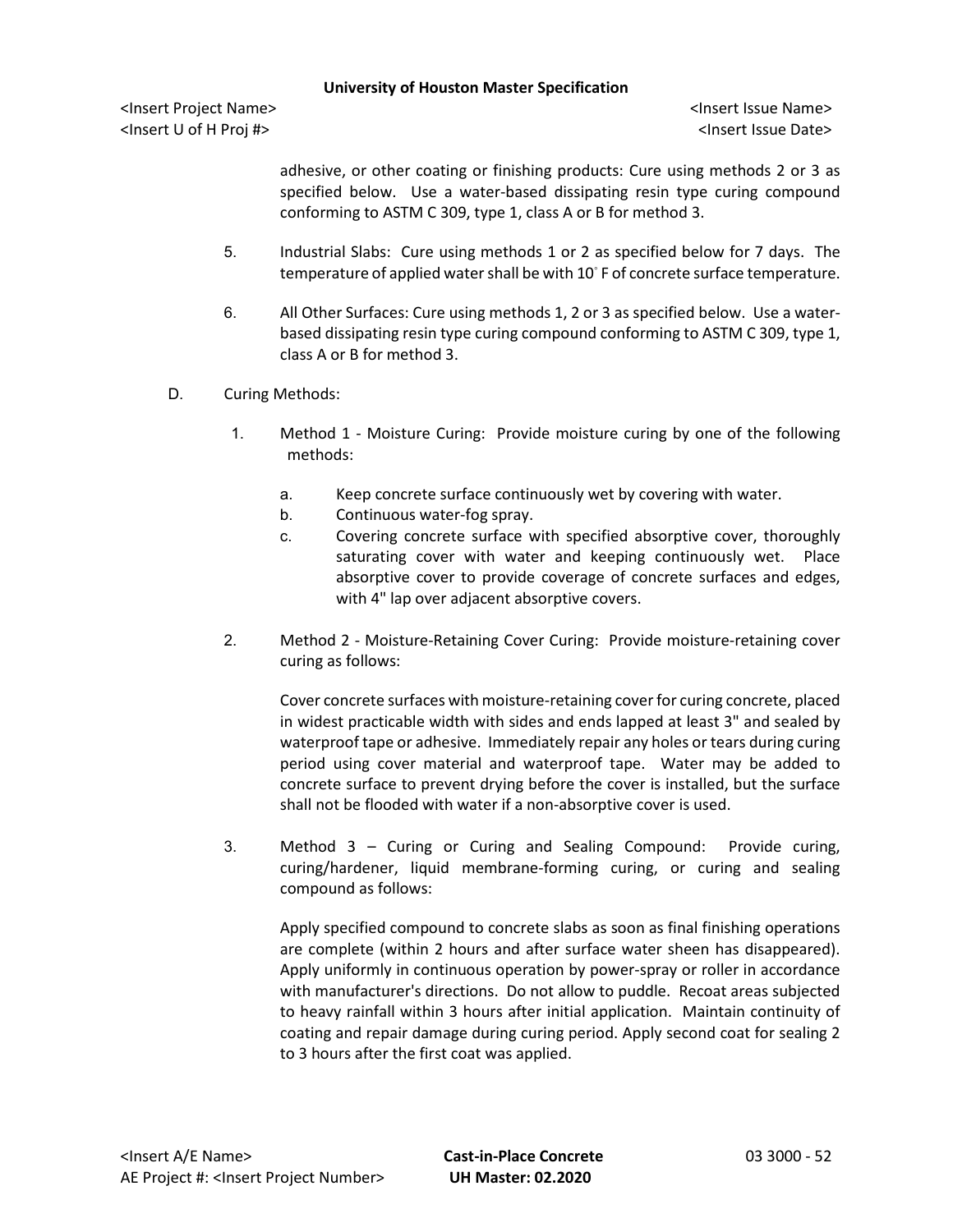<Insert Project Name> <Insert Issue Name> <Insert U of H Proj #> <Insert Issue Date>

Do not use membrane-forming curing and sealing compounds on surfaces which are to be covered with coating material applied directly to concrete, liquid floor hardener, waterproofing, dampproofing, membrane roofing, flooring (such as ceramic or quarry tile, glued-down carpet, vinyl composition tile, linoleum, sheet vinyl, rubber, athletic flooring, synthetic turf, or wood), paint or other coatings and finish materials. Dissipating resin type cures are acceptable in these locations.

## 3.10 HOT WEATHER CONCRETING

- A. Definition:
	- 1. Conditions warranting hot weather concreting practices are defined as any combination of high air temperature, low relative humidity and wind velocity tending to impair the quality of fresh or hardened concrete or otherwise result in abnormal properties. If conditions cause an evaporation rate of 0.2 lb. /sq. ft. /hr. as calculated by Figure 2.1.5 in ACI 305R-99, then precautions shall be taken to prevent plastic shrinkage cracks from occurring.
- B. Specification: Follow hot weather concreting practices specified below when required to limit the concrete temperature at the truck discharge point to the stated maximum acceptable temperature.
- C. Records: Under hot weather conditions, the Contractor shall keep records of outside air temperature, concrete temperature at truck discharge and general weather conditions.
- D. Hot Weather Concreting Requirements: The following items, all or in part as required, shall be followed to limit the concrete temperature to the stated maximum acceptable temperature and to minimize the possibility of plastic shrinkage cracks from developing.
	- 1. Design the concrete mixes specifically for hot weather conditions replacing some cement with fly ash or other pozzolan and using a water reducing retarding admixture (ASTM C 494 Type D).
	- 2. Use the largest size and amount of coarse aggregate compatible with the job.
	- 3. Use sunshades and/or windbreaks.
	- 4. Delay construction of indoor slabs-on-grade until the walls and roof are constructed.
	- 5. Cool and shade aggregate stockpiles.
	- 6. Use ice as part of the mixing water or cool the water with liquid nitrogen.
	- 7. Limit the number of revolutions at mixing speed to 125 maximum.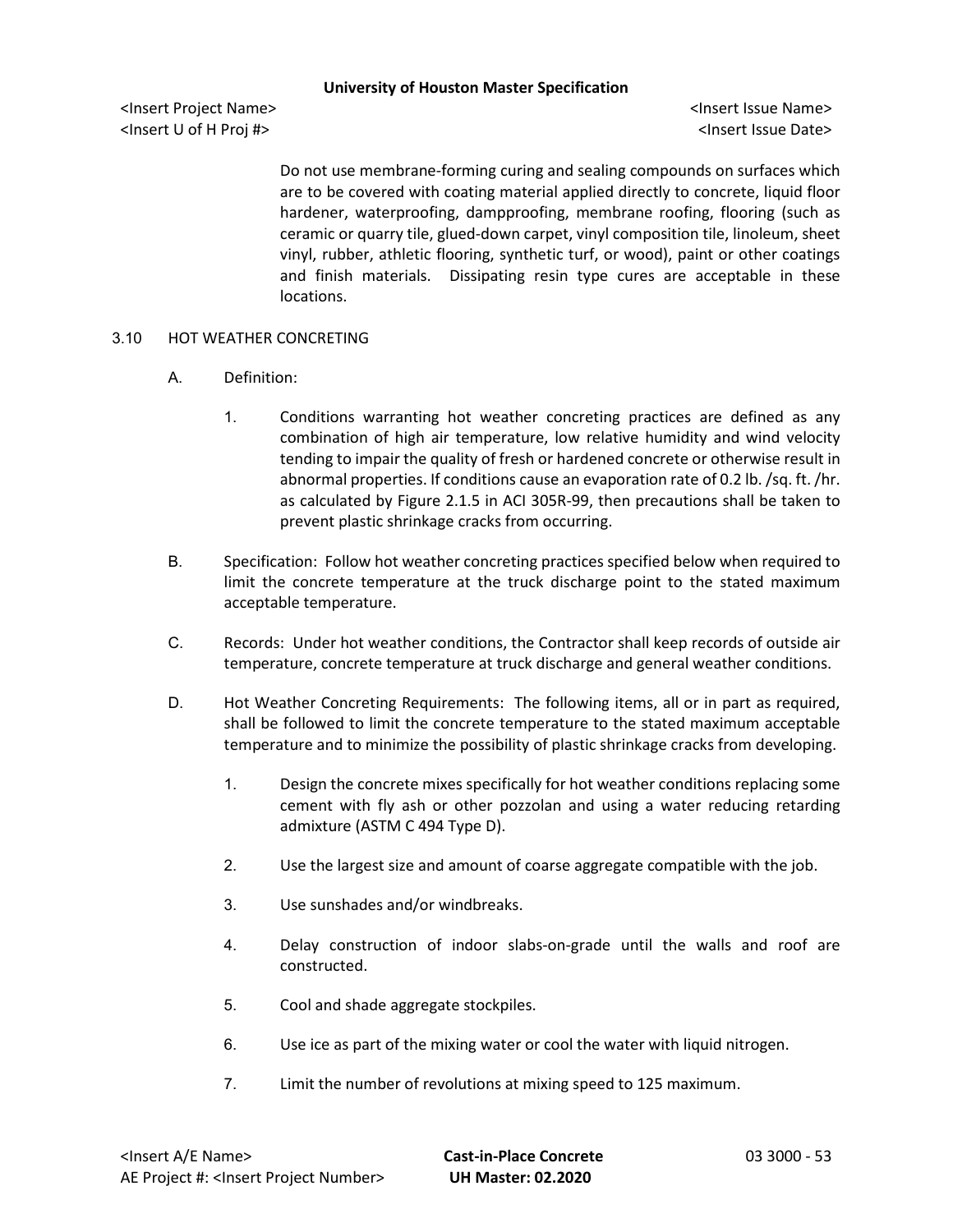<Insert Project Name> <Insert Issue Name> <Insert U of H Proj #> <Insert Issue Date>

- 8. Reduce time between mixing and placing as much as possible.
- 9. Do not add water to ready-mixed concrete at the job site unless it is part of the amount required initially for the specified water-cement ratio and the specified slump.
- 10. Schedule concrete placement for early morning, late afternoon, or night.
- 11. Have all forms, equipment and workers ready to receive and handle concrete.
- 12. Maintain one standby vibrator for every three vibrators used.
- 13. Keep all equipment and material cool by spraying with water including exteriors of forms, reinforcing steel, subgrade, chutes, conveyors, pump lines, tremies, and buggies.
- 14. Protect slab concrete at all stages against undue evaporation by applying a fog spray or mist above the surface or applying a monomolecular film. Where high temperatures and/or placing conditions dictate, use water-reducing retarding admixture (Type D) in lieu of the water-reducing admixture (Type A) as directed by the Owner's Testing Laboratory.
- 15. Provide continuous curing, preferably with water, during the first 24 hours using wet burlap, cotton mats, continuous spray mist, or by applying a curing compound meeting ASTM C 1315. Continue curing for 3 days minimum.
- 16. Cover reinforcing steel with water soaked burlap so that steel temperature will not exceed ambient air temperature immediately before placement of concrete.
- 17. As soon as possible, loosen forms and run water down the inside. When forms are removed, provide a wet cover to newly exposed surfaces.

### 3.11 COLD WEATHER CONCRETING

- A. Definition:
	- 1. Concrete shall not be placed when the outside air temperature is 40°F or less unless cold weather concreting practices are followed as specified below.
	- 2. Cold weather concreting practices should also be followed whenever the average daily air temperature is expected to be less than 40°F for more than three successive days. The average daily air temperature is the average of the highest and lowest temperature occurring during the period from midnight to midnight. The requirement for adhering to these cold-weather concreting practices may be terminated when the air temperature is above 50º F for more than half of any 24 hour duration.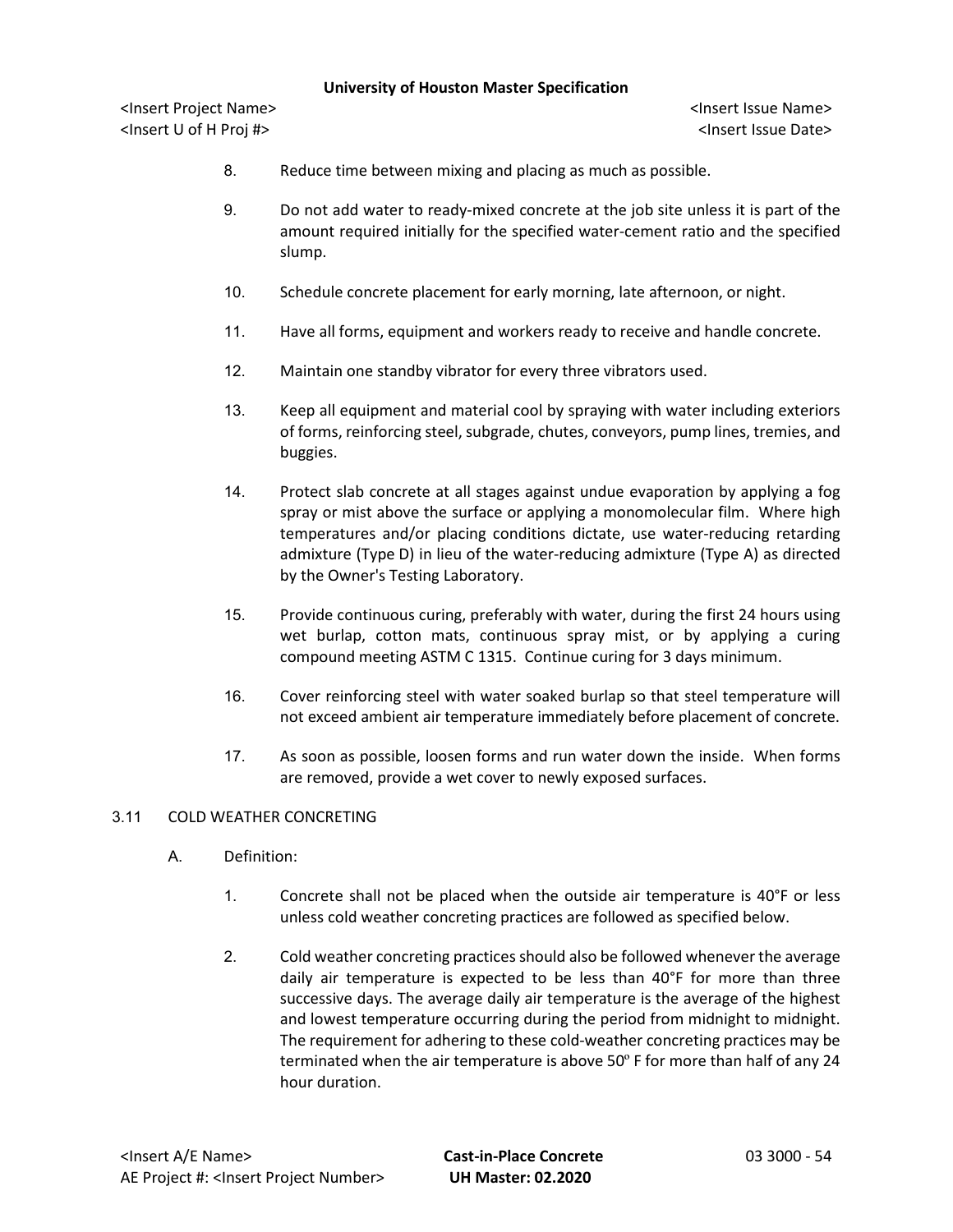- 3. Cold-weather concreting practices invoked shall keep the temperature of the concrete immediately after placing within the following temperature ranges:
	- a. 55º to 75º F for sections less than 12 in. in the least dimension
	- b. 50º to 70º F for sections 12 to 36 in. in the least dimension
	- c. 45º to 65º F for sections 36 to 72 in. in the least dimension
	- d. 40º to 60º F for sections greater than 72 in. in the least dimension
- 4. Concrete Protection: Protect the concrete immediately after placing and during the defined protection period such that the concrete does not freeze nor fall below the temperature levels stated in the above paragraph. For concrete not loaded during construction the protection period shall be for a minimum of three days if cold-weather conditions persist. The time period may be reduced to a minimum of two days if Type III cement or an accelerating admixture is used or if an additional 100 pounds of cement per cubic yard is added to the concrete mix. Concrete fully loaded during construction shall be protected during cold weather conditions for whatever time period is required to obtain the required strength as determined by nondestructive strength tests (Windsor probe, Swiss Hammer Test) on the in-place concrete. Protect concrete surfaces from freezing for the first 24 hours even if cold-weather conditions do not officially exist due to high volatility in ambient temperatures.
- 5. Protection Deficiency: If the temperature requirements during any portion of the protection period are not met but the concrete surface did not freeze, the protection period shall be extended until twice the deficiency expressed in degree-hours is made up. Deficiency degree-hours are defined as the average deficiency in temperature below the required value times the number of hours the deficiency persisted. Make-up degree hours are the average increase in temperature above the minimum value times the hours required to make up twice the deficiency degree-hours. Contact the Architect/Engineer if the concrete surface was allowed to freeze during the protection period.
- 6. Protection Removal: As the protection is being removed the decrease in temperature measured at the surface of the concrete in a 24 hour period shall not exceed the following:
	- a. 50º F for sections less than 12 in. in the least dimension
	- b. 40º F for sections 12 to 36 in. in the least dimension
	- c. 30º F for sections 36 to 72 in. in the least dimension
	- d. 20º F for sections greater than 72 in. in the least dimension
- 7. The maximum concrete temperature heated by artificial means at point of placement shall not exceed 90°F.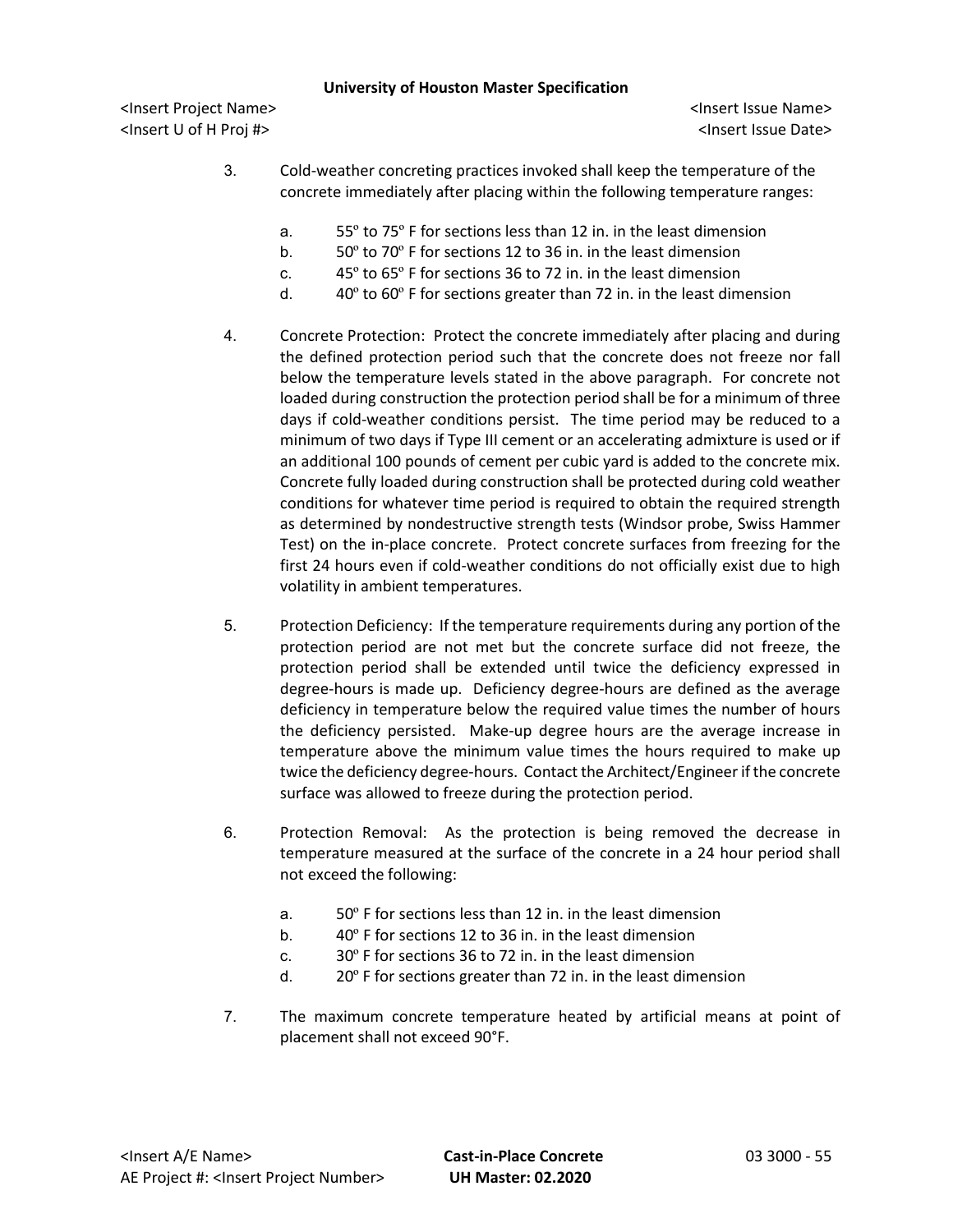- B. Records: Under cold weather conditions, the Contractor shall keep records of outside air temperature, concrete temperature as placed and general weather conditions. The temperature record shall be taken no less than 2 times per 24 hour duration.
- C. Cold Weather Concreting Requirements: The following items, all or in part as required, should be followed to assure acceptable concrete in cold weather conditions:
	- 1. Design the concrete mix to obtain high early strength by using higher cement content, a high early strength cement (Type III), or a specified non-chloride accelerator (ASTM C 494 Type C or E).
	- 2. Protect the concrete during curing period using insulating blankets, insulated forms, enclosures and/or heaters.
	- 3. Concrete cured in heated enclosures shall have heaters vented to prevent exposure of concrete and workmen to noxious gases.
	- 4. Frozen subgrade shall be thawed prior to concrete placement and snow and ice shall be removed from forms.
	- 5. Temperature of embedments in concrete must be heated to above 32◦ F prior to placing concrete
	- 6. Heat the mixing water and then blend hot and cold water to obtain concrete no more than 10°F above the required temperature.
	- 7. Heat the aggregates by circulating steam in pipes placed in the storage bins for air temperatures consistently below 32°F. When either water or aggregate is heated to over 140°F combine them in the mixer first to obtain a maximum temperature of the mixture not to exceed 140°F in order to prevent flash set of the concrete.
	- 8. Uniformly thaw aggregates far in advance of batching to prevent moisture variations in the stockpile.
	- 9. Cover warmed stockpiles with tarps to retain heat.
	- 10. Place air entraining admixture in the batch after the water temperature has been reduced by mixing with cooler solid materials.
	- 11. Use wind screens to protect concrete from rapid cooling.
	- 12. Place vertical pump lines inside the building, if possible, for concrete being pumped.
	- 13. Maintain artificial heat as low as possible to reduce temperature stresses during cooling.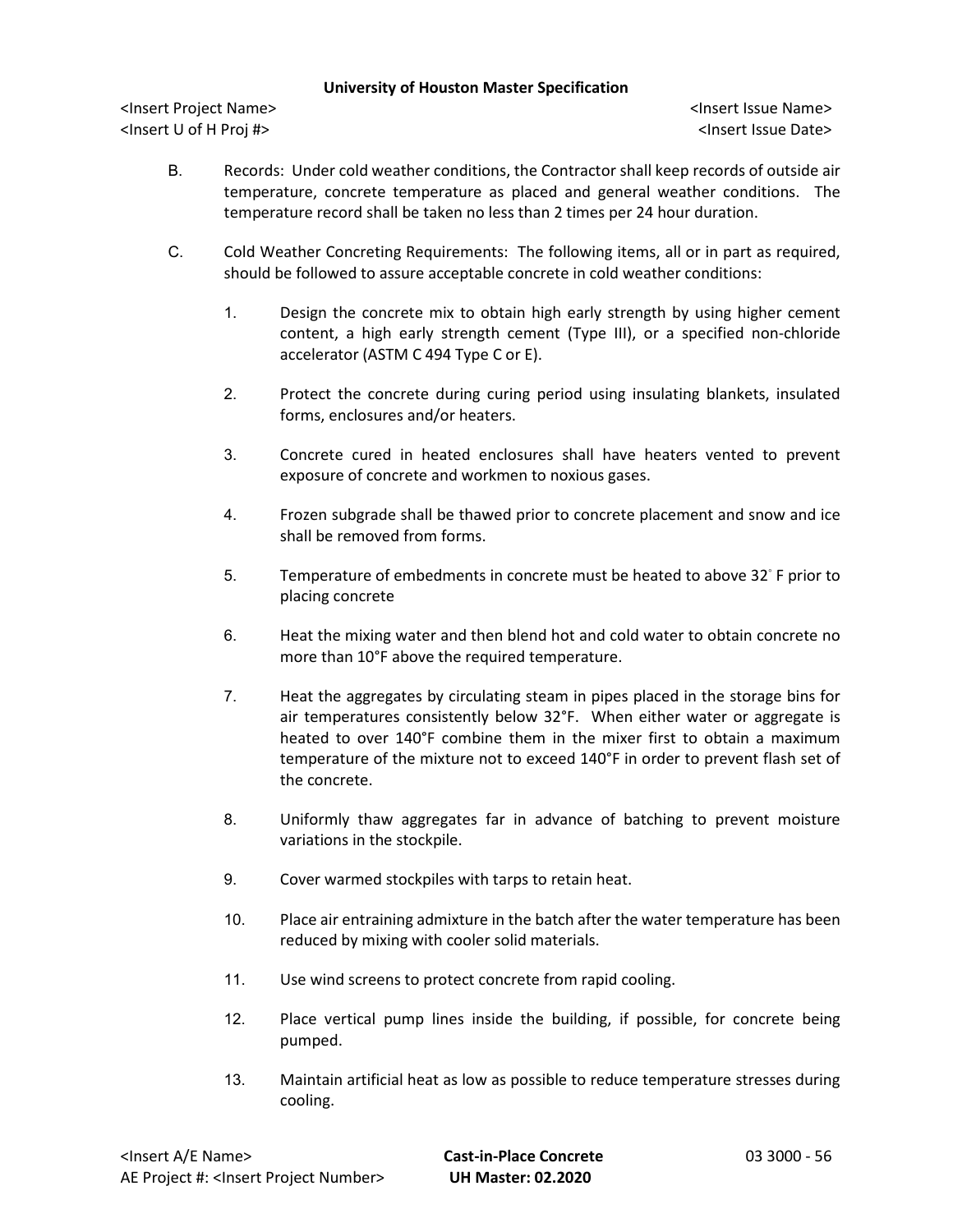<Insert Project Name> <Insert Issue Name> <Insert U of H Proj #> <Insert Issue Date>

- 14. Avoid water curing of concrete except for parking garage structures. Apply the required curing compound to unformed surfaces as soon as possible to prevent drying of concrete from heated enclosures.
- 15. Delay form stripping as long as possible to help prevent drying from heated enclosures and to reduce damage to formed surfaces caused by premature stripping.
- 16. Provide triple thickness of insulating materials at corners and edges vulnerable to freezing.
- 17. Wrap protruding reinforcing bars with insulation to avoid heat drain from the warm concrete.
- 18. Gradually reduce the heat at the end of the heating period to reduce likelihood of thermal shock.

# 3.12 MISCELLANEOUS CONCRETE ITEMS

- A. Filling-In: Fill-in holes and openings left in concrete structures for passage of work by other trades, unless otherwise shown or directed, after work of other trades is in place. Mix, place and cure concrete as herein specified, to blend with in-place construction. Provide other miscellaneous concrete filling shown or required to complete work.
- B. Curbs: Provide monolithic finish to interior curbs by stripping forms while concrete is still green and steel-troweling surfaces to a hard, dense finish with corners, intersections and terminations slightly rounded.
- C. Equipment Bases and Foundations: Provide machine and equipment bases and foundations, as shown on drawings. Set anchor rods for machines and equipment to template at correct elevations, complying with certified diagrams or templates of manufacturer furnishing machines and equipment.
- D. Grout base plates and foundations as indicated, using specified non-shrink, non-metallic grout. Use high-flow grout where high fluidity and/or increased placing time are required. This grout shall be used for all base plates larger than 10 square feet.
- E. Steel Pan Stairs: Provide concrete fill for steel pan stair treads and landings and associated items. Cast-in safety inserts and accessories as shown on drawings. Screed, tamp and finish concrete surfaces as scheduled.
- F. Installation of adhesive anchors using injectable epoxy or adhesive: A representative of the adhesive manufacturer shall be present for the first day that adhesive anchors are installed. After drilling the hole to the diameter and depth recommended by the manufacturer, clean the hole with a wire or nylon brush. Blow the dust out of the hole using compressed air with a nozzle that reaches to the bottom of the hole. When using adhesive from a new pack, the adhesive that is discharged from the mixing nozzle should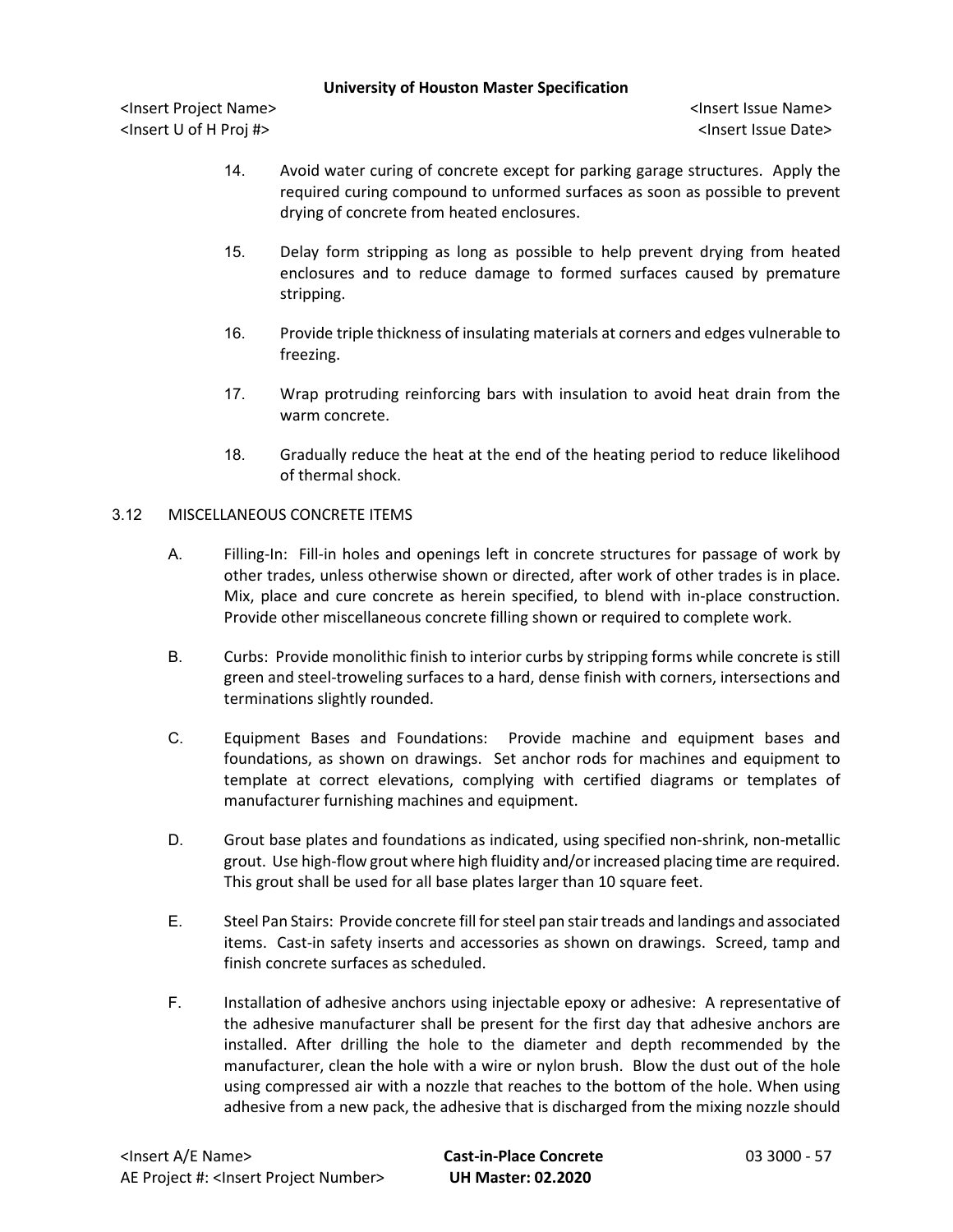<Insert Project Name> <Insert Issue Name> <Insert U of H Proj #> <Insert Issue Date>

be a uniform gray color before any adhesive is installed in the hole. Fill the hole with adhesive starting from the very bottom of the hole until the hole is about 2/3 full. Do not leave an air pocket at the bottom of the hole. Insert the anchor rod or dowel by slowly twisting it into the hole.

## 3.13 CONCRETE SURFACE REPAIRS

- A. Definition Defective Areas:
	- 1. Formed Surfaces: Concrete surfaces requiring repairs shall include all cracks in excess of 0.01" and any other defects that affect the durability or structural integrity of the concrete. Voids, including honeycombing and rock pockets, and tie holes shall be repaired as required by the specified Surface Finish.
	- 2. Unformed Surfaces: Concrete surfaces requiring repair shall include all surface defects such as crazing, cracks in excess of 0.01" wide or cracks which penetrate to reinforcement or through the member, pop-outs, spalling and honeycombs.
- B. Classification:
	- 1. Structural Concrete Repair: Major defective areas in concrete members that are load carrying (such as shear walls, beams, joists and slabs), are highly stressed, and are vital to the structural integrity of the structure shall require structural repairs. Structural concrete repairs shall be made using a two-part epoxy bonder, epoxy mortar or specified polymer repair mortar. The Engineer shall determine the locations of required structural concrete repairs.
	- 2. Cosmetic Concrete Repair: Defective areas in concrete members that are nonload carrying and minor defective areas in load carrying concrete members shall require cosmetic concrete repair when exposed to view and not covered up by architectural finishes. Cosmetic concrete repairs may be made using a polymer repair mortar and compatible bonding agent. The Architect/Engineer shall determine the locations of required cosmetic concrete repairs. Stains and other discolorations that cannot be removed by cleaning and are exposed to view will require cosmetic repair. Cosmetic concrete repair in exposed-to-view surfaces will require Architect's approval prior to patching operation.
	- 3. Slab Repairs: High and low areas in concrete slabs shall be repaired by removing and replacing defective slab areas unless an alternate method, such as grinding and/or filling with self-leveling underlayment compound or repair mortar is approved by the Architect/Engineer. Repair of slab spalls and other surface defects shall be made using epoxy products as specified above and as determined by the Engineer. The high strength flowing repair mortar may be used for areas greater than 1 inch in depth.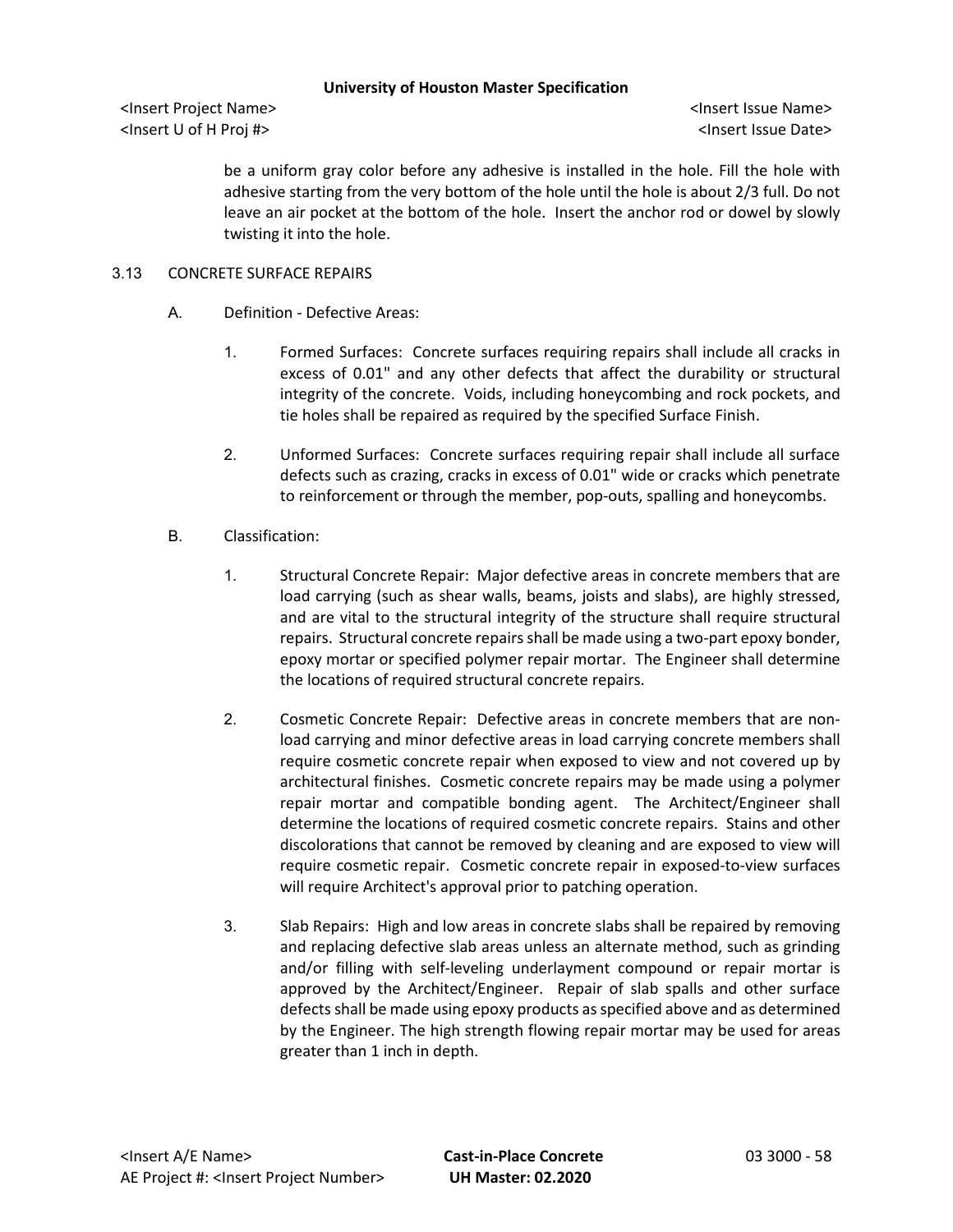<Insert Project Name> <Insert Issue Name> <Insert U of H Proj #> <Insert Issue Date>

## 3.14 QUALITY ASSURANCE TESTING AND INSPECTION DURING CONSTRUCTION

A. See Testing Laboratory Services section of these Specifications for concrete materials and cast-in-place concrete inspection and test requirements.

END OF SECTION 03 3000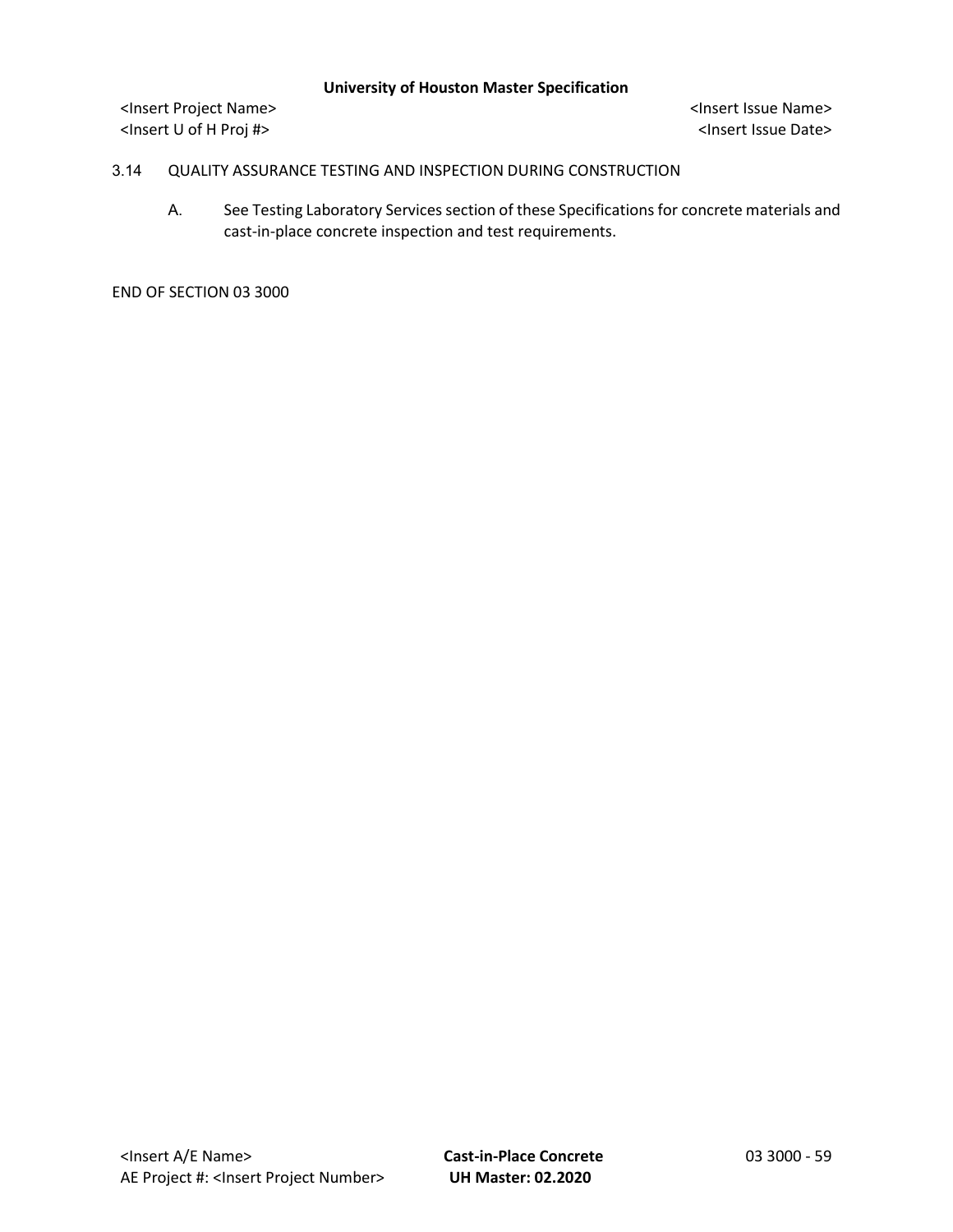|            | Concrete Mix Design<br>Submittal Form (Note 1)                                                                                                                                                                                                                                                                                                                                                                                                                                                                                                                                                                                                                                                                                                            |
|------------|-----------------------------------------------------------------------------------------------------------------------------------------------------------------------------------------------------------------------------------------------------------------------------------------------------------------------------------------------------------------------------------------------------------------------------------------------------------------------------------------------------------------------------------------------------------------------------------------------------------------------------------------------------------------------------------------------------------------------------------------------------------|
| I.         | Project Information                                                                                                                                                                                                                                                                                                                                                                                                                                                                                                                                                                                                                                                                                                                                       |
| II.        | Concrete Mix Information                                                                                                                                                                                                                                                                                                                                                                                                                                                                                                                                                                                                                                                                                                                                  |
| Ratio:____ | D. Concrete Type (check one) _____ NW ______LW E. Required Wet Weight: __________ pcf<br>F. Concrete Use (member type as specified in General Notes): Networkships are also also also also be a series<br>G. Required Air Content: ____________%<br>H. Method of Concrete Placement for this Mix:<br>(check one) Bucket Pump Chute Tremie Other (Specify)                                                                                                                                                                                                                                                                                                                                                                                                 |
| Ш.         | Method of Concrete Mix Design Preparation: (Check One Method Below) (Note 3)<br>A. _____ Field Experience Method B. ____ Trial Mixture Method                                                                                                                                                                                                                                                                                                                                                                                                                                                                                                                                                                                                             |
| IV.        | Concrete Production Facility Information<br>A. Production facility has field strength test records of specified class or within 1 ksi of class: _____ Yes _____ No<br>Answer B thru C only if answer to IV.A. is "yes". If answer to IV.A. is "no", go to V.B.:<br>B. Test Record Information: (Check either 1, 2, or 3 below)<br>1. $\geq$ 30 consecutive tests 2. Two groups of $\geq$ 30 tests 3. 15 to 29 tests<br>C. Standard Deviation S(PSI):<br>1. Modification Factor (if B.3. checked only. Ref. Table 5.3.1.2 of ACI 318-02.) MF =<br>2. Standard Deviation S = ________ psi 3. MF x S (if B.3. checked only) = ________ psi<br>Note: Combined aggregate gradation for slabs and other designated concrete shall be 8% -18% for large top size |
|            | aggregates (1 $\frac{1}{2}$ in.) or 8%-22% for smaller top size aggregates (1 in. of $\frac{3}{4}$ in.) retained on each sieve below the top<br>size and above the No. 100 sieve.                                                                                                                                                                                                                                                                                                                                                                                                                                                                                                                                                                         |
| V.         | Required Average Compressive Strength f'cr (psi)<br>A. Calculation of f'cr from S (fill out only if IV.A. is "yes) (larger of 1 or 2 below controls)<br>1. $f'cr = f'c + 1.34 \times S =$ psi 2. $f'cr = f'c + 2.33 \times S - 500 =$ psi psi<br>B. Calculation of f'cr from ACI 318-02 Table 5.3.2.2: (fill out if IV.A. is "No")<br>1. f'cr = f'c + ________ psi = _______ psi                                                                                                                                                                                                                                                                                                                                                                          |
| VI.        | Concrete Mix Design by Field Experience Method: (fill out below only if III.A. is checked)<br>Note: This method requires one or more mix designs with a 45 day minimum field record of at least ten<br>consecutive test results using similar materials and conditions as the proposed mix design.<br>A. Available field record is based on how many mix designs?<br>(specify number)<br>B. Average strength of field record is ______ psi (must be $\geq$ f'cr in V.)                                                                                                                                                                                                                                                                                    |
| VII.       | Concrete Mix Design by Trial Mixture Method: (fill out below only if III.B. is checked)<br>Note: This method requires using at least three different trial mixes with varying W/C ratios or cement contents<br>with a plot of average strength vs. W/C ratio or cement content. Submit scale graph of results.<br>A. Trial Mixes: (Note: All other ingredients as specified in VIII. below)<br>Selected (interpolated) values<br>Mix 1<br>Mix 2<br><u>Mix 3</u><br>Cements (lbs.)<br>W/C Ratio                                                                                                                                                                                                                                                            |

Compressive Strength (psi) at Specified Days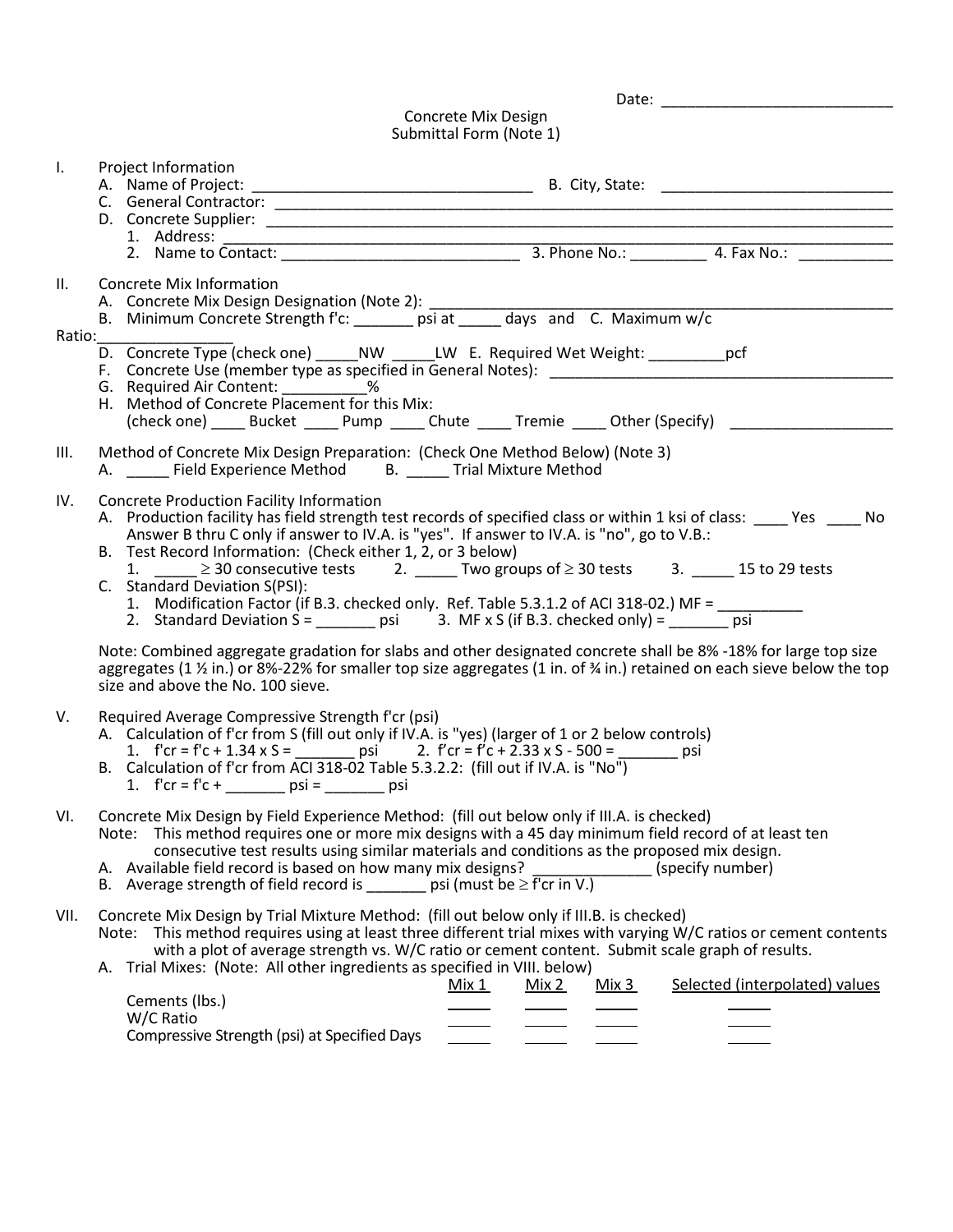|  |    | VIII. Proposed Mix Design                                                                                                                                                                                                      |                                                                                                                                                                                                                                      |                                                                     |                                                                                                                    |                                         |      |
|--|----|--------------------------------------------------------------------------------------------------------------------------------------------------------------------------------------------------------------------------------|--------------------------------------------------------------------------------------------------------------------------------------------------------------------------------------------------------------------------------------|---------------------------------------------------------------------|--------------------------------------------------------------------------------------------------------------------|-----------------------------------------|------|
|  |    | A. Sources of Materials:                                                                                                                                                                                                       |                                                                                                                                                                                                                                      |                                                                     |                                                                                                                    |                                         |      |
|  |    | 1. Cement: Type: ____ Manufacturer _________________________Lo-Alkali? Y N Sp. Gr. ______________                                                                                                                              |                                                                                                                                                                                                                                      |                                                                     |                                                                                                                    |                                         |      |
|  |    |                                                                                                                                                                                                                                |                                                                                                                                                                                                                                      |                                                                     |                                                                                                                    |                                         |      |
|  |    |                                                                                                                                                                                                                                |                                                                                                                                                                                                                                      |                                                                     |                                                                                                                    |                                         |      |
|  |    | 2. Fly Ash: Type: Manufacturer Space Content by Wt. Sp. Gr. The Sp. Gr. The Space Content Survey: Specific Gravity Content by Wt. Specific Gravity Content by Wt. Specific Gravity Content by Wt. Specific Gravity Content by  |                                                                                                                                                                                                                                      |                                                                     |                                                                                                                    |                                         |      |
|  |    |                                                                                                                                                                                                                                |                                                                                                                                                                                                                                      |                                                                     |                                                                                                                    |                                         |      |
|  |    |                                                                                                                                                                                                                                |                                                                                                                                                                                                                                      |                                                                     |                                                                                                                    |                                         |      |
|  |    | Powder: Specific Gravity Silica by Wt. 4. Coarse Aggregate: Size: Type: Source: Coarse Aggregate: Size: Type: Source: Coarse Aggregate: Size: Type: Source: Coarse Aggregate: Size: Type: Source: Coarse Aggregate: Size: Type |                                                                                                                                                                                                                                      |                                                                     |                                                                                                                    |                                         |      |
|  |    | 5. Lightweight Agg.: Size: Size: Type: Source: Source: Summer Sylvendry Sp. Gr.                                                                                                                                                |                                                                                                                                                                                                                                      |                                                                     |                                                                                                                    |                                         |      |
|  |    | (Note 4) Ovendry Rodded Density: ______ PCF Absorption: ____% (moist. content at SSD cond.)                                                                                                                                    |                                                                                                                                                                                                                                      |                                                                     |                                                                                                                    |                                         |      |
|  |    | 6. Fine Aggregate: Type: Source: Source: Fineness Modulus: Superintive 4) Covendry Sp. Gr. Superintive monotune content at SSD condition): Superintive 4)                                                                      |                                                                                                                                                                                                                                      |                                                                     |                                                                                                                    |                                         |      |
|  |    |                                                                                                                                                                                                                                |                                                                                                                                                                                                                                      |                                                                     |                                                                                                                    |                                         |      |
|  |    |                                                                                                                                                                                                                                |                                                                                                                                                                                                                                      |                                                                     |                                                                                                                    |                                         |      |
|  |    |                                                                                                                                                                                                                                |                                                                                                                                                                                                                                      |                                                                     |                                                                                                                    |                                         |      |
|  |    | conditions. Explain in (12) below.                                                                                                                                                                                             |                                                                                                                                                                                                                                      |                                                                     |                                                                                                                    |                                         |      |
|  |    | 8. Water Reducers (WR):                                                                                                                                                                                                        |                                                                                                                                                                                                                                      |                                                                     |                                                                                                                    |                                         |      |
|  |    |                                                                                                                                                                                                                                |                                                                                                                                                                                                                                      |                                                                     |                                                                                                                    |                                         |      |
|  |    |                                                                                                                                                                                                                                |                                                                                                                                                                                                                                      |                                                                     |                                                                                                                    |                                         |      |
|  |    |                                                                                                                                                                                                                                |                                                                                                                                                                                                                                      |                                                                     |                                                                                                                    | ASTM No. __________                     |      |
|  |    |                                                                                                                                                                                                                                |                                                                                                                                                                                                                                      |                                                                     |                                                                                                                    | ASTM No. __________                     |      |
|  |    | 10. Retarders: Manufacturer and Name:<br>10. Netaruers. Ivianuracturer and Name: [11]<br>11. High Range Water Reducer (HRWR) (superplasticizers):                                                                              |                                                                                                                                                                                                                                      |                                                                     |                                                                                                                    | ASTM No.                                |      |
|  |    |                                                                                                                                                                                                                                |                                                                                                                                                                                                                                      |                                                                     |                                                                                                                    |                                         |      |
|  |    |                                                                                                                                                                                                                                |                                                                                                                                                                                                                                      |                                                                     |                                                                                                                    |                                         |      |
|  |    |                                                                                                                                                                                                                                |                                                                                                                                                                                                                                      |                                                                     |                                                                                                                    |                                         |      |
|  |    | 12. Comments:                                                                                                                                                                                                                  |                                                                                                                                                                                                                                      |                                                                     |                                                                                                                    |                                         |      |
|  | В. | Mix Proportions: (Per Cubic Yard)                                                                                                                                                                                              |                                                                                                                                                                                                                                      |                                                                     |                                                                                                                    |                                         |      |
|  |    | Item                                                                                                                                                                                                                           | <u>Wt. (lbs.)</u>                                                                                                                                                                                                                    |                                                                     | Absolute Vol. (Cu. Ft.)                                                                                            |                                         |      |
|  |    | 1. Cement                                                                                                                                                                                                                      |                                                                                                                                                                                                                                      |                                                                     |                                                                                                                    |                                         |      |
|  |    | 2. Fly Ash                                                                                                                                                                                                                     |                                                                                                                                                                                                                                      |                                                                     |                                                                                                                    |                                         |      |
|  |    | 3. Silica Fume                                                                                                                                                                                                                 | <u> Liberature de la provincia de la provincia de la provincia de la provincia de la provincia de la provincia de la provincia de la provincia de la provincia de la provincia de la provincia de la provincia de la provincia d</u> |                                                                     |                                                                                                                    |                                         |      |
|  |    | 4. Coarse Agg. (SSD Wt.)                                                                                                                                                                                                       | $\overline{\phantom{a}}$                                                                                                                                                                                                             |                                                                     |                                                                                                                    |                                         |      |
|  |    | 5. Lightweight Agg. (SSD Wt.)                                                                                                                                                                                                  |                                                                                                                                                                                                                                      |                                                                     |                                                                                                                    |                                         |      |
|  |    | 6. Fine Agg. (SSD Wt.)                                                                                                                                                                                                         |                                                                                                                                                                                                                                      |                                                                     |                                                                                                                    |                                         |      |
|  |    | 7. AEA                                                                                                                                                                                                                         |                                                                                                                                                                                                                                      | $\frac{1}{2}$ oz/100# cement                                        | Added at: ___ Batch Plant ___ Site                                                                                 |                                         |      |
|  |    | 8. a. WR (Plain)                                                                                                                                                                                                               |                                                                                                                                                                                                                                      | __________ oz/100# cement                                           | Added at: ____ Batch Plant ____ Site<br>Added at: ___ Batch Plant ____ Site<br>Added at: ___ Batch Plant ____ Site |                                         |      |
|  |    | b. WR $(W/Acc.)$                                                                                                                                                                                                               |                                                                                                                                                                                                                                      | $\frac{1}{2}$ oz/100# cement                                        |                                                                                                                    |                                         |      |
|  |    | c. $WR(W/Ret.)$                                                                                                                                                                                                                |                                                                                                                                                                                                                                      | $\frac{1}{2}$ oz/100# cement                                        |                                                                                                                    |                                         |      |
|  |    | 9. Accelerator:                                                                                                                                                                                                                |                                                                                                                                                                                                                                      | $\sim$ 0z/100# cement                                               | Added at: Batch Plant Site                                                                                         |                                         |      |
|  |    | 10. Retarder:                                                                                                                                                                                                                  |                                                                                                                                                                                                                                      | oz/100# cement                                                      | Added at:                                                                                                          | <b>Batch Plant</b>                      | Site |
|  |    | 11. a. HRWR (Plain)                                                                                                                                                                                                            |                                                                                                                                                                                                                                      | oz/100# cement                                                      | Added at:                                                                                                          | <b>Batch Plant</b>                      | Site |
|  |    | b. HRWR (w/Ret.)                                                                                                                                                                                                               |                                                                                                                                                                                                                                      | oz/100# cement                                                      | Added at:                                                                                                          | <b>Batch Plant</b>                      | Site |
|  |    | 12. Other:                                                                                                                                                                                                                     |                                                                                                                                                                                                                                      |                                                                     | (Specify Units)                                                                                                    |                                         |      |
|  |    | 13. Water (including free                                                                                                                                                                                                      |                                                                                                                                                                                                                                      | $(lbs.)$ $(cu. ft.)$                                                | (gal.)                                                                                                             |                                         |      |
|  |    | water on aggregates)                                                                                                                                                                                                           |                                                                                                                                                                                                                                      |                                                                     |                                                                                                                    |                                         |      |
|  | C. | Mix Design Characteristics: (Pozzolan = flyash and/or silica fume)                                                                                                                                                             |                                                                                                                                                                                                                                      |                                                                     |                                                                                                                    |                                         |      |
|  |    | 1. Water (including free water on aggregates)/(Cement + pozzolan): $W/C =$ —                                                                                                                                                   |                                                                                                                                                                                                                                      |                                                                     |                                                                                                                    | $\frac{(\text{lbs.})}{(\text{lbs.})}$ = |      |
|  |    | (Not applicable for LW concrete)                                                                                                                                                                                               |                                                                                                                                                                                                                                      |                                                                     |                                                                                                                    |                                         |      |
|  |    | 2. Fine Aggregate/Total Aggregate = $\frac{(\text{lbs.})}{\sqrt{2}}$ =                                                                                                                                                         |                                                                                                                                                                                                                                      |                                                                     | 3. Pozzolan/Pozzolan+Cement) = -                                                                                   | $(lbs.)$ <sub>=</sub>                   |      |
|  |    | 4. Concrete Density: a. Unit Wet Weight <sup>[bs.)</sup> pcf b. Unit Dry Weight: _______ pcf                                                                                                                                   |                                                                                                                                                                                                                                      |                                                                     |                                                                                                                    | (lbs.)                                  |      |
|  |    | 5. Air Content: %                                                                                                                                                                                                              |                                                                                                                                                                                                                                      |                                                                     |                                                                                                                    |                                         |      |
|  |    | 6. Slump or Slump Flow                                                                                                                                                                                                         |                                                                                                                                                                                                                                      | a. Initial Slump (before adding WR or HRWR)                         | $\overline{\phantom{a}}$ in.                                                                                       |                                         |      |
|  |    |                                                                                                                                                                                                                                |                                                                                                                                                                                                                                      | b. Final Slump or Flow (after adding WR or HRWR or SCC) _______ in. |                                                                                                                    |                                         |      |
|  |    | D. Chloride Ion Content: The Concrete Supplier certifies that total chloride ion content of the concrete mix, as                                                                                                               |                                                                                                                                                                                                                                      |                                                                     |                                                                                                                    |                                         |      |

tested by ASTM C 1218 does not exceed the amounts specified in Table 4.4.1 of ACI 318. E. Alkali Content: The Concrete Supplier certifies, if required by specification Section 03 3000, that the total alkali content contributed from cementitious materials does not exceed 4.0 lbs./cu. yd. of concrete or certifies that the aggregate contains no deleterious material that react with alkalis in the concrete mix.